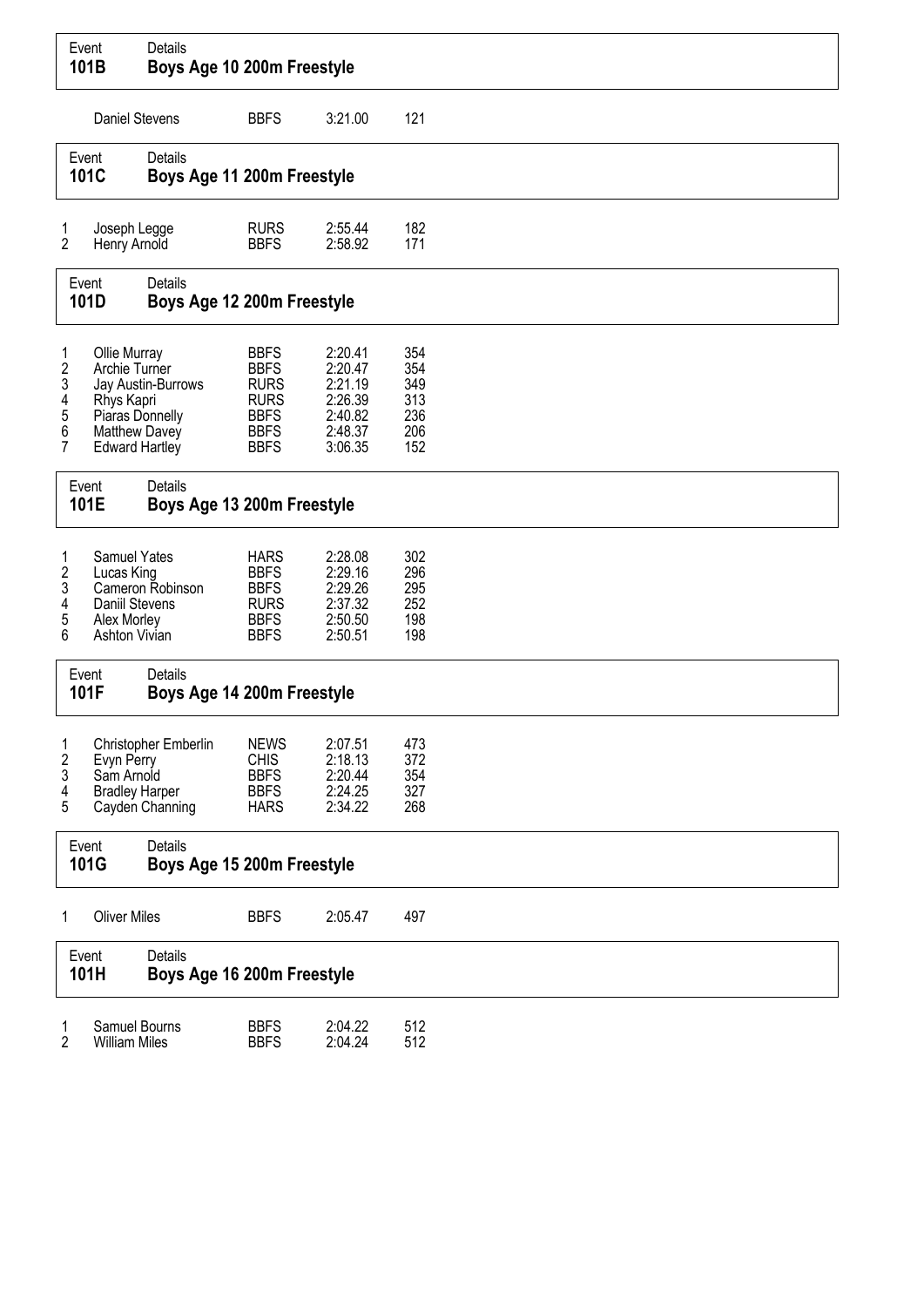|                            | Event<br>102B                                                          | Details<br>Girls Age 10 200m Breaststroke        |                                                                                        |                                                                |                                        |                                                    |                                                                                                                |  |
|----------------------------|------------------------------------------------------------------------|--------------------------------------------------|----------------------------------------------------------------------------------------|----------------------------------------------------------------|----------------------------------------|----------------------------------------------------|----------------------------------------------------------------------------------------------------------------|--|
| 1                          | <b>Lily Riches</b>                                                     |                                                  | <b>RURS</b>                                                                            | 3:43.06                                                        | 220                                    |                                                    |                                                                                                                |  |
|                            | Details<br>Event<br>102C<br>Girls Age 11 200m Breaststroke             |                                                  |                                                                                        |                                                                |                                        |                                                    |                                                                                                                |  |
| 1<br>2<br>3                | Josie Hanson                                                           | Emma Wheeler<br>Rosie Woodroffe                  | <b>DURW</b><br><b>BBFS</b><br><b>BBFS</b>                                              | 3:17.17<br>3:26.07<br>3:41.85                                  | 318<br>278<br>223                      | 45.46                                              | 1:35.67 2:27.57                                                                                                |  |
| 4                          | Event                                                                  | Jemma Johnston<br>Details                        | <b>BBFS</b>                                                                            | 3:42.43                                                        | 221                                    | 51.59                                              | 1:49.48 2:47.55                                                                                                |  |
|                            | 102D                                                                   | Girls Age 12 200m Breaststroke                   |                                                                                        |                                                                |                                        |                                                    |                                                                                                                |  |
|                            | Isla Adams                                                             |                                                  | <b>BBFS</b>                                                                            | 3:01.98                                                        | 404                                    | 40.74                                              | 1:27.25 2:14.29                                                                                                |  |
|                            | Event<br>102E                                                          | Details<br>Girls Age 13 200m Breaststroke        |                                                                                        |                                                                |                                        |                                                    |                                                                                                                |  |
| 1<br>2<br>3<br>4<br>5<br>6 | Olivia Arnold<br>Lucy Golding<br>Juliet Stevens<br>Hannah Brown        | Amy Charlesworth<br>Lily-Mae Lancaster Eva       | <b>BBFS</b><br><b>BBFS</b><br><b>BBFS</b><br><b>BBFS</b><br><b>BBFS</b><br><b>BBFS</b> | 3:02.78<br>3:12.74<br>3:20.66<br>3:20.99<br>3:26.89<br>3:27.05 | 399<br>340<br>302<br>300<br>275<br>275 | 40.52<br>41.80<br>46.08<br>46.91<br>47.41<br>45.91 | 1:28.33 2:17.94<br>1:31.27 2:21.57<br>1:38.72 2:30.63<br>1:39.37 2:30.76<br>1:40.90 2:33.80<br>1:38.03 2:32.40 |  |
|                            | Event<br>102F                                                          | Details<br>Girls Age 14 200m Breaststroke        |                                                                                        |                                                                |                                        |                                                    |                                                                                                                |  |
| 1<br>2<br>3<br>4           | Caitlin Fletcher<br>Sophie Yates                                       | <b>Skye Austin-Burrows</b><br>Hannah Dudman      | <b>RURS</b><br><b>RURS</b><br><b>BBFS</b><br><b>BBFS</b>                               | 2:56.30<br>2:58.83<br>3:34.68<br>3:42.21                       | 445<br>426<br>246<br>222               | 39.76<br>39.66                                     | 1:25.02 2:11.07<br>1:25.47 2:12.35                                                                             |  |
|                            | Event<br>102G                                                          | <b>Details</b><br>Girls Age 15 200m Breaststroke |                                                                                        |                                                                |                                        |                                                    |                                                                                                                |  |
| 1<br>2<br>3<br>4           | Evie Woodroffe<br><b>Ellie Coldicott</b>                               | Paige Austin-burrows<br>Vanda Topolska           | <b>RURS</b><br><b>BBFS</b><br><b>RURS</b><br><b>RURS</b>                               | 2:47.29<br>2:49.99<br>2:58.15<br>3:04.54                       | 521<br>496<br>431<br>388               | 36.79<br>37.04<br>39.77<br>43.33                   | 1:19.47 2:02.93<br>1:20.67 2:05.43<br>1:25.68 2:11.92<br>1:29.40 2:18.01                                       |  |
|                            | Event<br>102H                                                          | Details<br>Girls Age 16 200m Breaststroke        |                                                                                        |                                                                |                                        |                                                    |                                                                                                                |  |
| 1                          | Grace Cox                                                              |                                                  | <b>BBFS</b>                                                                            | 2:49.54                                                        | 500                                    | 37.97                                              | 1:21.61 2:06.49                                                                                                |  |
|                            | Event<br>103B                                                          | Details<br>Boys Age 10 50m Backstroke            |                                                                                        |                                                                |                                        |                                                    |                                                                                                                |  |
| 1<br>2<br>3<br>4<br>5<br>6 | <b>Tristan Fisher</b><br>Henry Rouse<br>James Wright<br>Daniel Stevens | Zachary Callinan<br>Harrison Spencer-smith       | <b>BRKS</b><br><b>BBFS</b><br><b>BBFS</b><br><b>BBFS</b><br><b>BBFS</b><br><b>BBFS</b> | 37.60<br>42.32<br>43.29<br>44.00<br>49.25<br>53.96             | 206<br>145<br>135<br>129<br>92<br>70   |                                                    |                                                                                                                |  |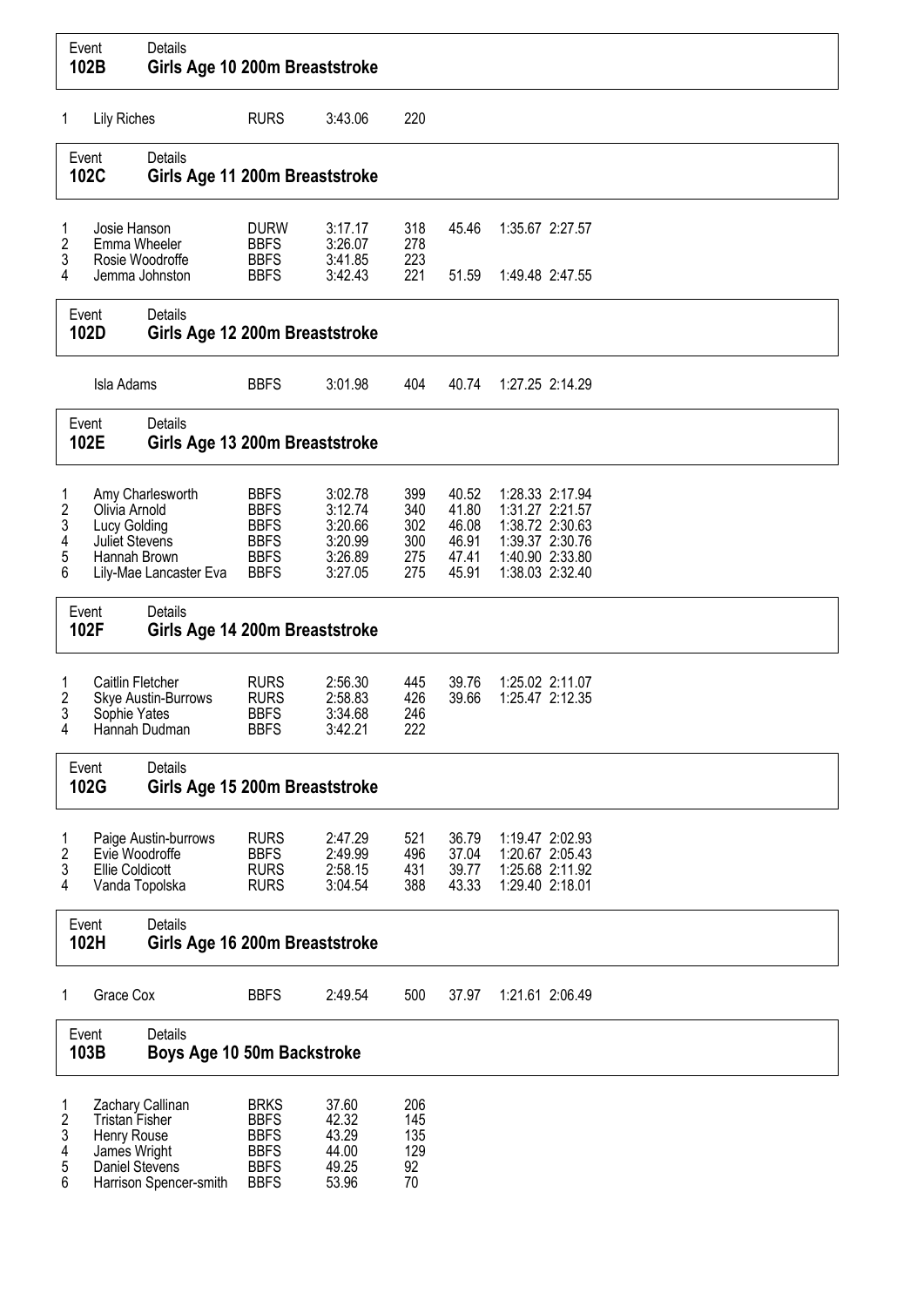|                                      | Event<br>103C                                                                                              | Details<br>Boys Age 11 50m Backstroke   |                                                                                                                      |                                                                      |                                                      |                                           |
|--------------------------------------|------------------------------------------------------------------------------------------------------------|-----------------------------------------|----------------------------------------------------------------------------------------------------------------------|----------------------------------------------------------------------|------------------------------------------------------|-------------------------------------------|
| 1<br>2<br>3<br>4<br>5<br>6           | <b>Oliver Berry</b><br>Henry Arnold<br>Owen Channing<br><b>Travis Moore</b><br>Sullivan Cook<br>Sunny Shea | Cameron Masson                          | <b>BBFS</b><br><b>BBFS</b><br><b>HARS</b><br><b>BBFS</b><br><b>BBFS</b><br><b>BBFS</b><br><b>BBFS</b>                | 41.50<br>43.57<br>43.66<br>44.41<br>49.51<br>52.41                   | 153<br>133<br>132<br>125<br>90<br>76                 | DQ. Not on back when leaving wall at turn |
|                                      | Event<br>103D                                                                                              | Details<br>Boys Age 12 50m Backstroke   |                                                                                                                      |                                                                      |                                                      |                                           |
| 1<br>2<br>3<br>4<br>5<br>6<br>7<br>8 | Oliver Pedra<br>Archie Turner<br>Rhys Kapri<br>Charlie Ward<br>Monty Ward<br><b>Edward Hartley</b>         | Jay Austin-Burrows<br>Nicholas Workman  | <b>BBFS</b><br><b>BBFS</b><br><b>RURS</b><br><b>RURS</b><br><b>BBFS</b><br><b>BBFS</b><br><b>BBFS</b><br><b>BBFS</b> | 35.21<br>35.28<br>36.86<br>39.43<br>40.18<br>45.30<br>46.16<br>46.91 | 251<br>250<br>219<br>179<br>169<br>118<br>112<br>106 |                                           |
|                                      | Event<br>103E                                                                                              | Details<br>Boys Age 13 50m Backstroke   |                                                                                                                      |                                                                      |                                                      |                                           |
| 1<br>2<br>3<br>4<br>5<br>6           | Lucas King<br>Michael Byrne<br>Ashton Vivian<br>Daniil Stevens<br>Alex Morley                              | Cameron Robinson                        | <b>BBFS</b><br><b>BBFS</b><br><b>BBFS</b><br><b>BBFS</b><br><b>RURS</b><br><b>BBFS</b>                               | 36.07<br>36.80<br>36.98<br>38.68<br>39.03<br>43.82                   | 234<br>220<br>217<br>190<br>185<br>130               |                                           |
|                                      | Event<br>103F                                                                                              | Details<br>Boys Age 14 50m Backstroke   |                                                                                                                      |                                                                      |                                                      |                                           |
| 1<br>2<br>3<br>4<br>5<br>6<br>7      | <b>Bradley Harper</b><br>Oliver Smith<br>Sam Arnold<br><b>Tobias Staff</b><br>Andrew Botros                | Christopher Emberlin<br>Cayden Channing | <b>NEWS</b><br><b>BBFS</b><br><b>BBFS</b><br><b>BBFS</b><br><b>HARS</b><br><b>HARS</b><br><b>RURS</b>                | 31.91<br>32.25<br>32.55<br>33.74<br>36.55<br>37.97<br>39.61          | 338<br>327<br>318<br>286<br>225<br>200<br>177        |                                           |
|                                      | Event<br>103G                                                                                              | Details<br>Boys Age 15 50m Backstroke   |                                                                                                                      |                                                                      |                                                      |                                           |
| 1<br>2                               | Ollie Mellor                                                                                               | Charlie Nicholson                       | <b>RURS</b><br><b>RURS</b>                                                                                           | 32.82<br>33.65                                                       | 310<br>288                                           |                                           |
|                                      | Event<br>103H                                                                                              | Details<br>Boys Age 16 50m Backstroke   |                                                                                                                      |                                                                      |                                                      |                                           |
| 1<br>2                               | Samuel Bourns<br>Josh Parker                                                                               |                                         | <b>BBFS</b><br><b>BBFS</b>                                                                                           | 30.00<br>30.74                                                       | 406<br>378                                           |                                           |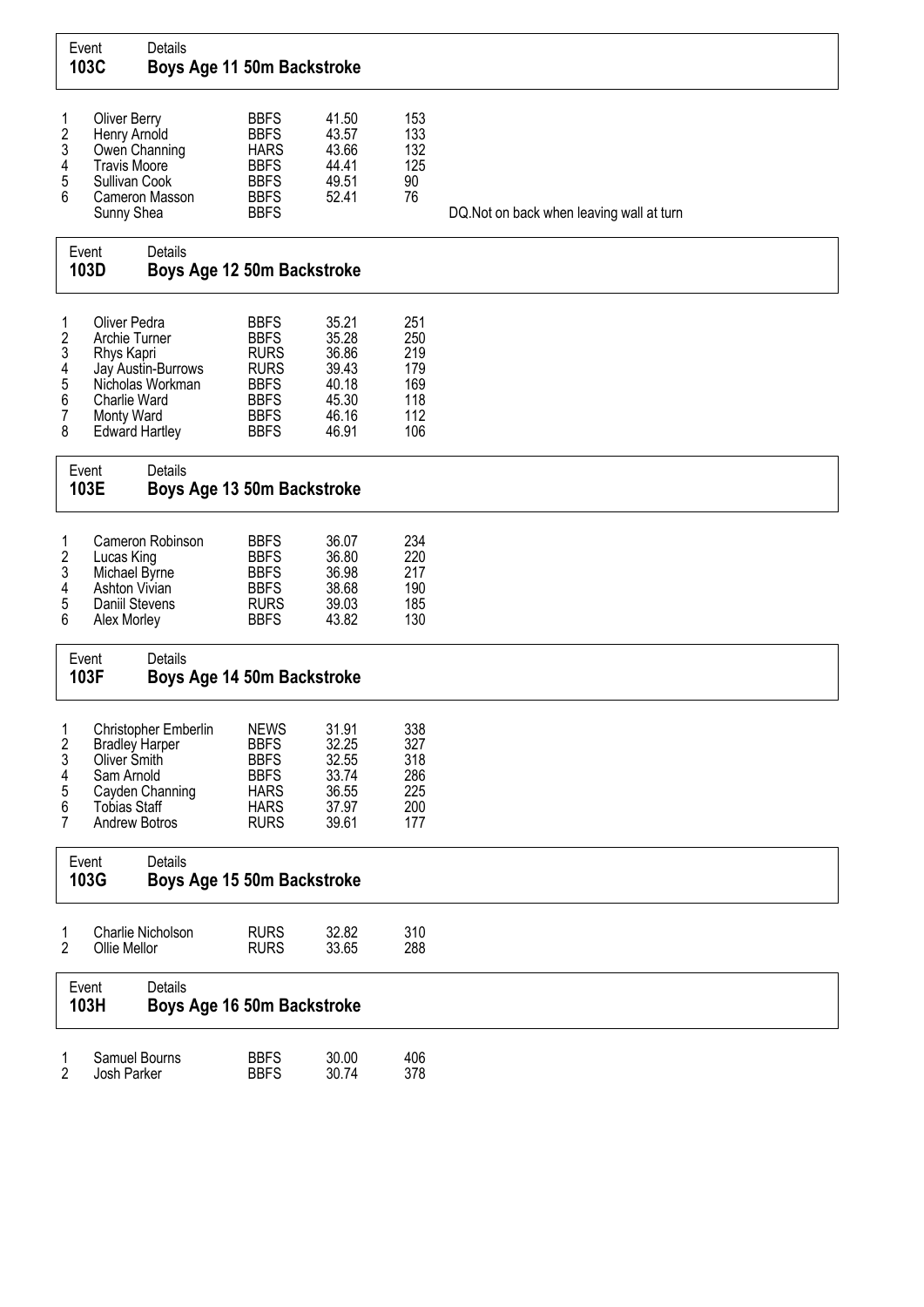| Event                                                                                   | 104B                                                                                                                                                                           | Details<br>Girls Age 10 50m Butterfly                                                                  |                                                                                                                                                                                                 |                                                                                                                   |                                                                                         |                                                    |
|-----------------------------------------------------------------------------------------|--------------------------------------------------------------------------------------------------------------------------------------------------------------------------------|--------------------------------------------------------------------------------------------------------|-------------------------------------------------------------------------------------------------------------------------------------------------------------------------------------------------|-------------------------------------------------------------------------------------------------------------------|-----------------------------------------------------------------------------------------|----------------------------------------------------|
| 1<br>2<br>3<br>4                                                                        | Megan Harrison<br>Sienna Steer<br>Clara Moran<br>Zara Bibby<br>Jessica Gallie                                                                                                  |                                                                                                        | <b>BBFS</b><br><b>BBFS</b><br><b>BBFS</b><br><b>BBFS</b><br><b>BBFS</b>                                                                                                                         | 44.98<br>51.45<br>52.44<br>1:08.68                                                                                | 159<br>106<br>100<br>45                                                                 | DQ.Arms not brought forward simultaneously on leng |
| Event                                                                                   | 104C                                                                                                                                                                           | Details<br>Girls Age 11 50m Butterfly                                                                  |                                                                                                                                                                                                 |                                                                                                                   |                                                                                         |                                                    |
| 1<br>2<br>3<br>4<br>5<br>6<br>7<br>8                                                    | Emma Wheeler<br>Aime Bellamy<br>Alice Moran<br>Amelie Smith<br>Isla Fletcher<br>Natasha Mellor                                                                                 | Jemma Johnston<br>Ava Herdman-Grant                                                                    | <b>BBFS</b><br><b>RURS</b><br><b>BBFS</b><br><b>BBFS</b><br><b>BBFS</b><br><b>RURS</b><br><b>RURS</b><br><b>BBFS</b>                                                                            | 40.46<br>42.49<br>42.61<br>42.95<br>44.05<br>44.11<br>47.31<br>51.67                                              | 219<br>189<br>187<br>183<br>170<br>169<br>137<br>105                                    |                                                    |
| Event                                                                                   | 104D                                                                                                                                                                           | Details<br>Girls Age 12 50m Butterfly                                                                  |                                                                                                                                                                                                 |                                                                                                                   |                                                                                         |                                                    |
| 1<br>2<br>3<br>4<br>5<br>6<br>7<br>8<br>9<br>10<br>11<br>12                             | Amelia Coldicott<br>Rosie Burke<br>Poppy Collins<br>Isla Adams<br>Alexis Hornsby<br>Molly McGregor<br>Eden Donnelly<br>Katie Robinson<br>Nea Boghurst<br><b>Taylor Roberts</b> | Ella May Maguire<br>Eloise Macoraghty-Mines RURS                                                       | <b>RURS</b><br><b>BBFS</b><br><b>ELMS</b><br><b>RURS</b><br><b>BBFS</b><br><b>BBFS</b><br><b>BBFS</b><br><b>RURS</b><br><b>BBFS</b><br><b>BBFS</b><br><b>BBFS</b>                               | 34.03<br>34.78<br>35.15<br>35.49<br>35.54<br>37.27<br>37.70<br>39.69<br>41.36<br>42.70<br>45.11<br>49.50          | 368<br>344<br>334<br>324<br>323<br>280<br>270<br>232<br>205<br>186<br>158<br>119        |                                                    |
| Event<br>104E                                                                           |                                                                                                                                                                                | Details<br>Girls Age 13 50m Butterfly                                                                  |                                                                                                                                                                                                 |                                                                                                                   |                                                                                         |                                                    |
| 1<br>$\overline{\mathbf{c}}$<br>3<br>4<br>5<br>6<br>7<br>8<br>9<br>10<br>11<br>12<br>13 | Lydia Wright<br>Olivia Arnold<br><b>Juliet Stevens</b><br>Lucy Golding<br>Manjari Kumara<br>Hannah Brown<br>Camilla Suggett<br><b>Brooke Seymour</b>                           | Xanthe Symington<br>Elizabeth Dudman<br>Amy Charlesworth<br>Lily-Mae Lancaster Eva<br>Rebecca Johnston | <b>BBFS</b><br><b>BBFS</b><br><b>BBFS</b><br><b>BBFS</b><br><b>BBFS</b><br><b>BBFS</b><br><b>BBFS</b><br><b>BBFS</b><br><b>BBFS</b><br><b>BBFS</b><br><b>BBFS</b><br><b>CIRW</b><br><b>BBFS</b> | 34.26<br>34.31<br>35.76<br>36.70<br>37.29<br>37.31<br>37.77<br>38.22<br>39.60<br>39.64<br>40.38<br>40.70<br>40.99 | 360<br>359<br>317<br>293<br>279<br>279<br>269<br>260<br>233<br>233<br>220<br>215<br>210 |                                                    |
| Event<br>104F                                                                           |                                                                                                                                                                                | Details<br>Girls Age 14 50m Butterfly                                                                  |                                                                                                                                                                                                 |                                                                                                                   |                                                                                         |                                                    |
| 1<br>2<br>3<br>4<br>5<br>6                                                              | <b>Isabel Powell</b><br>Isla Lock<br>Laila Richardson<br>Caitlin Fletcher                                                                                                      | Hannah Dudman<br>Sophie Lawrence                                                                       | <b>BBFS</b><br><b>BBFS</b><br><b>BBFS</b><br><b>RURS</b><br><b>BBFS</b><br><b>BBFS</b>                                                                                                          | 31.83<br>32.02<br>33.39<br>33.70<br>40.75<br>42.68                                                                | 449<br>441<br>389<br>379<br>214<br>186                                                  |                                                    |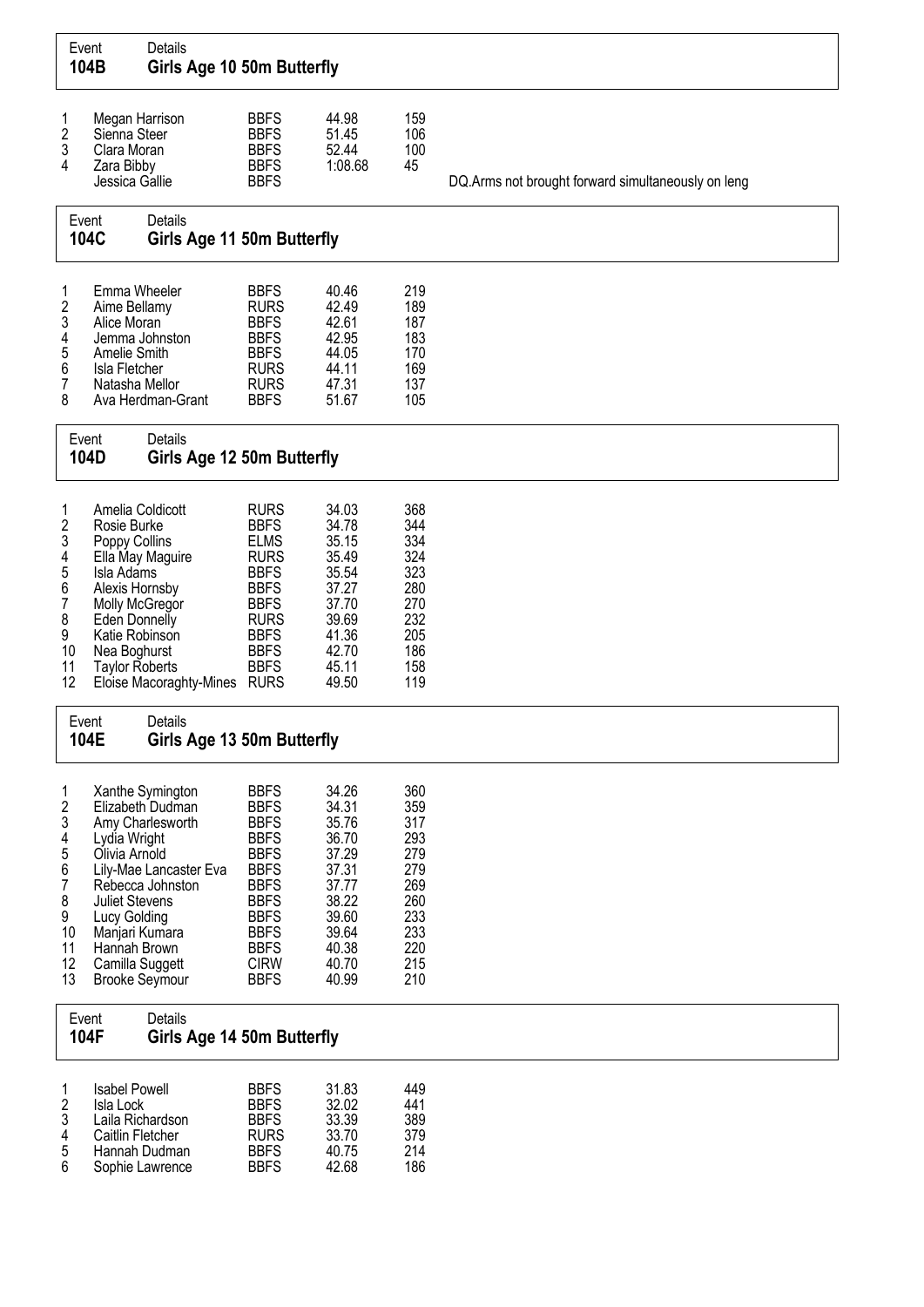|                                                            | Event<br>104G                                                                   | Details<br>Girls Age 15 50m Butterfly                         |                                                                                                                      |                                                                      |                                                      |                                  |  |
|------------------------------------------------------------|---------------------------------------------------------------------------------|---------------------------------------------------------------|----------------------------------------------------------------------------------------------------------------------|----------------------------------------------------------------------|------------------------------------------------------|----------------------------------|--|
| 1<br>$\overline{\mathbf{c}}$<br>3<br>4<br>5<br>6<br>7<br>8 | Hollie Atton<br>Karys Kapri<br>Jody Williams<br>Vanda Topolska<br>Ella Boghurst | Paige Austin-burrows<br>Charlotte Mahaffey<br>Arabella Newman | <b>RURS</b><br><b>BBFS</b><br><b>RURS</b><br><b>BBFS</b><br><b>RURS</b><br><b>BBFS</b><br><b>RURS</b><br><b>BBFS</b> | 29.75<br>32.01<br>32.04<br>33.54<br>33.66<br>34.39<br>34.82<br>42.42 | 550<br>442<br>441<br>384<br>380<br>356<br>343<br>190 |                                  |  |
|                                                            | Event<br>104H                                                                   | Details<br>Girls Age 16 50m Butterfly                         |                                                                                                                      |                                                                      |                                                      |                                  |  |
| 1<br>$\overline{2}$<br>3                                   | Grace Cox<br>Hannah Batten                                                      | Hannah Richardson                                             | <b>RURS</b><br><b>BBFS</b><br><b>BBFS</b>                                                                            | 32.74<br>33.48<br>38.40                                              | 413<br>386<br>256                                    |                                  |  |
|                                                            | Event<br>105B                                                                   | Details<br>Boys Age 10 100m Butterfly                         |                                                                                                                      |                                                                      |                                                      |                                  |  |
| 1                                                          | Zachary Callinan                                                                |                                                               | <b>BRKS</b>                                                                                                          | 1:23.32                                                              | 197                                                  | 36.53                            |  |
|                                                            | Event<br>105D                                                                   | Details<br>Boys Age 12 100m Butterfly                         |                                                                                                                      |                                                                      |                                                      |                                  |  |
| 1<br>$\boldsymbol{2}$<br>3<br>4                            | Ollie Murray<br>Piaras Donnelly<br>Monty Ward                                   | Nicholas Workman                                              | <b>BBFS</b><br><b>BBFS</b><br><b>BBFS</b><br><b>BBFS</b>                                                             | 1:19.14<br>1:29.98<br>1:32.42<br>1:39.73                             | 229<br>156<br>144<br>115                             | 37.03<br>41.49<br>42.47<br>46.69 |  |
|                                                            | Event<br>105E                                                                   | Details<br>Boys Age 13 100m Butterfly                         |                                                                                                                      |                                                                      |                                                      |                                  |  |
| $\mathbf{1}$<br>$\overline{2}$                             | Michael Byrne<br>Samuel Yates                                                   |                                                               | <b>BBFS</b><br><b>HARS</b>                                                                                           | 1:17.71<br>1:26.16                                                   | 242<br>178                                           | 35.93<br>38.76                   |  |
|                                                            | Event<br>105F                                                                   | Details<br>Boys Age 14 100m Butterfly                         |                                                                                                                      |                                                                      |                                                      |                                  |  |
| 1                                                          | <b>Tobias Staff</b>                                                             |                                                               | <b>HARS</b>                                                                                                          | 1:19.52                                                              | 226                                                  | 35.85                            |  |
|                                                            | Event<br>105G                                                                   | Details<br>Boys Age 15 100m Butterfly                         |                                                                                                                      |                                                                      |                                                      |                                  |  |
| 1                                                          |                                                                                 | Charlie Nicholson                                             | <b>RURS</b>                                                                                                          | 1:07.77                                                              | 365                                                  | 32.14                            |  |
|                                                            | Event<br>105H                                                                   | Details<br>Boys Age 16 100m Butterfly                         |                                                                                                                      |                                                                      |                                                      |                                  |  |
| 1                                                          | Josh Parker                                                                     |                                                               | <b>BBFS</b>                                                                                                          | 1:03.68                                                              | 440                                                  | 28.65                            |  |

 $\Gamma$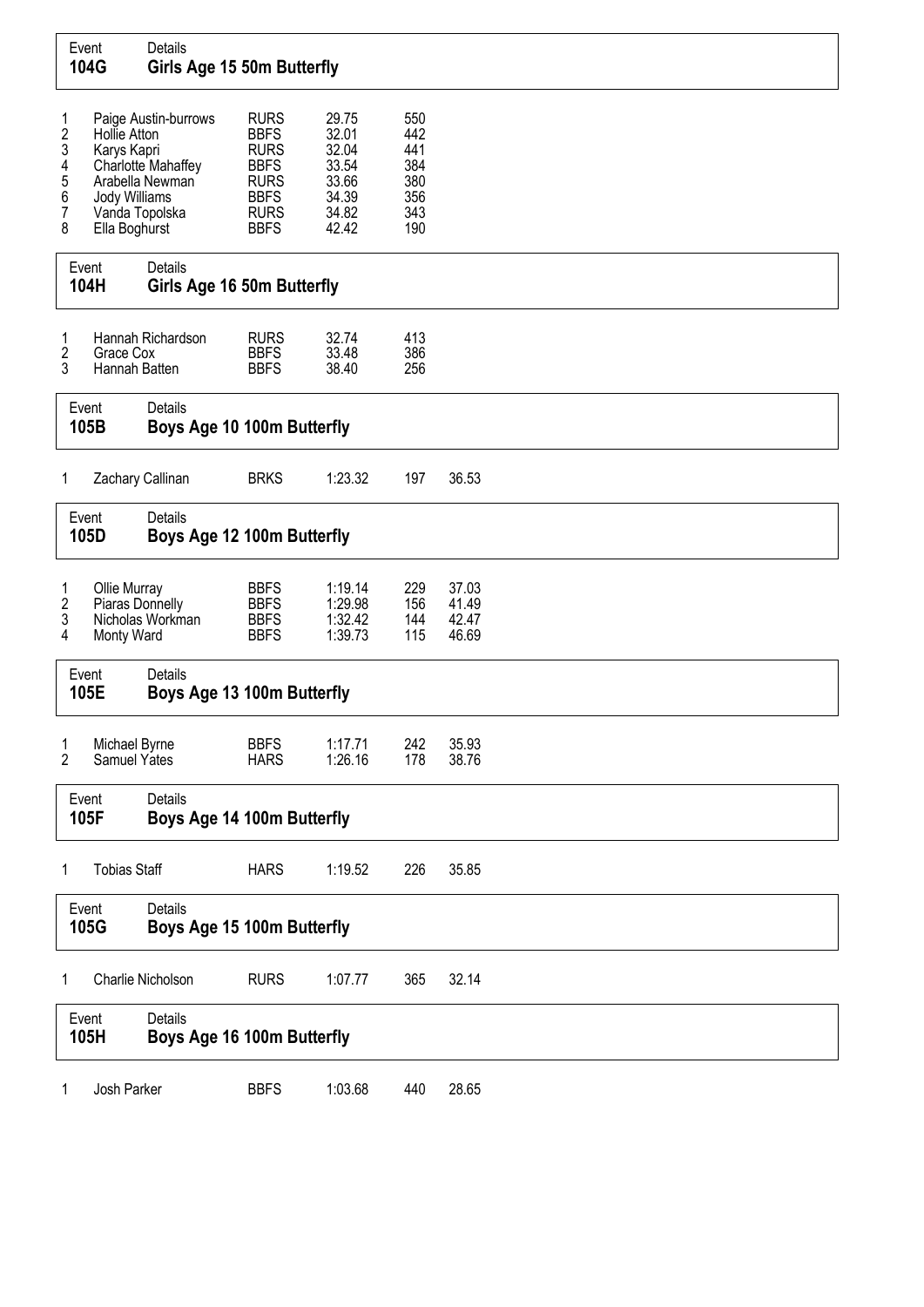|                                                                                           | Event<br>Details<br>106B                                                                                                                                                                                                                                       | Girls Age 10 100m Freestyle |                                                                                                                                                                                                 |                                                                                                                                             |                                                                                         |                                                                                                                     |
|-------------------------------------------------------------------------------------------|----------------------------------------------------------------------------------------------------------------------------------------------------------------------------------------------------------------------------------------------------------------|-----------------------------|-------------------------------------------------------------------------------------------------------------------------------------------------------------------------------------------------|---------------------------------------------------------------------------------------------------------------------------------------------|-----------------------------------------------------------------------------------------|---------------------------------------------------------------------------------------------------------------------|
| 1<br>2<br>3<br>4<br>5<br>6<br>7<br>8                                                      | Megan Harrison<br><b>Lily Riches</b><br>Amelia Green<br>Clara Moran<br>Jessica Gallie<br>Sienna Steer<br>Hannah Davey<br>Zara Bibby                                                                                                                            |                             | <b>BBFS</b><br><b>RURS</b><br><b>BBFS</b><br><b>BBFS</b><br><b>BBFS</b><br><b>BBFS</b><br><b>BBFS</b><br><b>BBFS</b>                                                                            | 1:23.68<br>1:28.97<br>1:29.06<br>1:30.11<br>1:33.82<br>1:34.74<br>1:45.05<br>1:46.79                                                        | 227<br>188<br>188<br>181<br>161<br>156<br>114<br>109                                    | 40.13<br>42.93<br>41.78<br>42.62<br>45.17<br>44.19<br>48.63<br>49.56                                                |
|                                                                                           | Details<br>Event<br>106C                                                                                                                                                                                                                                       | Girls Age 11 100m Freestyle |                                                                                                                                                                                                 |                                                                                                                                             |                                                                                         |                                                                                                                     |
| 1<br>2<br>3<br>4<br>5<br>6<br>7<br>8<br>9<br>10<br>11                                     | Ruby Hourigan<br>Emma Wheeler<br>Alice Moran<br>Aime Bellamy<br>Isla Fletcher<br>Jemma Johnston<br>Amelie Smith<br>Ava Herdman-Grant<br>Natasha Mellor<br>Rosie Woodroffe<br>Freya Berry<br>Juliana Rudd                                                       |                             | <b>CIRW</b><br><b>BBFS</b><br><b>BBFS</b><br><b>RURS</b><br><b>RURS</b><br><b>BBFS</b><br><b>BBFS</b><br><b>BBFS</b><br><b>RURS</b><br><b>BBFS</b><br><b>BBFS</b><br><b>TEDL</b>                | 1:15.69<br>1:16.00<br>1:18.05<br>1:18.11<br>1:18.91<br>1:20.62<br>1:22.39<br>1:23.26<br>1:24.06<br>1:24.13<br>1:27.73<br>1:19.88            | 306<br>302<br>279<br>279<br>270<br>253<br>237<br>230<br>223<br>223<br>197<br>260        | 36.69<br>36.46<br>37.06<br>38.11<br>38.53<br>38.80<br>40.62<br>40.56<br>41.04<br>42.13<br>39.55<br>39.43            |
|                                                                                           | Details<br>Event<br>106D                                                                                                                                                                                                                                       | Girls Age 12 100m Freestyle |                                                                                                                                                                                                 |                                                                                                                                             |                                                                                         |                                                                                                                     |
| $\mathbf{1}$<br>$\overline{2}$<br>3<br>4<br>5<br>6<br>7<br>8<br>9<br>10<br>11<br>12<br>13 | Amelia Coldicott<br>Alexis Hornsby<br>Ella May Maguire<br>Molly McGregor<br>Poppy Collins<br>Olivia Pardoe<br>Isla Adams<br>Katie Robinson<br><b>Eden Donnelly</b><br><b>Taylor Roberts</b><br>Nea Boghurst<br><b>Orla Donnelly</b><br>Eloise Macoraghty-Mines |                             | <b>RURS</b><br><b>BBFS</b><br><b>RURS</b><br><b>BBFS</b><br><b>ELMS</b><br><b>BBFS</b><br><b>BBFS</b><br><b>BBFS</b><br><b>RURS</b><br><b>BBFS</b><br><b>BBFS</b><br><b>RURS</b><br><b>RURS</b> | 1:06.21<br>1:09.78<br>1:09.98<br>1:10.92<br>1:11.09<br>1:11.72<br>1:11.99<br>1:18.68<br>1:18.69<br>1:23.23<br>1:24.41<br>1:27.14<br>1:33.17 | 457<br>391<br>387<br>372<br>369<br>360<br>356<br>273<br>272<br>230<br>221<br>201<br>164 | 31.55<br>33.04<br>33.21<br>35.03<br>33.68<br>34.13<br>34.70<br>36.90<br>36.57<br>39.27<br>41.65<br>1:27.14<br>44.84 |
|                                                                                           | Details<br>Event<br>106E                                                                                                                                                                                                                                       | Girls Age 13 100m Freestyle |                                                                                                                                                                                                 |                                                                                                                                             |                                                                                         |                                                                                                                     |
| 1<br>2<br>3<br>4<br>5<br>6<br>7<br>8<br>9<br>10<br>11<br>12                               | Elizabeth Dudman<br>Xanthe Symington<br>Amy Charlesworth<br>Natalie Barr<br>Lydia Wright<br>Rebecca Johnston<br>Lily-Mae Lancaster Eva<br><b>Juliet Stevens</b><br>Elena Roberts<br>Lucy Golding<br><b>Brooke Seymour</b><br>Manjari Kumara                    |                             | <b>BBFS</b><br><b>BBFS</b><br><b>BBFS</b><br><b>BBFS</b><br><b>BBFS</b><br><b>BBFS</b><br><b>BBFS</b><br><b>BBFS</b><br><b>CIRW</b><br><b>BBFS</b><br><b>BBFS</b><br><b>BBFS</b>                | 1:05.31<br>1:06.47<br>1:06.93<br>1:09.48<br>1:09.64<br>1:11.93<br>1:12.14<br>1:14.35<br>1:14.68<br>1:18.34<br>1:18.70<br>1:21.10            | 476<br>452<br>443<br>396<br>393<br>357<br>354<br>323<br>319<br>276<br>272<br>249        | 31.25<br>31.61<br>31.52<br>32.01<br>33.45<br>34.60<br>33.66<br>35.63<br>36.24<br>36.98<br>37.35<br>37.47            |

٦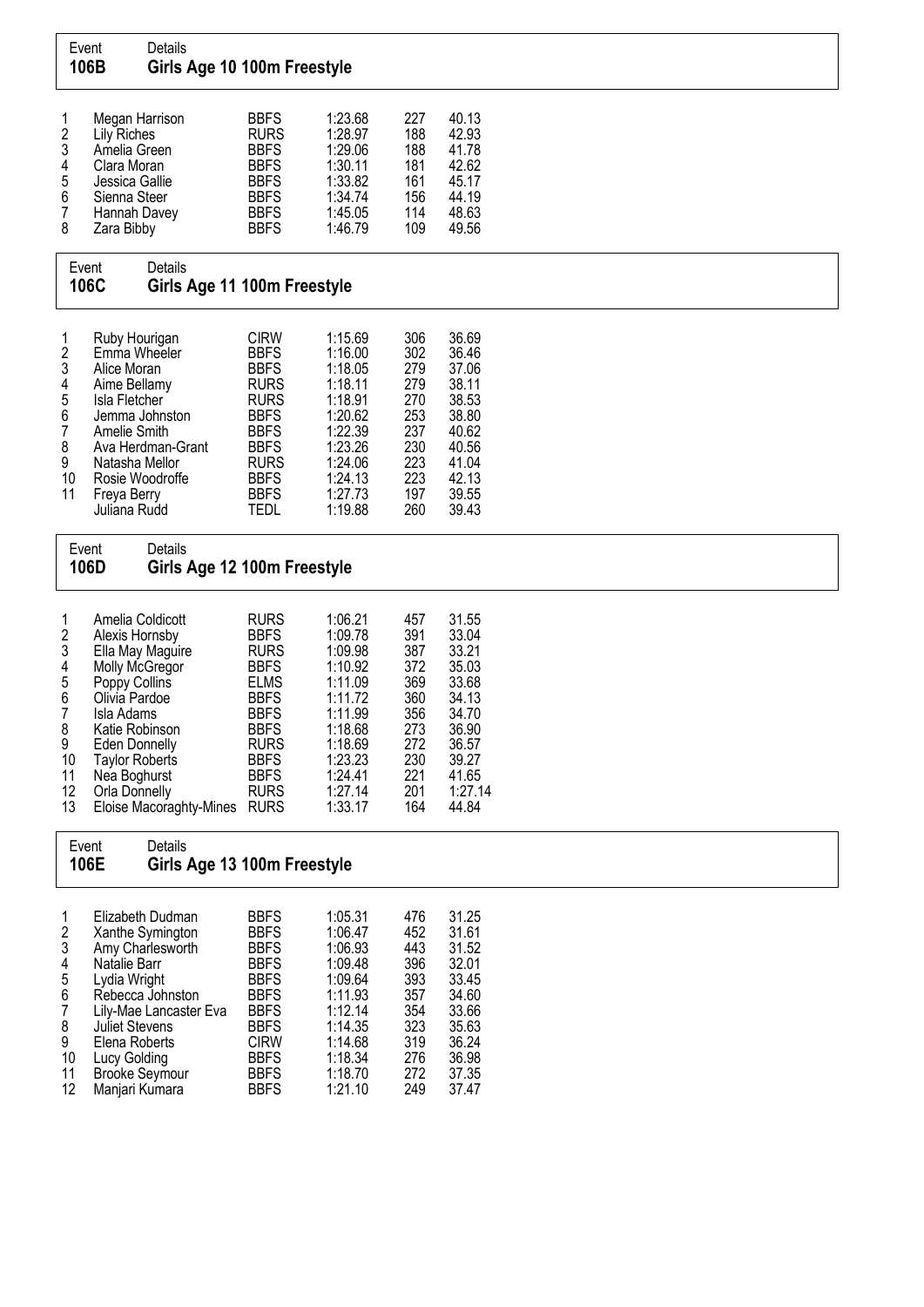|                                                  | Event<br>106F                                                               | Details<br>Girls Age 14 100m Freestyle                  |                                                                                        |                                                                |                                        |                                                    |                                                                                                                                |
|--------------------------------------------------|-----------------------------------------------------------------------------|---------------------------------------------------------|----------------------------------------------------------------------------------------|----------------------------------------------------------------|----------------------------------------|----------------------------------------------------|--------------------------------------------------------------------------------------------------------------------------------|
| 1<br>$\overline{\mathbf{c}}$<br>3<br>4<br>5<br>6 | Isla Lock<br><b>Adele Ellarby</b><br>Sophie Yates                           | Skye Austin-Burrows<br>Hannah Dudman<br>Sophie Lawrence | <b>RURS</b><br><b>BBFS</b><br><b>BBFS</b><br><b>BBFS</b><br><b>BBFS</b><br><b>BBFS</b> | 59.77<br>1:04.57<br>1:17.32<br>1:20.14<br>1:20.61<br>1:27.21   | 622<br>493<br>287<br>258<br>253<br>200 | 28.39<br>30.54<br>36.62<br>38.44<br>37.96<br>41.58 |                                                                                                                                |
|                                                  | Event<br>106G                                                               | Details<br>Girls Age 15 100m Freestyle                  |                                                                                        |                                                                |                                        |                                                    |                                                                                                                                |
| 1<br>$\overline{\mathbf{c}}$<br>3<br>4<br>5      | Evie Woodroffe<br><b>Hollie Atton</b><br>Jody Williams<br>Ella Boghurst     | <b>Charlotte Mahaffey</b>                               | <b>BBFS</b><br><b>BBFS</b><br><b>BBFS</b><br><b>BBFS</b><br><b>BBFS</b>                | 1:04.66<br>1:05.90<br>1:06.22<br>1:09.92<br>1:15.24            | 491<br>464<br>457<br>388<br>312        | 31.00<br>31.27<br>31.69<br>33.28<br>36.37          |                                                                                                                                |
|                                                  | Event<br>106H                                                               | Details<br>Girls Age 16 100m Freestyle                  |                                                                                        |                                                                |                                        |                                                    |                                                                                                                                |
| 1<br>2                                           | Grace Cox<br>Hannah Batten                                                  |                                                         | <b>BBFS</b><br><b>BBFS</b>                                                             | 1:08.40<br>1:13.38                                             | 415<br>336                             | 32.83<br>35.42                                     |                                                                                                                                |
|                                                  | Event<br>107B                                                               | Details<br>Boys Age 10 200m Ind Medley                  |                                                                                        |                                                                |                                        |                                                    |                                                                                                                                |
| 1<br>$\boldsymbol{2}$<br>3<br>4                  | Zachary Callinan<br><b>Tristan Fisher</b><br>James Wright<br>Daniel Stevens |                                                         | <b>BRKS</b><br><b>BBFS</b><br><b>BBFS</b><br><b>BBFS</b>                               | 3:07.19<br>3:24.60<br>3:40.99<br>3:51.84                       | 201<br>154<br>122<br>106               | 39.67<br>46.63<br>55.85<br>53.59                   | 1:25.92 2:25.83<br>1:40.10 2:41.42<br>1:49.61 2:54.97<br>1:53.47 2:58.35                                                       |
|                                                  | Event<br>107C                                                               | Details<br>Boys Age 11 200m Ind Medley                  |                                                                                        |                                                                |                                        |                                                    |                                                                                                                                |
| 1<br>2                                           | Henry Arnold<br>Joseph Legge                                                |                                                         | <b>BBFS</b><br><b>RURS</b>                                                             | 3:23.23<br>3:23.43                                             | 157<br>157                             | 42.17<br>51.56                                     | 1:35.93 2:41.51<br>1:44.05 2:41.01                                                                                             |
|                                                  | Event<br>107D                                                               | <b>Details</b><br>Boys Age 12 200m Ind Medley           |                                                                                        |                                                                |                                        |                                                    |                                                                                                                                |
| 1<br>$\overline{\mathbf{c}}$<br>3<br>4<br>5<br>6 | Archie Turner<br>Ollie Murray<br>Rhys Kapri<br><b>Edward Hartley</b>        | Jay Austin-Burrows<br>Nicholas Workman                  | <b>BBFS</b><br><b>BBFS</b><br><b>RURS</b><br><b>RURS</b><br><b>BBFS</b><br><b>BBFS</b> | 2:41.33<br>2:41.95<br>2:45.65<br>2:48.05<br>3:13.61<br>3:43.86 | 314<br>310<br>290<br>278<br>182<br>117 | 36.09<br>36.58<br>36.46<br>35.69<br>40.96<br>55.02 | 1:16.91 2:06.44<br>1:16.51 2:05.47<br>1:20.31 2:09.49<br>1:18.81 2:09.63<br>1:26.89 2:28.05<br>1:52.76 2:55.05                 |
|                                                  | Event<br>107E                                                               | Details<br>Boys Age 13 200m Ind Medley                  |                                                                                        |                                                                |                                        |                                                    |                                                                                                                                |
| 1<br>$\overline{\mathbf{c}}$<br>3<br>4           | <b>Samuel Yates</b><br>Michael Byrne<br><b>Ashton Vivian</b><br>Lucas King  | Cameron Robinson                                        | <b>BBFS</b><br><b>HARS</b><br><b>BBFS</b><br><b>BBFS</b><br><b>BBFS</b>                | 2:50.24<br>2:52.02<br>3:02.31<br>3:02.77                       | 267<br>259<br>217<br>216               | 38.91<br>38.91<br>37.81<br>41.07                   | 1:20.47 2:12.45<br>1:22.45 2:13.68<br>1:25.05 2:20.61<br>1:30.11 2:21.49<br>DQ.Back. Left position on back (other than to init |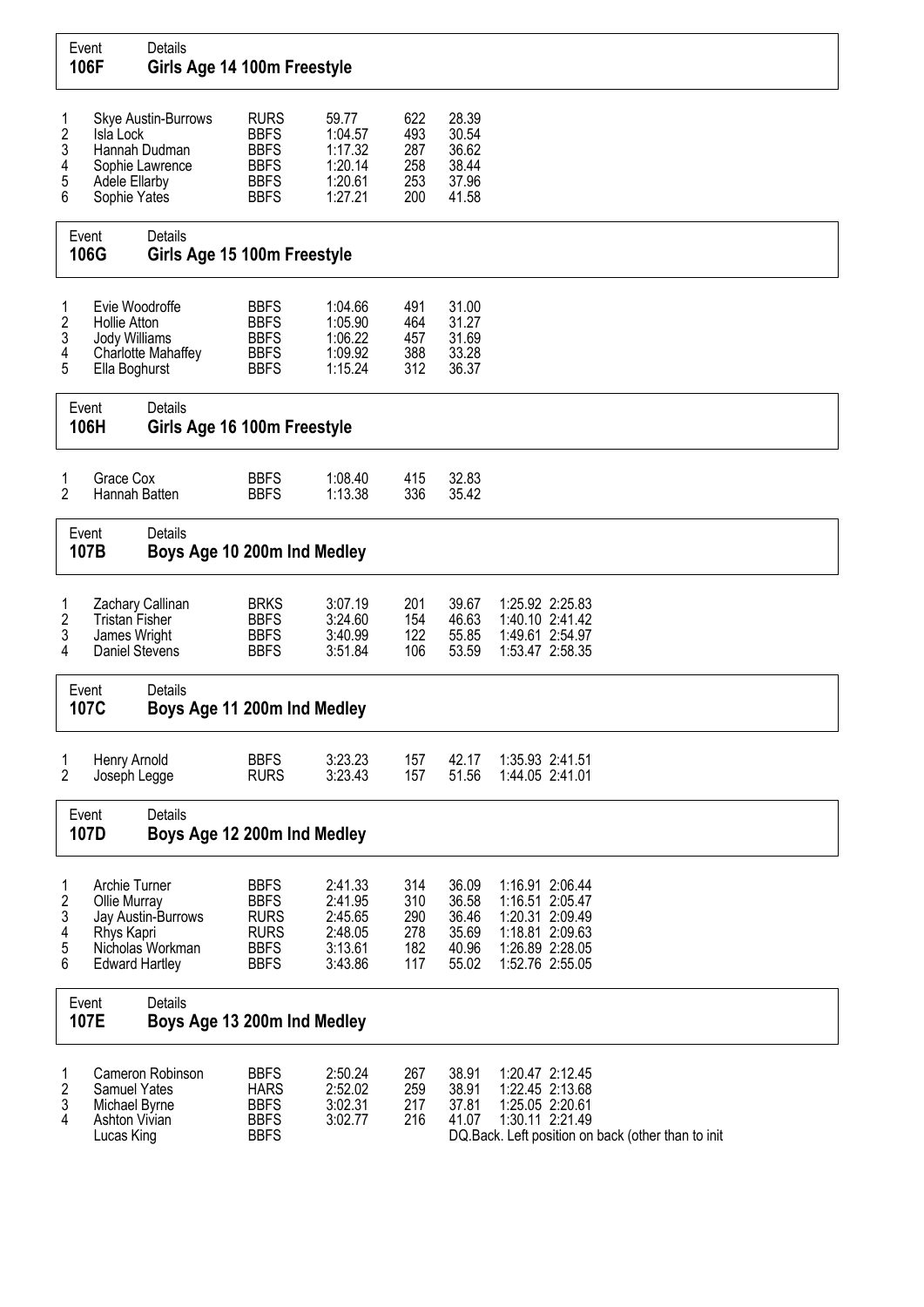|                          | Event<br>107F                                                                      | Details<br>Boys Age 14 200m Ind Medley         |                                                          |                                          |                          |                                  |                                                                                  |  |                                                                                                                                                                                                          |  |  |  |
|--------------------------|------------------------------------------------------------------------------------|------------------------------------------------|----------------------------------------------------------|------------------------------------------|--------------------------|----------------------------------|----------------------------------------------------------------------------------|--|----------------------------------------------------------------------------------------------------------------------------------------------------------------------------------------------------------|--|--|--|
| 1<br>$\overline{c}$<br>3 | <b>Oliver Smith</b><br>Sam Arnold<br><b>Andrew Botros</b><br><b>Charlie Rogers</b> |                                                | <b>BBFS</b><br><b>BBFS</b><br><b>RURS</b><br><b>ROML</b> | 2:29.58<br>2:38.95<br>3:38.33<br>2:35.74 | 394<br>328<br>127<br>349 | 31.90<br>34.14<br>33.24          | 1:12.67 1:55.78<br>1:14.53 2:01.83<br>1:37.27 2:33.75 3:19.66<br>1:14.08 1:57.59 |  |                                                                                                                                                                                                          |  |  |  |
|                          | Event<br>107G                                                                      | Details<br>Boys Age 15 200m Ind Medley         |                                                          |                                          |                          |                                  |                                                                                  |  |                                                                                                                                                                                                          |  |  |  |
| 1<br>$\overline{2}$      | <b>Oliver Miles</b><br>Ollie Mellor                                                |                                                | <b>BBFS</b><br><b>RURS</b>                               | 2:28.96<br>2:46.43                       | 399<br>286               | 33.76<br>33.61                   | 1:12.48 1:55.50<br>1:14.56 2:07.60                                               |  |                                                                                                                                                                                                          |  |  |  |
|                          | Event<br>107H                                                                      | <b>Details</b><br>Boys Age 16 200m Ind Medley  |                                                          |                                          |                          |                                  |                                                                                  |  |                                                                                                                                                                                                          |  |  |  |
| 1<br>2<br>3              | <b>William Miles</b><br>Josh Parker<br>Samuel Bourns                               |                                                | <b>BBFS</b><br><b>BBFS</b><br><b>BBFS</b>                | 2:20.41<br>2:27.52<br>2:30.67            | 476<br>410<br>385        | 30.29<br>29.88<br>33.23          | 1:05.75 1:46.49<br>1:09.07 1:53.17<br>1:10.47 1:57.06                            |  |                                                                                                                                                                                                          |  |  |  |
|                          | Event<br>108D                                                                      | <b>Details</b><br>Girls Age 12 400m Ind Medley |                                                          |                                          |                          |                                  |                                                                                  |  |                                                                                                                                                                                                          |  |  |  |
| 1<br>2                   | Rosie Burke<br><b>Eden Donnelly</b>                                                |                                                | <b>BBFS</b><br><b>RURS</b>                               | 6:09.27<br>6:51.73                       | 348<br>251               | 37.97<br>46.74                   |                                                                                  |  | 1:26.04 2:13.42 2:59.10 3:53.17 4:47.39 5:29.29<br>1:44.75 2:31.77 3:18.55 4:19.00 5:19.52 6:04.84                                                                                                       |  |  |  |
|                          | Event<br>108E                                                                      | Details<br>Girls Age 13 400m Ind Medley        |                                                          |                                          |                          |                                  |                                                                                  |  |                                                                                                                                                                                                          |  |  |  |
| 1<br>2<br>3<br>4         | Frankie Hanson<br>Hannah Brown                                                     | Xanthe Symington<br>Rebecca Johnston           | <b>DURW</b><br><b>BBFS</b><br><b>BBFS</b><br><b>BBFS</b> | 5:34.79<br>6:13.54<br>6:13.92<br>6:19.11 | 468<br>337<br>336<br>322 | 33.57<br>42.06<br>39.55<br>40.98 |                                                                                  |  | 1:13.92 1:56.85 2:39.32 3:27.83 4:18.74 4:57.59<br>1:32.88 2:18.52 3:05.04 3:59.28 4:52.21 5:33.14<br>1:31.87 2:18.89 3:05.07 3:57.98 4:52.50 5:34.19<br>1:32.47 2:19.09 3:05.34 4:02.21 4:57.29 5:39.17 |  |  |  |
|                          | Event<br>108F                                                                      | <b>Details</b><br>Girls Age 14 400m Ind Medley |                                                          |                                          |                          |                                  |                                                                                  |  |                                                                                                                                                                                                          |  |  |  |
| 1<br>$\overline{2}$      | <b>Isabel Powell</b><br>Laila Richardson                                           |                                                | <b>BBFS</b><br><b>BBFS</b>                               | 5:34.68<br>5:49.20                       | 468<br>412               | 33.74<br>35.39                   |                                                                                  |  | 1:13.56 1:58.39 2:42.17 3:31.16 4:20.10 4:59.25<br>1:17.70 2:01.67 2:45.42 3:35.48 4:27.42 5:09.45                                                                                                       |  |  |  |
|                          | Event<br>108G                                                                      | Details<br>Girls Age 15 400m Ind Medley        |                                                          |                                          |                          |                                  |                                                                                  |  |                                                                                                                                                                                                          |  |  |  |
| 1<br>2<br>3              | Karys Kapri<br>Evie Woodroffe<br>Vanda Topolska                                    |                                                | <b>RURS</b><br><b>BBFS</b><br><b>RURS</b>                | 5:31.79<br>5:32.75<br>6:00.48            | 480<br>476<br>375        | 33.68<br>37.05<br>40.13          |                                                                                  |  | 1:56.02 2:38.09 3:28.57 4:18.43 4:56.46<br>1:22.07 2:04.74 2:47.62 3:32.76 4:18.92 4:56.81<br>1:28.42 2:15.58 3:01.45 3:49.82 4:40.43 5:22.97                                                            |  |  |  |
|                          | Event<br>108H                                                                      | <b>Details</b><br>Girls Age 16 400m Ind Medley |                                                          |                                          |                          |                                  |                                                                                  |  |                                                                                                                                                                                                          |  |  |  |
| 1                        | Hannah Batten                                                                      |                                                | <b>BBFS</b>                                              | 6:28.45                                  | 299                      | 39.84                            |                                                                                  |  | 1:28.21 2:17.52 3:05.16 4:04.52 5:03.62 5:47.07                                                                                                                                                          |  |  |  |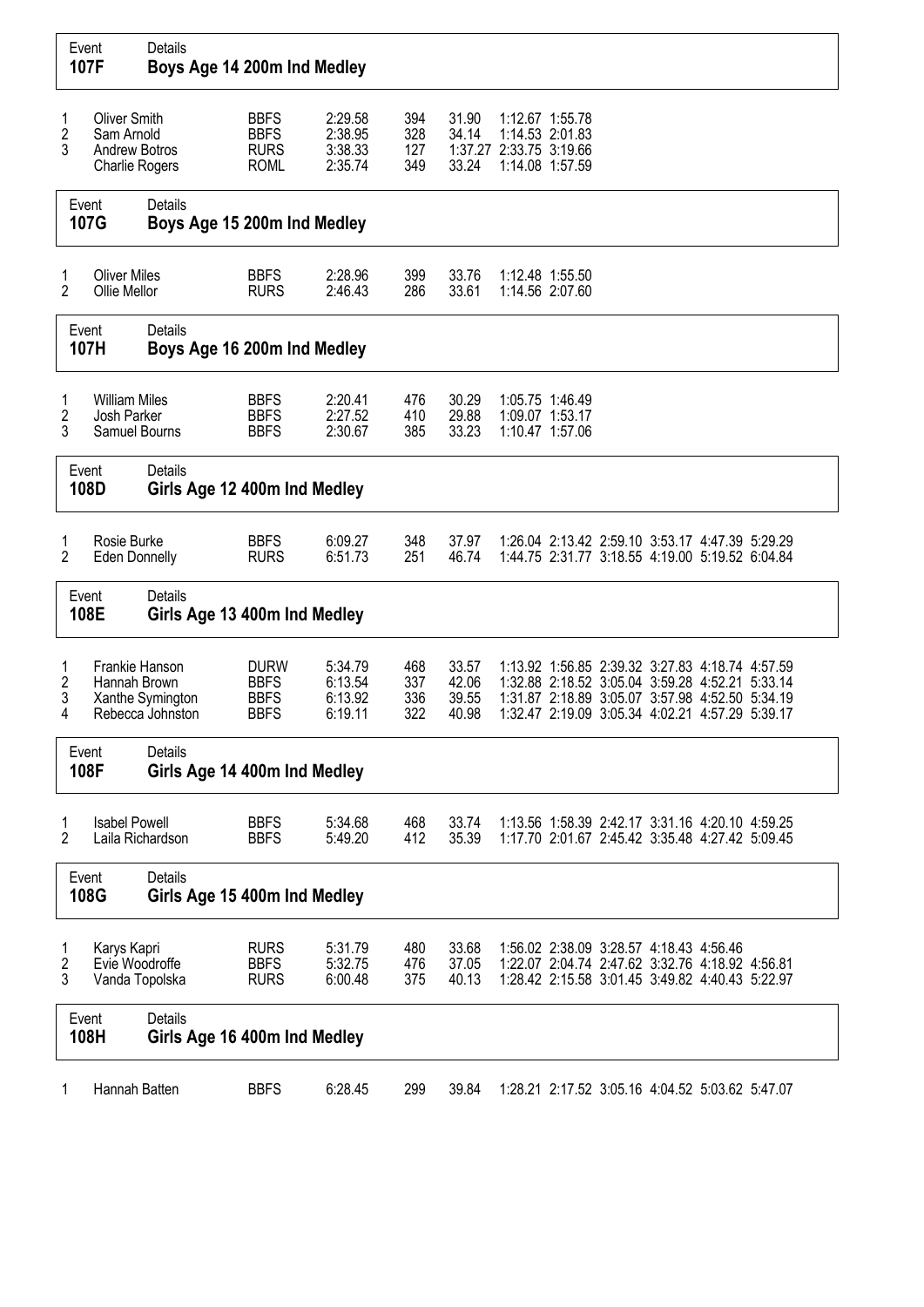|                                                 | Event<br>201D                                                                                                                                   | Details                                 | Boys Age 12 200m Butterfly                                                                                           |                                                                                      |                                                      |                                                                      |                                                                                                                                                      |  |  |  |
|-------------------------------------------------|-------------------------------------------------------------------------------------------------------------------------------------------------|-----------------------------------------|----------------------------------------------------------------------------------------------------------------------|--------------------------------------------------------------------------------------|------------------------------------------------------|----------------------------------------------------------------------|------------------------------------------------------------------------------------------------------------------------------------------------------|--|--|--|
| 1                                               | Monty Ward                                                                                                                                      |                                         | <b>BBFS</b>                                                                                                          | 3:34.99                                                                              | 129                                                  | 48.76                                                                | 3:34.99 3:56.79                                                                                                                                      |  |  |  |
|                                                 | Event<br>201F                                                                                                                                   | <b>Details</b>                          | Boys Age 14 200m Butterfly                                                                                           |                                                                                      |                                                      |                                                                      |                                                                                                                                                      |  |  |  |
|                                                 | <b>Charlie Rogers</b>                                                                                                                           |                                         | <b>ROML</b>                                                                                                          | 2:34.58                                                                              | 346                                                  | 33.55                                                                | 1:12.95 1:53.54                                                                                                                                      |  |  |  |
|                                                 | Event<br>201G                                                                                                                                   | Details                                 | Boys Age 15 200m Butterfly                                                                                           |                                                                                      |                                                      |                                                                      |                                                                                                                                                      |  |  |  |
| 1                                               |                                                                                                                                                 | Charlie Nicholson                       | <b>RURS</b>                                                                                                          | 2:43.23                                                                              | 294                                                  | 33.38                                                                | 1:14.35 1:57.43                                                                                                                                      |  |  |  |
|                                                 | Event<br>202B                                                                                                                                   | Details<br>Girls Age 10 200m Backstroke |                                                                                                                      |                                                                                      |                                                      |                                                                      |                                                                                                                                                      |  |  |  |
| 1                                               | Amelia Green                                                                                                                                    |                                         | <b>BBFS</b>                                                                                                          | 3:24.07                                                                              | 199                                                  | 50.44                                                                | 1:43.55 2:35.38                                                                                                                                      |  |  |  |
|                                                 | Event<br>202C                                                                                                                                   | <b>Details</b>                          | Girls Age 11 200m Backstroke                                                                                         |                                                                                      |                                                      |                                                                      |                                                                                                                                                      |  |  |  |
| 1<br>2<br>3<br>4<br>5                           | Ruby Hourigan<br>Emma Wheeler<br>Natasha Mellor<br>Lily Neighbour                                                                               | Ava Herdman-Grant                       | <b>CIRW</b><br><b>BBFS</b><br><b>RURS</b><br><b>HARS</b><br><b>BBFS</b>                                              | 3:06.84<br>3:07.74<br>3:10.34<br>3:11.73<br>3:31.19                                  | 260<br>256<br>246<br>240<br>180                      | 46.03<br>44.55<br>46.55<br>46.69                                     | 1:35.20 2:24.68<br>1:32.70 2:21.62<br>1:35.13 2:24.77<br>1:38.19 2:27.90<br>3:31.19                                                                  |  |  |  |
|                                                 | Event<br>202D                                                                                                                                   | Details                                 | Girls Age 12 200m Backstroke                                                                                         |                                                                                      |                                                      |                                                                      |                                                                                                                                                      |  |  |  |
| $\mathbf{1}$<br>2<br>3<br>4<br>5<br>6<br>7<br>8 | Isla Adams<br>Olivia Pardoe<br>Rosie Burke<br>Alexis Hornsby<br><b>Eden Donnelly</b><br>Katie Robinson<br><b>Taylor Roberts</b><br>Nea Boghurst |                                         | <b>BBFS</b><br><b>BBFS</b><br><b>BBFS</b><br><b>BBFS</b><br><b>RURS</b><br><b>BBFS</b><br><b>BBFS</b><br><b>BBFS</b> | 2:49.71<br>2:52.33<br>2:57.26<br>2:59.97<br>3:05.44<br>3:10.26<br>3:16.17<br>3:25.43 | 347<br>331<br>304<br>291<br>266<br>246<br>225<br>196 | 41.20<br>40.60<br>42.32<br>42.53<br>42.12<br>45.35<br>44.72<br>48.85 | 1:24.54 2:07.84<br>1:24.79 2:09.71<br>1:28.58 2:14.69<br>1:29.21 2:16.33<br>1:29.47 2:18.59<br>2:26.78 3:10.26<br>1:33.89 2:25.16<br>1:41.58 2:34.60 |  |  |  |
|                                                 | Event<br>202E                                                                                                                                   | Details                                 | Girls Age 13 200m Backstroke                                                                                         |                                                                                      |                                                      |                                                                      |                                                                                                                                                      |  |  |  |
| 1<br>2<br>3<br>4<br>5                           | Hannah Brown<br>Natalie Barr<br>Lucy Golding                                                                                                    | Xanthe Symington<br>Rebecca Johnston    | <b>BBFS</b><br><b>BBFS</b><br><b>BBFS</b><br><b>BBFS</b><br><b>BBFS</b>                                              | 2:50.97<br>2:53.97<br>2:54.00<br>3:00.48<br>3:03.96                                  | 339<br>322<br>322<br>288<br>272                      | 39.53<br>42.06<br>38.96<br>41.98<br>43.81                            | 1:23.86 2:08.70<br>1:26.30 2:11.29<br>1:22.25 2:08.42<br>1:28.58 2:16.11<br>1:32.29 2:20.37                                                          |  |  |  |
|                                                 | Event<br>202F                                                                                                                                   | Details                                 | Girls Age 14 200m Backstroke                                                                                         |                                                                                      |                                                      |                                                                      |                                                                                                                                                      |  |  |  |
| 1<br>2<br>3                                     | Isla Lock<br><b>Emily Legge</b>                                                                                                                 | Sophie Lawrence                         | <b>BBFS</b><br><b>RURS</b><br><b>BBFS</b>                                                                            | 2:33.23<br>2:37.28<br>3:08.20                                                        | 471<br>436<br>254                                    | 35.08<br>36.33<br>42.73                                              | 1:14.03 1:53.75<br>1:16.43 1:56.41<br>1:30.93 2:19.47                                                                                                |  |  |  |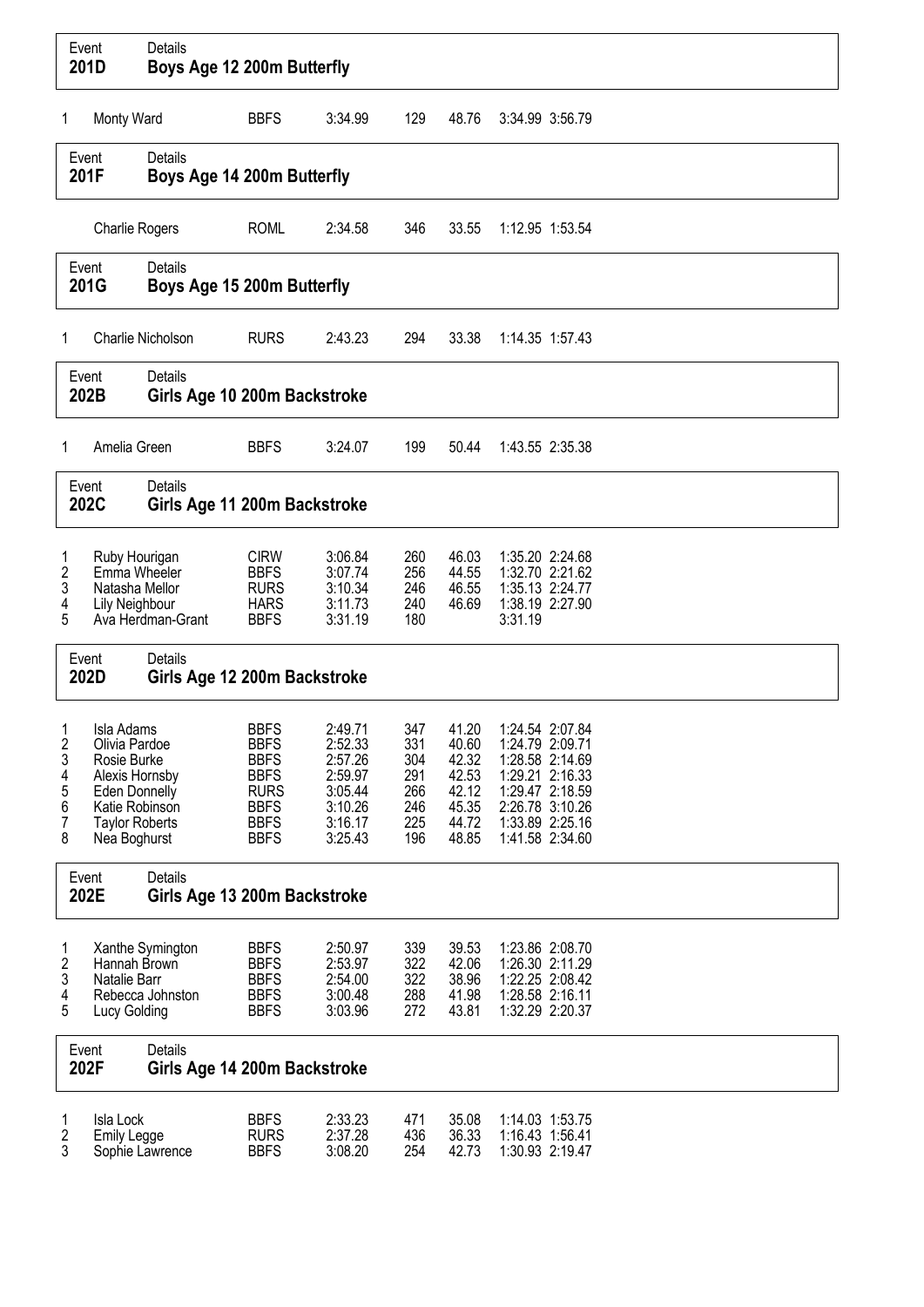|                                      | Event<br>202G                                                                                             | Details<br>Girls Age 15 200m Backstroke |                                                                                                                      |                                                                      |                                                     |                |                                    |  |
|--------------------------------------|-----------------------------------------------------------------------------------------------------------|-----------------------------------------|----------------------------------------------------------------------------------------------------------------------|----------------------------------------------------------------------|-----------------------------------------------------|----------------|------------------------------------|--|
| 1<br>$\overline{2}$                  | Jody Williams                                                                                             | Paige Austin-burrows                    | <b>RURS</b><br><b>BBFS</b>                                                                                           | 2:28.20<br>2:39.52                                                   | 521<br>418                                          | 34.38<br>36.67 | 1:11.74 1:50.39<br>1:16.94 1:59.11 |  |
|                                      | Event<br>202H                                                                                             | Details<br>Girls Age 16 200m Backstroke |                                                                                                                      |                                                                      |                                                     |                |                                    |  |
| 1                                    |                                                                                                           | Hannah Richardson                       | <b>RURS</b>                                                                                                          | 2:45.60                                                              | 373                                                 | 38.49          | 1:19.88 2:03.05                    |  |
|                                      | Event<br>203B                                                                                             | Details<br>Boys Age 10 50m Breaststroke |                                                                                                                      |                                                                      |                                                     |                |                                    |  |
| 1<br>2<br>3<br>4                     | <b>Tristan Fisher</b><br>Henry Rouse<br>Daniel Stevens<br>James Wright                                    |                                         | <b>BBFS</b><br><b>BBFS</b><br><b>BBFS</b><br><b>BBFS</b>                                                             | 53.55<br>54.88<br>56.09<br>57.30                                     | 105<br>97<br>91<br>86                               |                |                                    |  |
|                                      | Event<br>203C                                                                                             | Details<br>Boys Age 11 50m Breaststroke |                                                                                                                      |                                                                      |                                                     |                |                                    |  |
| 1<br>2<br>3<br>4<br>5                | <b>Oliver Berry</b><br>Owen Channing<br><b>Travis Moore</b><br>Sullivan Cook                              | Cameron Masson                          | <b>BBFS</b><br><b>HARS</b><br><b>BBFS</b><br><b>BBFS</b><br><b>BBFS</b>                                              | 44.28<br>50.01<br>51.43<br>57.61<br>59.15                            | 185<br>129<br>118<br>84<br>78                       |                |                                    |  |
|                                      | Event<br>203D                                                                                             | Details<br>Boys Age 12 50m Breaststroke |                                                                                                                      |                                                                      |                                                     |                |                                    |  |
| 1<br>2<br>3<br>4<br>5<br>6<br>7<br>8 | Piaras Donnelly<br>Ollie Murray<br>Archie Turner<br>Oliver Pedra<br><b>Edward Hartley</b><br>Charlie Ward | Jay Austin-Burrows<br>Nicholas Workman  | <b>BBFS</b><br><b>BBFS</b><br><b>RURS</b><br><b>BBFS</b><br><b>BBFS</b><br><b>BBFS</b><br><b>BBFS</b><br><b>BBFS</b> | 40.07<br>40.13<br>40.32<br>40.39<br>46.00<br>47.95<br>52.29<br>55.48 | 250<br>249<br>246<br>244<br>165<br>146<br>113<br>94 |                |                                    |  |
|                                      | Event<br>203E                                                                                             | Details<br>Boys Age 13 50m Breaststroke |                                                                                                                      |                                                                      |                                                     |                |                                    |  |
| 1<br>2<br>3<br>4<br>5                | Ashton Vivian<br>Samuel Yates<br>Alex Morley<br>Lucas King                                                | Cameron Robinson                        | <b>BBFS</b><br><b>HARS</b><br><b>BBFS</b><br><b>BBFS</b><br><b>BBFS</b>                                              | 41.10<br>42.71<br>42.78<br>43.55<br>44.81                            | 232<br>207<br>206<br>195<br>179                     |                |                                    |  |
|                                      | Event<br>203F                                                                                             | Details<br>Boys Age 14 50m Breaststroke |                                                                                                                      |                                                                      |                                                     |                |                                    |  |
| 1<br>2<br>3<br>4<br>5                | <b>Oliver Smith</b><br>Sam Arnold<br><b>Bradley Harper</b><br>Tobias Staff                                | Cayden Channing                         | <b>BBFS</b><br><b>BBFS</b><br><b>BBFS</b><br><b>HARS</b><br><b>HARS</b>                                              | 34.75<br>37.61<br>39.37<br>40.39<br>40.75                            | 384<br>303<br>264<br>244<br>238                     |                |                                    |  |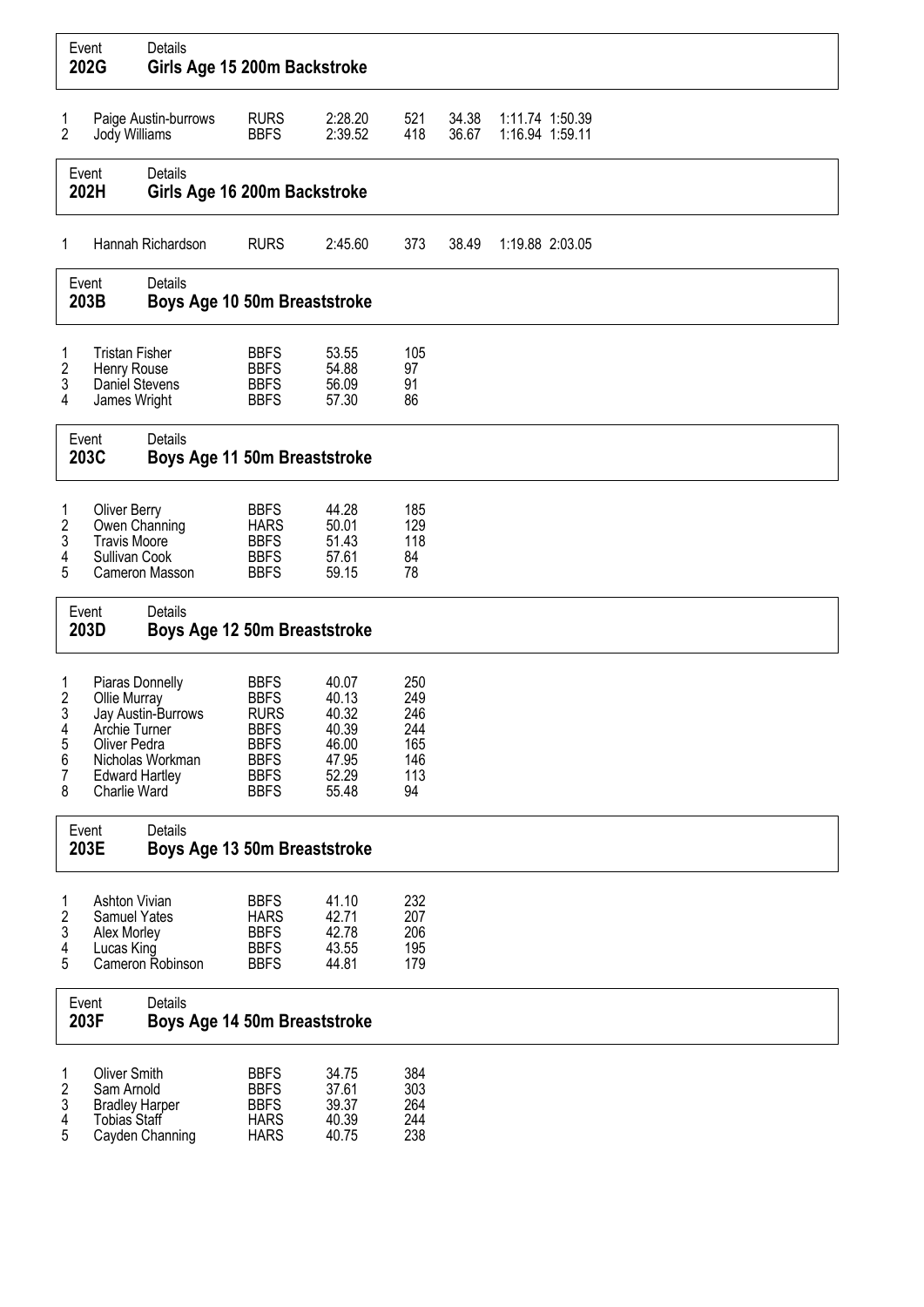|                                                                                         | Event<br>203G                                                                                                                                                                                     | Details<br>Boys Age 15 50m Breaststroke          |                                                                                                                                                                                  |                                                                                                                   |                                                                                         |
|-----------------------------------------------------------------------------------------|---------------------------------------------------------------------------------------------------------------------------------------------------------------------------------------------------|--------------------------------------------------|----------------------------------------------------------------------------------------------------------------------------------------------------------------------------------|-------------------------------------------------------------------------------------------------------------------|-----------------------------------------------------------------------------------------|
| 1<br>$\overline{2}$                                                                     | <b>Oliver Miles</b><br>Freddie Figg<br>Flynn Holt                                                                                                                                                 |                                                  | <b>BBFS</b><br><b>RURS</b><br><b>TEDL</b>                                                                                                                                        | 34.52<br>37.78<br>37.35                                                                                           | 391<br>299<br>309                                                                       |
|                                                                                         | Event<br>203H                                                                                                                                                                                     | Details<br>Boys Age 16 50m Breaststroke          |                                                                                                                                                                                  |                                                                                                                   |                                                                                         |
| 1<br>$\overline{2}$                                                                     | <b>William Miles</b><br>Josh Parker                                                                                                                                                               |                                                  | <b>BBFS</b><br><b>BBFS</b>                                                                                                                                                       | 31.43<br>34.42                                                                                                    | 519<br>395                                                                              |
|                                                                                         | Event<br>204B                                                                                                                                                                                     | Details<br>Girls Age 10 50m Freestyle            |                                                                                                                                                                                  |                                                                                                                   |                                                                                         |
| 1<br>$\overline{\mathbf{c}}$<br>3<br>4<br>5                                             | Megan Harrison<br>Clara Moran<br>Amelia Green<br><b>Lily Riches</b><br>Hannah Davey                                                                                                               |                                                  | <b>BBFS</b><br><b>BBFS</b><br><b>BBFS</b><br><b>RURS</b><br><b>BBFS</b>                                                                                                          | 37.72<br>39.67<br>40.18<br>40.47<br>49.77                                                                         | 234<br>201<br>193<br>189<br>102                                                         |
|                                                                                         | Event<br>204C                                                                                                                                                                                     | Details<br>Girls Age 11 50m Freestyle            |                                                                                                                                                                                  |                                                                                                                   |                                                                                         |
| 1<br>2<br>3<br>4<br>5<br>6<br>7<br>8<br>9                                               | Emma Wheeler<br>Alice Moran<br>Isla Fletcher<br>Amelie Smith<br>Freya Berry<br>Natasha Mellor<br>Rosie Woodroffe<br>Juliana Rudd                                                                  | Jemma Johnston<br>Ava Herdman-Grant              | <b>BBFS</b><br><b>BBFS</b><br><b>RURS</b><br><b>BBFS</b><br><b>BBFS</b><br><b>BBFS</b><br><b>BBFS</b><br><b>RURS</b><br><b>BBFS</b><br><b>TEDL</b>                               | 34.99<br>35.80<br>36.22<br>36.45<br>37.40<br>37.73<br>38.27<br>38.81<br>39.24<br>35.45                            | 293<br>274<br>264<br>259<br>240<br>234<br>224<br>215<br>208<br>282                      |
|                                                                                         | Event<br>204D                                                                                                                                                                                     | Details<br>Girls Age 12 50m Freestyle            |                                                                                                                                                                                  |                                                                                                                   |                                                                                         |
| 1<br>$\overline{\mathbf{c}}$<br>3<br>4<br>5<br>6<br>7<br>8<br>9<br>10<br>11<br>12<br>13 | Amelia Coldicott<br>Poppy Collins<br>Alexis Hornsby<br>Molly McGregor<br>Olivia Pardoe<br>Isla Adams<br>Eden Donnelly<br>Katie Robinson<br>Orla Donnelly<br><b>Taylor Roberts</b><br>Nea Boghurst | Ella May Maguire<br>Eloise Macoraghty-Mines RURS | <b>RURS</b><br><b>ELMS</b><br><b>RURS</b><br><b>BBFS</b><br><b>BBFS</b><br><b>BBFS</b><br><b>BBFS</b><br><b>RURS</b><br><b>BBFS</b><br><b>RURS</b><br><b>BBFS</b><br><b>BBFS</b> | 30.19<br>31.30<br>31.67<br>31.99<br>32.94<br>33.24<br>33.73<br>34.76<br>37.09<br>37.35<br>37.89<br>38.56<br>41.79 | 456<br>409<br>395<br>383<br>351<br>342<br>327<br>299<br>246<br>241<br>231<br>219<br>172 |
|                                                                                         | Event<br>204E                                                                                                                                                                                     | Details<br>Girls Age 13 50m Freestyle            |                                                                                                                                                                                  |                                                                                                                   |                                                                                         |
| 1<br>$\overline{\mathbf{c}}$<br>3<br>4                                                  | Maisie Brown<br>Sophie Price                                                                                                                                                                      | Xanthe Symington<br>Elizabeth Dudman             | <b>RURS</b><br><b>RURS</b><br><b>BBFS</b><br><b>BBFS</b>                                                                                                                         | 29.94<br>30.01<br>30.03<br>30.33                                                                                  | 468<br>464<br>463<br>450                                                                |

5 Amy Charlesworth BBFS 30.49 443 e Any original Barrell Barrell Barrell Barrell Barrell Barrell Barrell Barrell Barrell Barrell Barrell Barrell<br>6 Natalie Barrell BBFS 31.20 413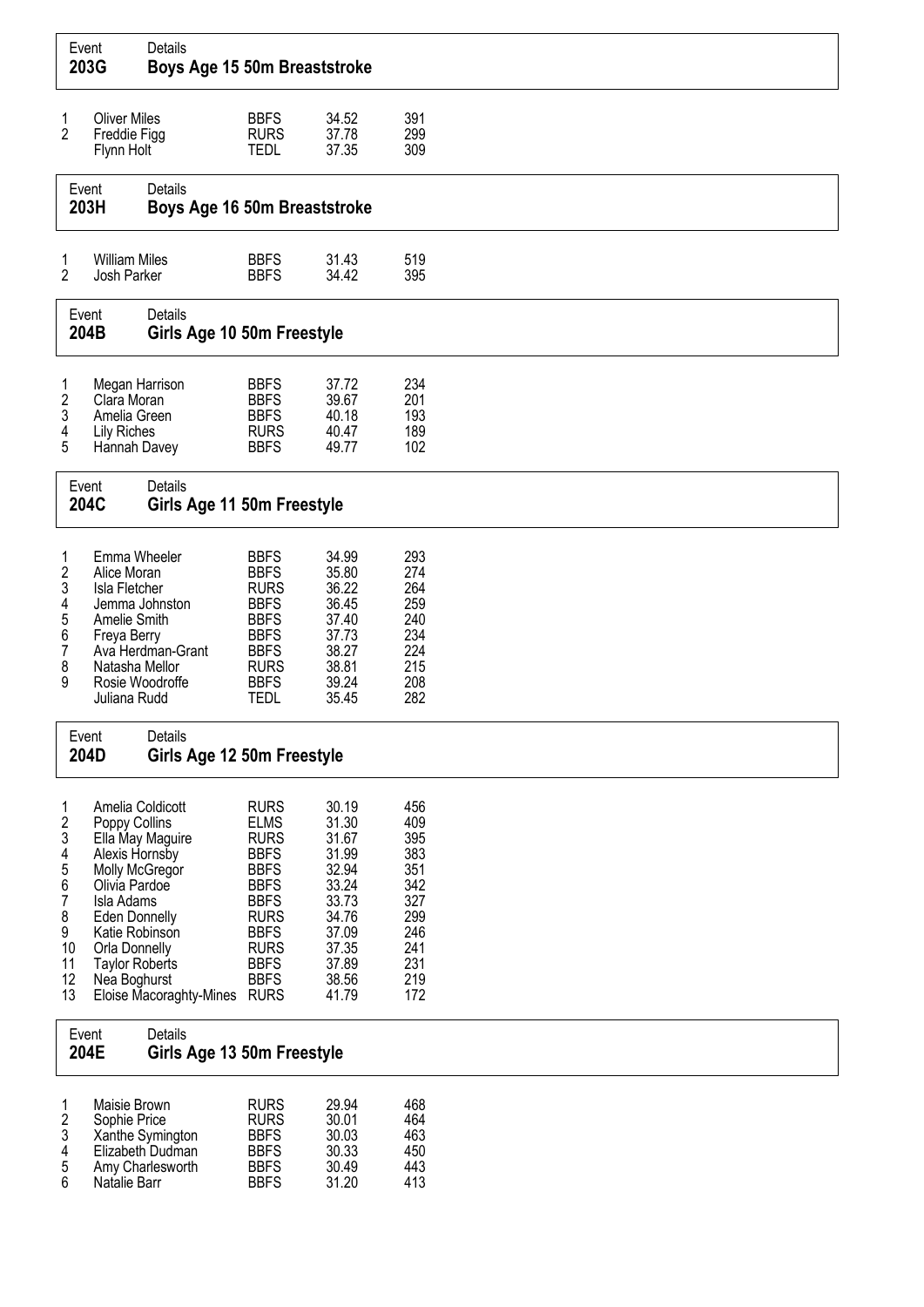| Event                                                       | 204E                                                                                                                                       | Details<br>Girls Age 13 50m Freestyle                               |                                                                                                                                                                   |                                                                                                 |                                                                           | <b>Continued</b>                                      |
|-------------------------------------------------------------|--------------------------------------------------------------------------------------------------------------------------------------------|---------------------------------------------------------------------|-------------------------------------------------------------------------------------------------------------------------------------------------------------------|-------------------------------------------------------------------------------------------------|---------------------------------------------------------------------------|-------------------------------------------------------|
| 7<br>8<br>9<br>10<br>11<br>12<br>13<br>14<br>15<br>16<br>17 | Lydia Wright<br>Elena Roberts<br><b>Juliet Stevens</b><br>Olivia Arnold<br>Hannah Brown<br>Manjari Kumara<br>Lucy Golding<br>Bethel Ogbaji | Lily-Mae Lancaster Eva<br>Rebecca Johnston<br><b>Brooke Seymour</b> | <b>BBFS</b><br><b>BBFS</b><br><b>BBFS</b><br><b>CIRW</b><br><b>BBFS</b><br><b>BBFS</b><br><b>BBFS</b><br><b>BBFS</b><br><b>BBFS</b><br><b>BBFS</b><br><b>BBFS</b> | 32.05<br>32.83<br>33.26<br>33.45<br>33.70<br>34.09<br>34.23<br>35.30<br>35.34<br>35.86<br>41.48 | 381<br>355<br>341<br>335<br>328<br>317<br>313<br>285<br>284<br>272<br>176 |                                                       |
| Event<br>204F                                               |                                                                                                                                            | Details<br>Girls Age 14 50m Freestyle                               |                                                                                                                                                                   |                                                                                                 |                                                                           |                                                       |
| 1<br>2<br>3<br>4<br>5<br>6                                  | Isla Lock<br>Laila Richardson<br>Adele Ellarby                                                                                             | <b>Skye Austin-Burrows</b><br>Hannah Dudman<br>Sophie Lawrence      | <b>RURS</b><br><b>BBFS</b><br><b>BBFS</b><br><b>BBFS</b><br><b>BBFS</b><br><b>BBFS</b>                                                                            | 27.72<br>29.33<br>31.66<br>35.35<br>35.80<br>37.04                                              | 589<br>497<br>396<br>284<br>274<br>247                                    |                                                       |
| Event                                                       | 204G                                                                                                                                       | Details<br>Girls Age 15 50m Freestyle                               |                                                                                                                                                                   |                                                                                                 |                                                                           |                                                       |
| 1<br>2<br>3<br>4                                            | Karys Kapri<br>Evie Woodroffe<br>Jody Williams<br>Ella Boghurst                                                                            |                                                                     | <b>RURS</b><br><b>BBFS</b><br><b>BBFS</b><br><b>BBFS</b>                                                                                                          | 29.35<br>29.87<br>31.44<br>35.30                                                                | 496<br>471<br>404<br>285                                                  |                                                       |
| Event                                                       | 204H                                                                                                                                       | Details<br>Girls Age 16 50m Freestyle                               |                                                                                                                                                                   |                                                                                                 |                                                                           |                                                       |
| 1<br>$\overline{2}$                                         | Grace Cox                                                                                                                                  | Jessica Bettesworth                                                 | <b>BBFS</b><br><b>BBFS</b>                                                                                                                                        | 30.45<br>30.57                                                                                  | 445<br>439                                                                |                                                       |
| Event                                                       | 205B                                                                                                                                       | Details<br>Boys Age 10 100m Backstroke                              |                                                                                                                                                                   |                                                                                                 |                                                                           |                                                       |
| 1<br>2<br>3                                                 | Henry Rouse<br>James Wright<br>Daniel Stevens                                                                                              |                                                                     | <b>BBFS</b><br><b>BBFS</b><br><b>BBFS</b>                                                                                                                         | 1:37.32<br>1:39.53<br>1:43.93                                                                   | 127<br>119<br>104                                                         | 50.91                                                 |
| Event                                                       | 205C                                                                                                                                       | Details<br>Boys Age 11 100m Backstroke                              |                                                                                                                                                                   |                                                                                                 |                                                                           |                                                       |
| 1                                                           | Henry Arnold<br>Owen Channing                                                                                                              |                                                                     | <b>BBFS</b><br><b>HARS</b>                                                                                                                                        | 1:35.47                                                                                         | 135                                                                       | 48.35<br>DQ. Turn not performed immediately at turn 1 |
| Event                                                       | 205D                                                                                                                                       | Details<br>Boys Age 12 100m Backstroke                              |                                                                                                                                                                   |                                                                                                 |                                                                           |                                                       |
| 1<br>2<br>3<br>4<br>5                                       | Ollie Murray<br>Archie Turner<br>Oliver Pedra<br>Rhys Kapri                                                                                | Jay Austin-Burrows                                                  | <b>BBFS</b><br><b>BBFS</b><br><b>BBFS</b><br><b>RURS</b><br><b>RURS</b>                                                                                           | 1:16.16<br>1:16.40<br>1:17.65<br>1:19.25<br>1:20.53                                             | 265<br>263<br>250<br>236<br>224                                           | 37.93<br>37.01<br>37.70<br>37.79<br>39.37             |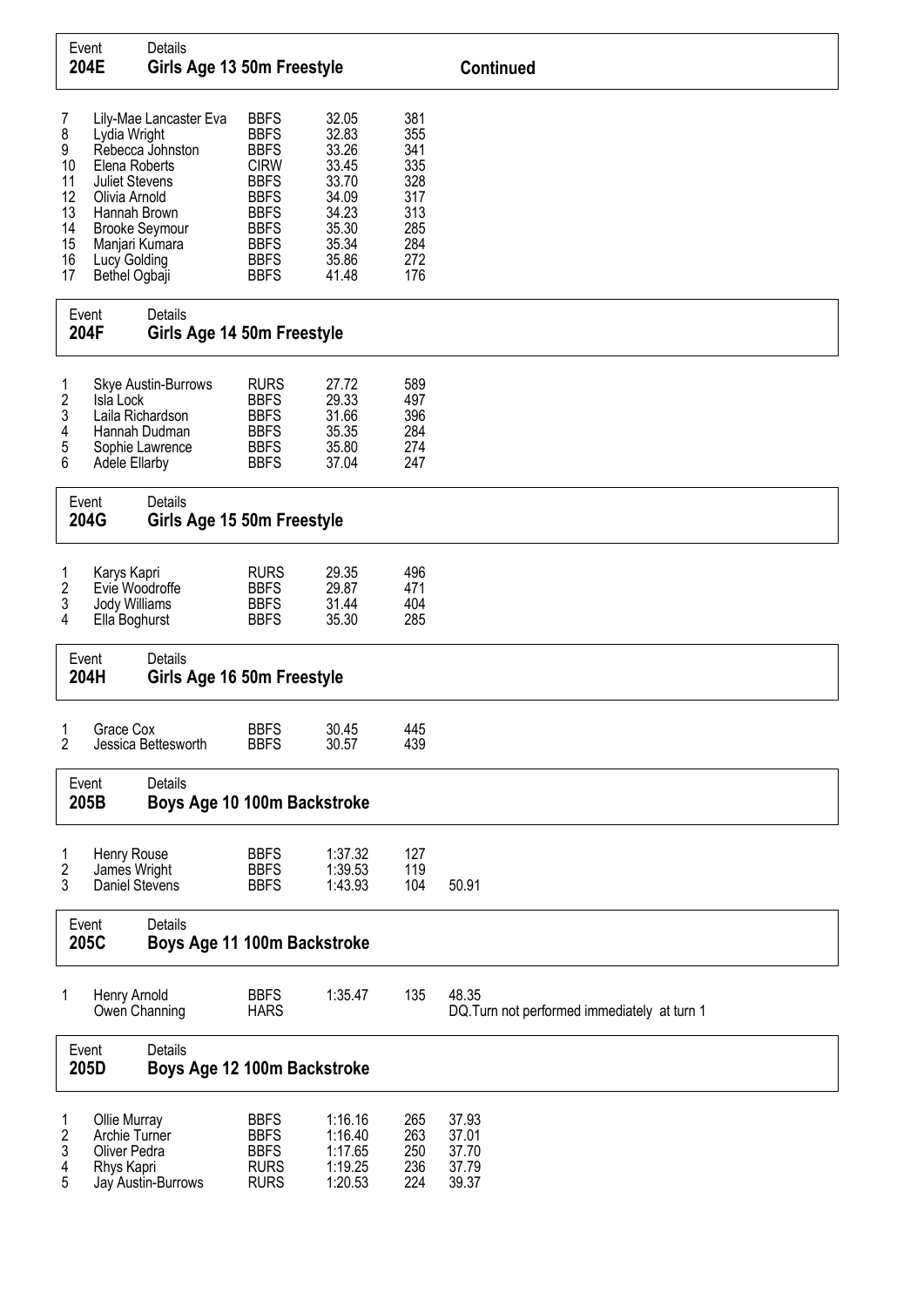| Event<br>205D                   |                                                                                                                       | Details<br>Boys Age 12 100m Backstroke    |                                                                                                       |                                                                           |                                               | <b>Continued</b>                          |  |
|---------------------------------|-----------------------------------------------------------------------------------------------------------------------|-------------------------------------------|-------------------------------------------------------------------------------------------------------|---------------------------------------------------------------------------|-----------------------------------------------|-------------------------------------------|--|
| 6<br>7<br>8<br>9<br>10          | Piaras Donnelly<br>Matthew Davey<br>Charlie Ward<br><b>Edward Hartley</b>                                             | Nicholas Workman                          | <b>BBFS</b><br><b>BBFS</b><br><b>BBFS</b><br><b>BBFS</b><br><b>BBFS</b>                               | 1:25.53<br>1:29.18<br>1:34.51<br>1:40.15<br>1:43.24                       | 187<br>165<br>139<br>117<br>107               | 41.50<br>43.64<br>46.71<br>48.88<br>50.97 |  |
|                                 | Event<br>205E                                                                                                         | Details<br>Boys Age 13 100m Backstroke    |                                                                                                       |                                                                           |                                               |                                           |  |
| 1<br>2<br>3<br>4                | Lucas King<br>Ashton Vivian<br>Alex Morley                                                                            | Cameron Robinson                          | <b>BBFS</b><br><b>BBFS</b><br><b>BBFS</b><br><b>BBFS</b>                                              | 1:17.44<br>1:18.48<br>1:26.45<br>1:35.75                                  | 252<br>243<br>181<br>134                      | 38.15<br>39.05<br>41.99<br>45.92          |  |
|                                 | Event<br>205F                                                                                                         | Details<br>Boys Age 14 100m Backstroke    |                                                                                                       |                                                                           |                                               |                                           |  |
| 1<br>2<br>3<br>4                | <b>Oliver Smith</b><br><b>Bradley Harper</b><br><b>Andrew Botros</b>                                                  | Cayden Channing                           | <b>BBFS</b><br><b>BBFS</b><br><b>HARS</b><br><b>RURS</b>                                              | 1:12.89<br>1:13.18<br>1:18.92<br>1:29.57                                  | 303<br>299<br>238<br>163                      | 36.04<br>36.29<br>38.24<br>44.87          |  |
|                                 | Event<br>205G                                                                                                         | Details<br>Boys Age 15 100m Backstroke    |                                                                                                       |                                                                           |                                               |                                           |  |
| 1                               | Ollie Mellor                                                                                                          |                                           | <b>RURS</b>                                                                                           | 1:12.81                                                                   | 304                                           | 34.87                                     |  |
|                                 | Event<br>205H                                                                                                         | Details<br>Boys Age 16 100m Backstroke    |                                                                                                       |                                                                           |                                               |                                           |  |
| 1<br>2                          | Samuel Bourns<br>Josh Parker                                                                                          |                                           | <b>BBFS</b><br><b>BBFS</b>                                                                            | 1:04.23<br>1:06.49                                                        | 442<br>399                                    | 31.19<br>32.04                            |  |
|                                 | Event<br>206B                                                                                                         | Details<br>Girls Age 10 100m Breaststroke |                                                                                                       |                                                                           |                                               |                                           |  |
| 1<br>2<br>3<br>4                | Megan Harrison<br><b>Lily Riches</b><br>Amelia Green<br>Hannah Davey                                                  |                                           | <b>BBFS</b><br><b>RURS</b><br><b>BBFS</b><br><b>BBFS</b>                                              | 1:48.44<br>1:55.28<br>1:57.03<br>2:07.94                                  | 190<br>158<br>151<br>116                      | 52.17<br>54.89<br>54.75<br>1:01.61        |  |
| Event<br>206C                   |                                                                                                                       | Details<br>Girls Age 11 100m Breaststroke |                                                                                                       |                                                                           |                                               |                                           |  |
| 1<br>1<br>3<br>4<br>5<br>6<br>7 | Emma Wheeler<br>Amelie Smith<br>Isla Fletcher<br>Rosie Woodroffe<br>Lily Neighbour<br>Ruby Hourigan<br>Jemma Johnston |                                           | <b>BBFS</b><br><b>BBFS</b><br><b>RURS</b><br><b>BBFS</b><br><b>HARS</b><br><b>CIRW</b><br><b>BBFS</b> | 1:39.01<br>1:39.01<br>1:39.70<br>1:44.50<br>1:44.90<br>1:46.03<br>1:46.97 | 250<br>250<br>245<br>213<br>210<br>203<br>198 | 47.28<br>46.62<br>47.55<br>47.70<br>51.90 |  |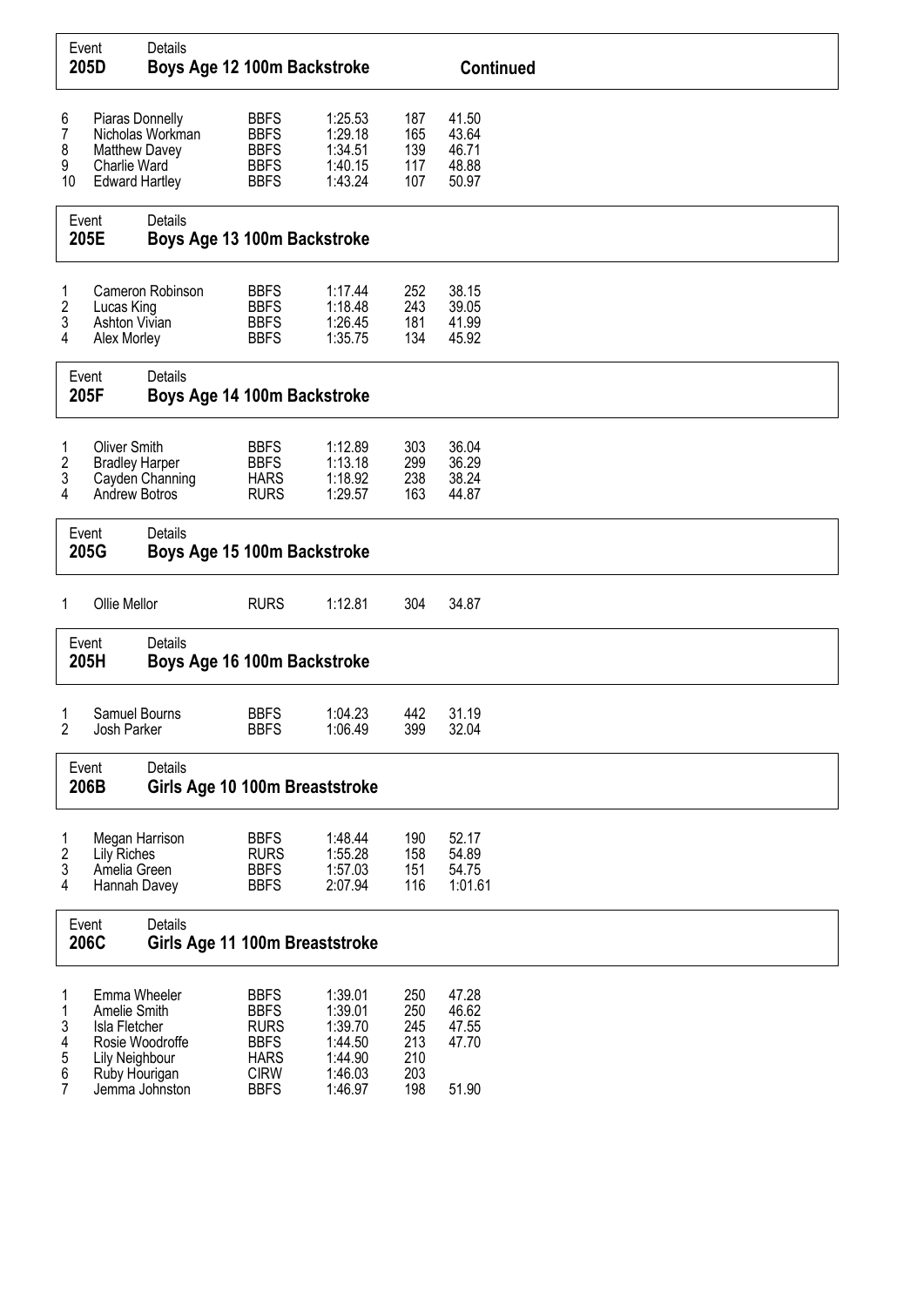| Event<br>206D                                                         |                                                                                                                                                               | Details<br>Girls Age 12 100m Breaststroke        |                                                                                                                                                                   |                                                                                                            |                                                                    |                                                                               |                                                 |
|-----------------------------------------------------------------------|---------------------------------------------------------------------------------------------------------------------------------------------------------------|--------------------------------------------------|-------------------------------------------------------------------------------------------------------------------------------------------------------------------|------------------------------------------------------------------------------------------------------------|--------------------------------------------------------------------|-------------------------------------------------------------------------------|-------------------------------------------------|
| 1<br>$\boldsymbol{2}$<br>3<br>4<br>5<br>6                             | Isla Adams<br>Rosie Burke<br>Olivia Pardoe<br>Nea Boghurst<br>Orla Donnelly                                                                                   | Ella May Maguire<br>Eloise Macoraghty-Mines RURS | <b>BBFS</b><br><b>RURS</b><br><b>BBFS</b><br><b>BBFS</b><br><b>BBFS</b><br><b>RURS</b>                                                                            | 1:25.97<br>1:30.11<br>1:36.06<br>1:37.09<br>1:55.83<br>2:01.72                                             | 382<br>331<br>274<br>265<br>156<br>134                             | 40.19<br>42.84<br>45.28<br>45.74<br>55.06<br>59.11                            | DQ. Touch not simultaneous at turn 2            |
|                                                                       | Event<br>206E                                                                                                                                                 | Details<br>Girls Age 13 100m Breaststroke        |                                                                                                                                                                   |                                                                                                            |                                                                    |                                                                               |                                                 |
| 1<br>$\overline{\mathbf{c}}$<br>3<br>4<br>5<br>6<br>7<br>8<br>9<br>10 | Lydia Wright<br>Olivia Arnold<br><b>Juliet Stevens</b><br>Lucy Golding<br>Hannah Brown<br>Camilla Suggett<br>Elena Roberts<br>Bethel Ogbaji<br>Manjari Kumara | Amy Charlesworth<br>Lily-Mae Lancaster Eva       | <b>BBFS</b><br><b>BBFS</b><br><b>BBFS</b><br><b>BBFS</b><br><b>BBFS</b><br><b>BBFS</b><br><b>BBFS</b><br><b>CIRW</b><br><b>CIRW</b><br><b>BBFS</b><br><b>BBFS</b> | 1:25.75<br>1:32.26<br>1:32.83<br>1:33.70<br>1:36.48<br>1:37.81<br>1:38.78<br>1:41.90<br>1:46.21<br>1:51.41 | 385<br>309<br>303<br>295<br>270<br>259<br>252<br>229<br>202<br>175 | 40.99<br>43.94<br>44.16<br>46.09<br>46.51<br>46.42<br>48.42<br>51.76<br>50.03 | DQ. Did not touch with both hands at turn 2     |
|                                                                       | Event<br>206F                                                                                                                                                 | Details<br>Girls Age 14 100m Breaststroke        |                                                                                                                                                                   |                                                                                                            |                                                                    |                                                                               |                                                 |
| 1<br>$\boldsymbol{2}$<br>3<br>4<br>5<br>6                             | Caitlin Fletcher<br><b>Emily Legge</b><br>Laila Richardson<br>Hannah Dudman                                                                                   | <b>Skye Austin-Burrows</b><br>Sophie Lawrence    | <b>RURS</b><br><b>RURS</b><br><b>RURS</b><br><b>BBFS</b><br><b>BBFS</b><br><b>BBFS</b>                                                                            | 1:23.15<br>1:23.48<br>1:23.77<br>1:30.14<br>1:39.07<br>1:45.44                                             | 422<br>417<br>413<br>331<br>249<br>207                             | 39.27<br>40.09<br>39.53<br>42.46<br>47.29<br>49.37                            |                                                 |
|                                                                       | Event<br>206G                                                                                                                                                 | Details<br>Girls Age 15 100m Breaststroke        |                                                                                                                                                                   |                                                                                                            |                                                                    |                                                                               |                                                 |
| 1<br>$\overline{2}$                                                   | Evie Woodroffe                                                                                                                                                | Paige Austin-burrows                             | <b>RURS</b><br><b>BBFS</b>                                                                                                                                        | 1:19.97<br>1:20.29                                                                                         | 474<br>469                                                         | 37.38<br>37.37                                                                |                                                 |
|                                                                       | Event<br>206H                                                                                                                                                 | Details<br>Girls Age 16 100m Breaststroke        |                                                                                                                                                                   |                                                                                                            |                                                                    |                                                                               |                                                 |
| 1<br>2                                                                | Grace Cox                                                                                                                                                     | Jessica Bettesworth                              | <b>BBFS</b><br><b>BBFS</b>                                                                                                                                        | 1:18.23<br>1:25.80                                                                                         | 507<br>384                                                         | 36.81<br>39.07                                                                |                                                 |
|                                                                       | Event<br>207B                                                                                                                                                 | Details<br>Boys Age 10 400m Freestyle            |                                                                                                                                                                   |                                                                                                            |                                                                    |                                                                               |                                                 |
| 1                                                                     | <b>Tristan Fisher</b>                                                                                                                                         |                                                  | <b>BBFS</b>                                                                                                                                                       | 6:16.15                                                                                                    | 180                                                                | 43.89                                                                         | 1:32.52 2:23.24 3:12.58 4:01.19 4:47.46 5:34.05 |
|                                                                       | Event<br>207C                                                                                                                                                 | Details<br>Boys Age 11 400m Freestyle            |                                                                                                                                                                   |                                                                                                            |                                                                    |                                                                               |                                                 |
| 1                                                                     | Henry Arnold                                                                                                                                                  |                                                  | <b>BBFS</b>                                                                                                                                                       | 6:32.22                                                                                                    | 158                                                                | 43.43                                                                         | 1:32.13 2:23.22 3:14.28 4:03.34 4:54.27 5:44.06 |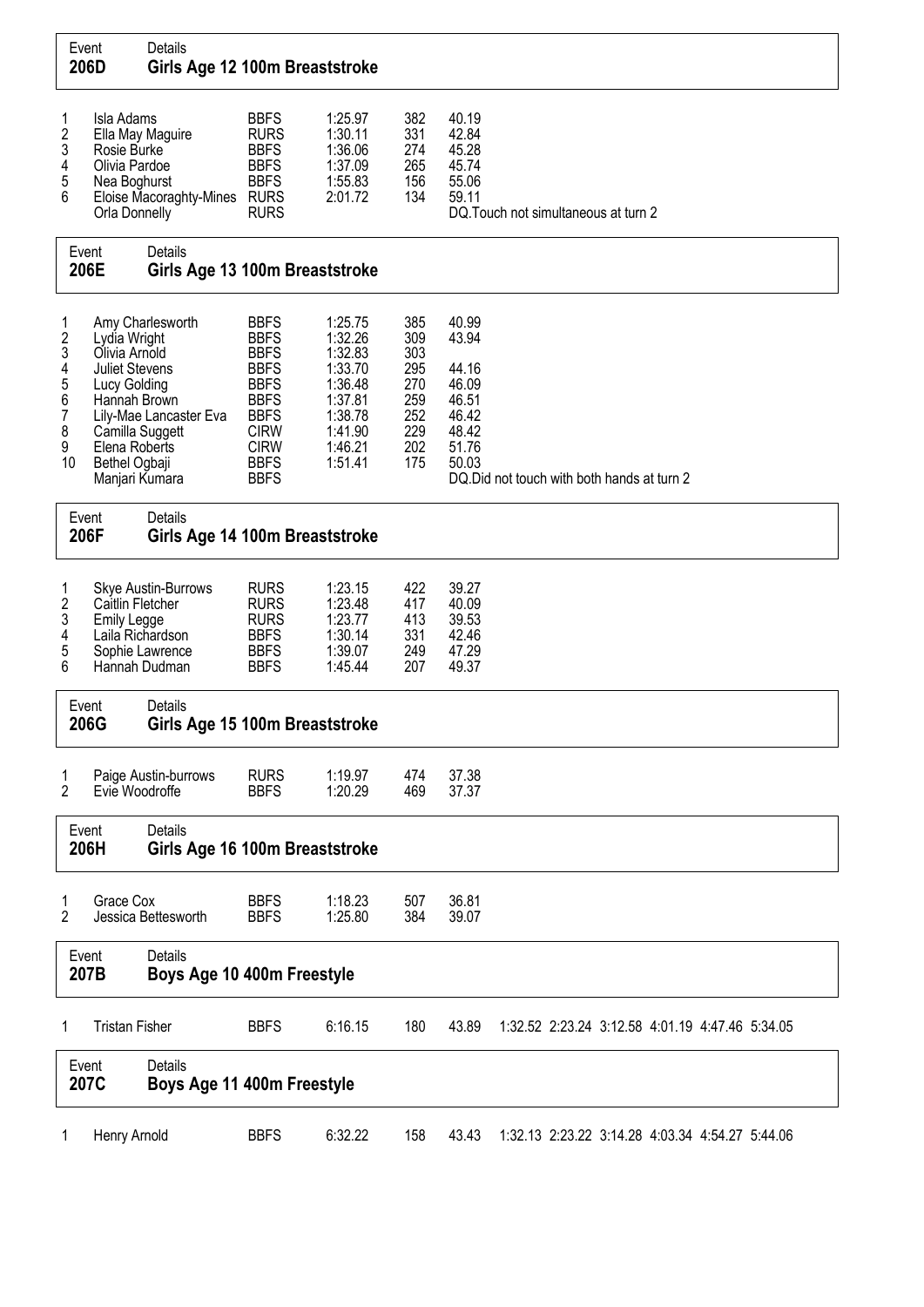| Event<br>207D                        | Details                                                                                                                                                  | Boys Age 12 400m Freestyle                                                                                                          |                                                                                                 |                                                             |                                                                               |                                                                                                                                                                                                     |
|--------------------------------------|----------------------------------------------------------------------------------------------------------------------------------------------------------|-------------------------------------------------------------------------------------------------------------------------------------|-------------------------------------------------------------------------------------------------|-------------------------------------------------------------|-------------------------------------------------------------------------------|-----------------------------------------------------------------------------------------------------------------------------------------------------------------------------------------------------|
| 1<br>2<br>3<br>4<br>5<br>6           | Archie Turner<br>Jay Austin-Burrows<br>Rhys Kapri<br>Piaras Donnelly<br>Charlie Ward<br><b>Edward Hartley</b>                                            | <b>BBFS</b><br><b>RURS</b><br><b>RURS</b><br><b>BBFS</b><br><b>BBFS</b><br><b>BBFS</b>                                              | 4:54.07<br>5:01.71<br>5:11.77<br>5:32.30<br>6:32.61<br>6:38.49                                  | 376<br>348<br>316<br>261<br>158<br>151                      | 32.67<br>33.65<br>32.93<br>35.79<br>44.61<br>43.08                            | 1:09.12 1:46.89 2:24.63 3:02.52 3:40.58 4:18.14<br>1:10.99 1:49.04 2:27.24 3:06.46 3:45.37 4:25.04<br>1:34.82 2:24.82<br>4:05.88 4:56.52 5:46.98<br>1:31.87 2:22.83 3:15.15 4:06.78 4:59.11 5:50.36 |
| Event<br>207E                        | Details                                                                                                                                                  | Boys Age 13 400m Freestyle                                                                                                          |                                                                                                 |                                                             |                                                                               |                                                                                                                                                                                                     |
| 1                                    | <b>Samuel Yates</b>                                                                                                                                      | <b>HARS</b>                                                                                                                         | 5:18.15                                                                                         | 297                                                         | 36.12                                                                         | 1:15.77 1:57.61 2:38.30 3:19.33 4:00.38 4:41.47                                                                                                                                                     |
| Event<br>207F                        | Details                                                                                                                                                  | Boys Age 14 400m Freestyle                                                                                                          |                                                                                                 |                                                             |                                                                               |                                                                                                                                                                                                     |
| 1<br>2                               | Sam Arnold<br><b>Tobias Staff</b>                                                                                                                        | <b>BBFS</b><br><b>HARS</b>                                                                                                          | 5:00.57<br>5:11.42                                                                              | 352<br>317                                                  | 32.30<br>34.09                                                                | 1:09.58 1:47.80 2:26.63 3:05.35 3:44.64 4:23.51                                                                                                                                                     |
| Event<br>207G                        | <b>Details</b>                                                                                                                                           | Boys Age 15 400m Freestyle                                                                                                          |                                                                                                 |                                                             |                                                                               |                                                                                                                                                                                                     |
| 1                                    | <b>Oliver Miles</b>                                                                                                                                      | <b>BBFS</b>                                                                                                                         | 4:26.35                                                                                         | 506                                                         | 29.02                                                                         | 1:01.42 1:35.43 2:10.26 2:44.51 3:19.20 3:53.72                                                                                                                                                     |
| Event<br>207H                        | <b>Details</b>                                                                                                                                           | Boys Age 16 400m Freestyle                                                                                                          |                                                                                                 |                                                             |                                                                               |                                                                                                                                                                                                     |
|                                      | Samuel Bourns                                                                                                                                            | <b>BBFS</b>                                                                                                                         | 4:26.35                                                                                         | 506                                                         | 29.23                                                                         | 1:01.86 1:35.79 2:10.40 2:45.08 3:20.38 3:54.53                                                                                                                                                     |
| Event<br>301B                        | <b>Details</b>                                                                                                                                           | Girls Age 10 200m Freestyle                                                                                                         |                                                                                                 |                                                             |                                                                               |                                                                                                                                                                                                     |
| 1<br>2<br>3<br>4                     | Megan Harrison<br><b>Lily Riches</b><br>Clara Moran<br>Jessica Gallie                                                                                    | <b>BBFS</b><br><b>RURS</b><br><b>BBFS</b><br><b>BBFS</b>                                                                            | 2:55.61<br>3:03.03<br>3:14.95<br>3:28.38                                                        | 251<br>222<br>183<br>150                                    | 41.48<br>42.05<br>45.08<br>45.32                                              | 1:27.99 2:14.06<br>1:29.87 2:17.88<br>1:34.55 2:23.85<br>1:40.77 2:35.35                                                                                                                            |
| Event<br>301C                        | Details                                                                                                                                                  | Girls Age 11 200m Freestyle                                                                                                         |                                                                                                 |                                                             |                                                                               |                                                                                                                                                                                                     |
| 1<br>2<br>3<br>4<br>5<br>6<br>7<br>8 | Darcey Arnold<br>Emma Wheeler<br>Josie Hanson<br>Jemma Johnston<br>Alice Moran<br>Rosie Woodroffe<br>Ava Herdman-Grant<br>Natasha Mellor<br>Juliana Rudd | <b>ELMS</b><br><b>BBFS</b><br><b>DURW</b><br><b>BBFS</b><br><b>BBFS</b><br><b>BBFS</b><br><b>BBFS</b><br><b>RURS</b><br><b>TEDL</b> | 2:25.40<br>2:42.62<br>2:43.83<br>2:53.28<br>2:55.25<br>2:57.48<br>2:58.16<br>3:07.54<br>2:57.71 | 442<br>316<br>309<br>261<br>253<br>243<br>240<br>206<br>242 | 33.33<br>36.98<br>37.28<br>40.15<br>40.29<br>40.61<br>41.41<br>42.30<br>39.57 | 1:10.61 1:48.64<br>1:18.74 2:02.45<br>1:19.58 2:03.32<br>1:26.06 2:11.69<br>1:26.20 2:12.41<br>1:27.09 2:13.07<br>1:27.33<br>1:30.30 2:20.86<br>1:24.95 2:11.80                                     |

 $\overline{\phantom{a}}$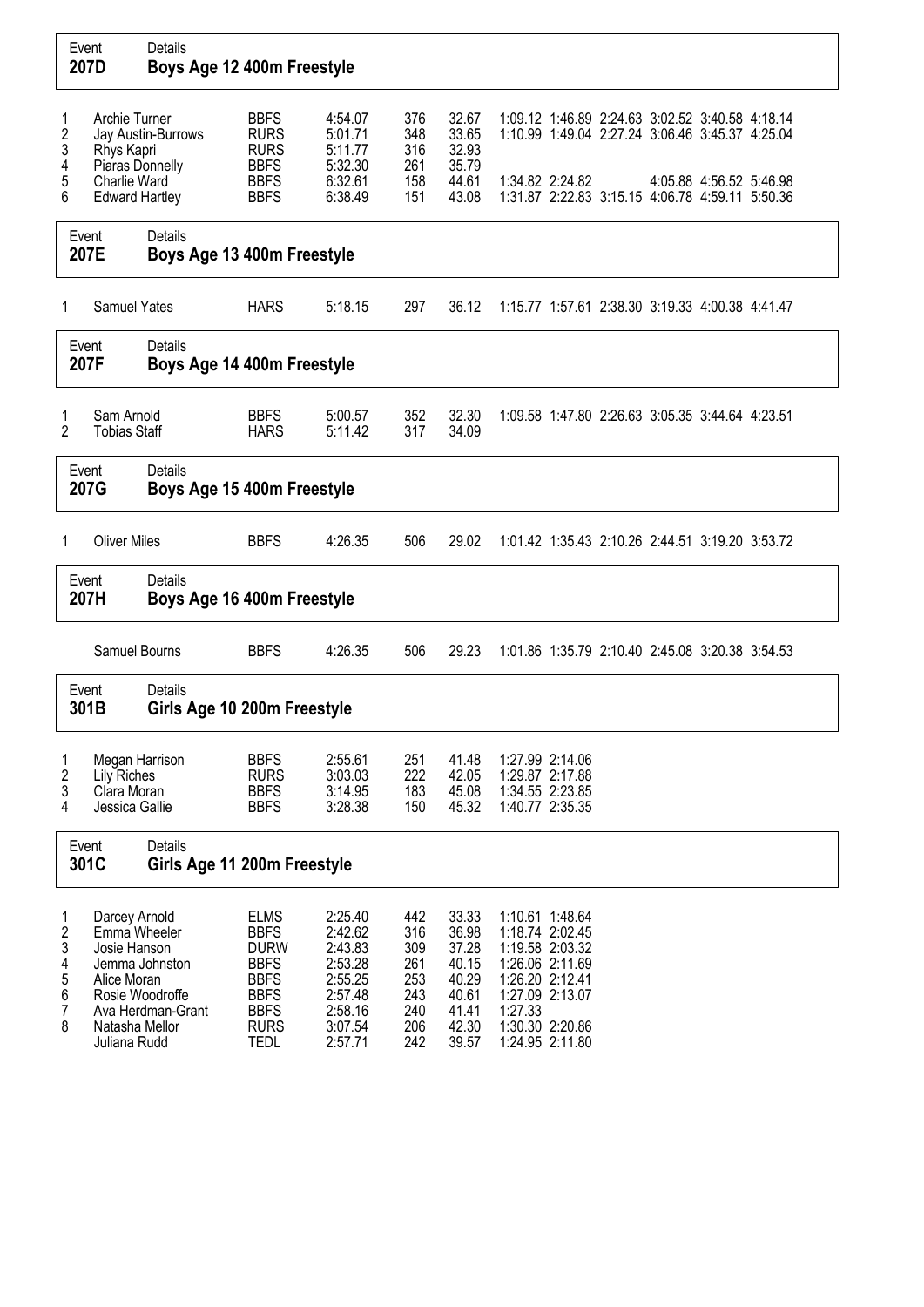| Event<br>301D                                                                  |                                                                                                                                  | Details<br>Girls Age 12 200m Freestyle                                                                                     |                                                                                                                                                                                                 |                                                                                                                                             |                                                                                         |                                                                                                                   |                                                                                                                                                                                                                                             |                                          |
|--------------------------------------------------------------------------------|----------------------------------------------------------------------------------------------------------------------------------|----------------------------------------------------------------------------------------------------------------------------|-------------------------------------------------------------------------------------------------------------------------------------------------------------------------------------------------|---------------------------------------------------------------------------------------------------------------------------------------------|-----------------------------------------------------------------------------------------|-------------------------------------------------------------------------------------------------------------------|---------------------------------------------------------------------------------------------------------------------------------------------------------------------------------------------------------------------------------------------|------------------------------------------|
| 1<br>$\boldsymbol{2}$<br>3<br>4<br>5<br>6                                      | Alexis Hornsby<br>Rosie Burke<br>Lucy Agnew<br>Olivia Pardoe<br>Katie Robinson<br>Event                                          | Ella May Maguire<br>Details                                                                                                | <b>BBFS</b><br><b>RURS</b><br><b>BBFS</b><br><b>ELMS</b><br><b>BBFS</b><br><b>BBFS</b>                                                                                                          | 2:29.82<br>2:31.58<br>2:32.14<br>2:32.47<br>2:41.23<br>2:51.34                                                                              | 404<br>390<br>386<br>384<br>324<br>270                                                  | 33.64<br>32.26<br>33.92<br>34.34<br>36.05<br>38.35                                                                | 1:11.87 1:51.50<br>1:10.32 1:51.29<br>1:12.35 1:52.63<br>1:13.68 1:54.02<br>1:16.92 1:59.88<br>1:23.87 2:07.95                                                                                                                              |                                          |
|                                                                                | 301E                                                                                                                             | Girls Age 13 200m Freestyle                                                                                                |                                                                                                                                                                                                 |                                                                                                                                             |                                                                                         |                                                                                                                   |                                                                                                                                                                                                                                             |                                          |
| 1<br>2<br>3<br>4<br>5<br>6<br>$\overline{7}$<br>8<br>9<br>10<br>11<br>12<br>13 | Frankie Hanson<br>Lydia Wright<br>Hannah Brown<br>Natalie Barr<br><b>Juliet Stevens</b><br>Lucy Golding<br><b>Brooke Seymour</b> | Elizabeth Dudman<br>Amy Charlesworth<br>Xanthe Symington<br>Daria Galinskaya<br>Rebecca Johnston<br>Lily-Mae Lancaster Eva | <b>DURW</b><br><b>BBFS</b><br><b>BBFS</b><br><b>BBFS</b><br><b>RURS</b><br><b>BBFS</b><br><b>BBFS</b><br><b>BBFS</b><br><b>BBFS</b><br><b>BBFS</b><br><b>BBFS</b><br><b>BBFS</b><br><b>BBFS</b> | 2:19.75<br>2:24.42<br>2:24.68<br>2:27.79<br>2:33.53<br>2:34.04<br>2:37.18<br>2:37.55<br>2:37.78<br>2:38.09<br>2:45.93<br>2:47.36<br>2:48.40 | 498<br>451<br>449<br>421<br>376<br>372<br>350<br>348<br>346<br>344<br>298<br>290<br>285 | 31.33<br>31.87<br>32.98<br>32.42<br>35.00<br>35.94<br>34.81<br>34.64<br>36.15<br>33.92<br>38.38<br>38.05<br>36.72 | 1:06.74 1:43.47<br>1:07.74 1:45.79<br>1:10.51 1:48.70<br>1:10.01 1:49.42<br>1:13.89 1:54.79<br>1:16.55 1:56.62<br>1:15.20 1:57.55<br>1:15.43 1:57.86<br>1:16.90 1:58.41<br>1:13.24 1:55.42<br>1:20.70 2:04.26<br>1:21.73 2:05.19<br>1:20.00 |                                          |
| Event                                                                          | 301F                                                                                                                             | Details<br>Girls Age 14 200m Freestyle                                                                                     |                                                                                                                                                                                                 |                                                                                                                                             |                                                                                         |                                                                                                                   |                                                                                                                                                                                                                                             |                                          |
| 1<br>$\overline{\mathbf{c}}$<br>3<br>4<br>5<br>6                               | Isla Lock<br>Zoe Falconer<br><b>Isabel Powell</b><br>Hannah Dudman<br><b>Adele Ellarby</b><br><b>Tilly Bunn</b>                  | Skye Austin-Burrows                                                                                                        | <b>RURS</b><br><b>BBFS</b><br><b>RURS</b><br><b>BBFS</b><br><b>BBFS</b><br><b>BBFS</b><br><b>ROML</b>                                                                                           | 2:10.95<br>2:20.44<br>2:21.87<br>2:22.66<br>2:54.28<br>2:54.88<br>2:25.09                                                                   | 605<br>491<br>476<br>468<br>257<br>254<br>445                                           | 29.86<br>32.09<br>31.43<br>33.08<br>38.84<br>39.36<br>32.45                                                       | 1:03.53 1:37.35<br>1:08.06 1:44.69<br>1:07.61 1:45.39<br>1:09.93 1:46.30<br>1:23.21 2:09.93<br>1:24.29 2:11.09<br>1:09.68 1:47.64                                                                                                           |                                          |
| Event                                                                          | 301G                                                                                                                             | Details<br>Girls Age 15 200m Freestyle                                                                                     |                                                                                                                                                                                                 |                                                                                                                                             |                                                                                         |                                                                                                                   |                                                                                                                                                                                                                                             |                                          |
| 1<br>2<br>3<br>4                                                               | Evie Woodroffe<br>Vanda Topolska<br>Ella Boghurst                                                                                | Paige Austin-burrows                                                                                                       | <b>RURS</b><br><b>BBFS</b><br><b>RURS</b><br><b>BBFS</b>                                                                                                                                        | 2:17.64<br>2:18.70<br>2:34.17<br>2:42.56                                                                                                    | 521<br>510<br>371<br>316                                                                | 30.97<br>31.16<br>34.09<br>36.70                                                                                  | 1:05.71 1:41.62<br>1:06.71 1:43.33<br>1:13.43 1:55.14<br>1:17.90 2:00.55                                                                                                                                                                    |                                          |
| Event                                                                          | 301H                                                                                                                             | <b>Details</b><br>Girls Age 16 200m Freestyle                                                                              |                                                                                                                                                                                                 |                                                                                                                                             |                                                                                         |                                                                                                                   |                                                                                                                                                                                                                                             |                                          |
| 1                                                                              | Hannah Batten                                                                                                                    | Jessica Bettesworth                                                                                                        | <b>BBFS</b><br><b>BBFS</b>                                                                                                                                                                      | 2:40.19<br>2:38.51                                                                                                                          | 331<br>341                                                                              | 36.83<br>33.19                                                                                                    | 1:18.12 2:00.59<br>1:11.65 1:54.13                                                                                                                                                                                                          |                                          |
| Event                                                                          | 302D                                                                                                                             | Details<br>Boys Age 12 200m Breaststroke                                                                                   |                                                                                                                                                                                                 |                                                                                                                                             |                                                                                         |                                                                                                                   |                                                                                                                                                                                                                                             |                                          |
| 1<br>2                                                                         | Piaras Donnelly<br>Matthew Davey<br><b>Edward Hartley</b>                                                                        |                                                                                                                            | <b>BBFS</b><br><b>BBFS</b><br><b>BBFS</b>                                                                                                                                                       | 3:11.28<br>3:36.38                                                                                                                          | 250<br>173                                                                              | 42.25<br>49.06                                                                                                    | 1:31.14 2:21.10<br>1:43.75 2:39.81                                                                                                                                                                                                          | DQ. Multiple butterfly kicks after turn1 |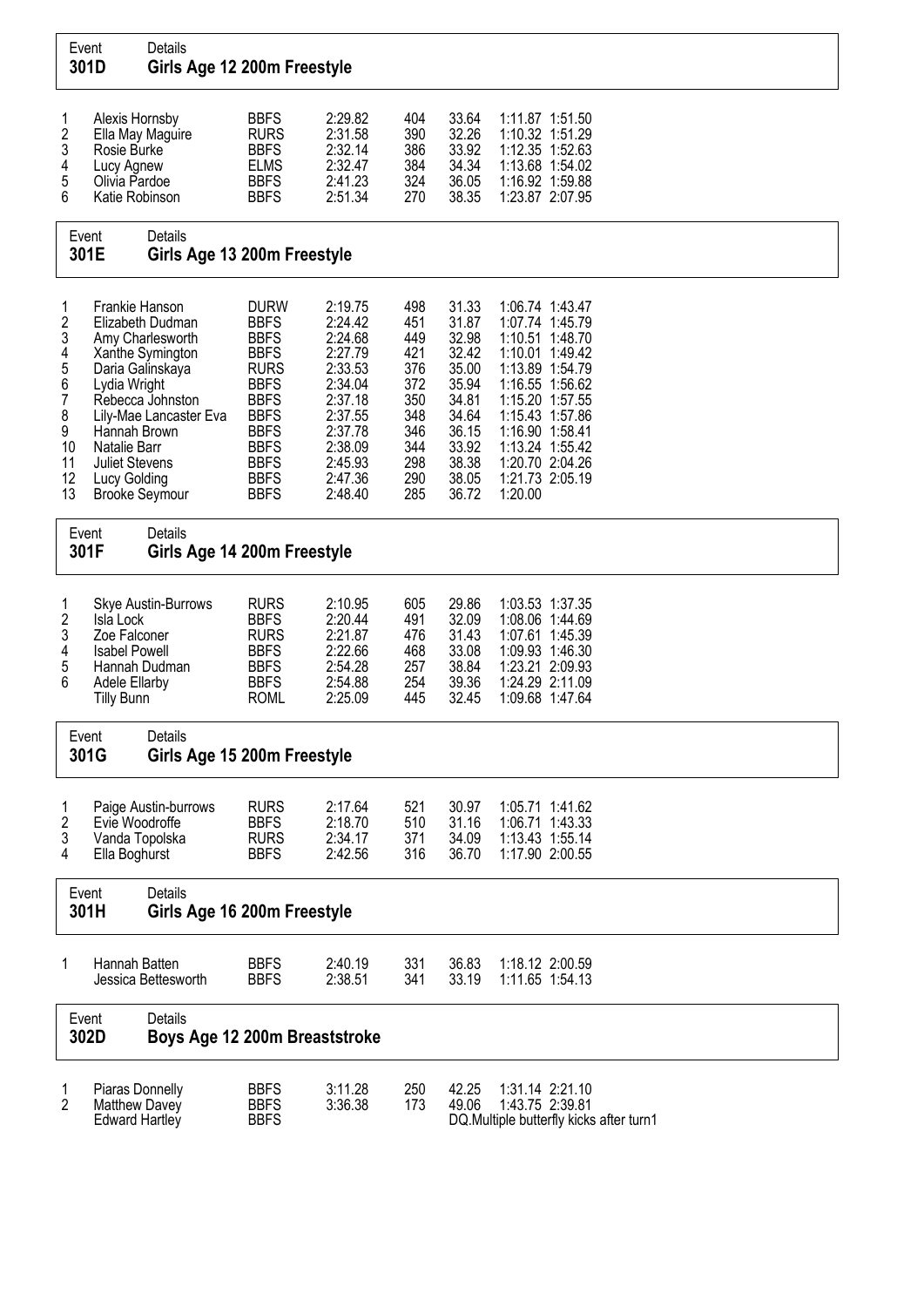| Event<br>302E                                                 |                                                                                                                                                 | Details<br>Boys Age 13 200m Breaststroke |                                                                                                                                                    |                                                                                        |                                                                    |                                                    |                 |                                                                                             |  |  |  |
|---------------------------------------------------------------|-------------------------------------------------------------------------------------------------------------------------------------------------|------------------------------------------|----------------------------------------------------------------------------------------------------------------------------------------------------|----------------------------------------------------------------------------------------|--------------------------------------------------------------------|----------------------------------------------------|-----------------|---------------------------------------------------------------------------------------------|--|--|--|
| 1<br>$\overline{2}$                                           | <b>Samuel Yates</b><br>Alex Morley                                                                                                              |                                          | <b>HARS</b><br><b>BBFS</b>                                                                                                                         | 3:19.40<br>3:29.29                                                                     | 221<br>191                                                         | 44.00<br>44.30                                     |                 | 1:35.45 2:27.83<br>1:36.22 2:32.97                                                          |  |  |  |
|                                                               | Event<br>302F                                                                                                                                   | Details<br>Boys Age 14 200m Breaststroke |                                                                                                                                                    |                                                                                        |                                                                    |                                                    |                 |                                                                                             |  |  |  |
| 1<br>$\frac{2}{3}$<br>4<br>5                                  | <b>Oliver Smith</b><br>Sam Arnold<br>William Bowen<br><b>Charlie Rogers</b>                                                                     | Luke Buckingham<br>Alexander Talbot      | <b>BBFS</b><br><b>RURS</b><br><b>BBFS</b><br><b>BBFS</b><br><b>BBFS</b><br><b>ROML</b>                                                             | 2:45.05<br>2:55.50<br>2:59.70<br>3:16.34<br>3:28.13<br>2:48.08                         | 389<br>324<br>301<br>231<br>194<br>368                             | 36.16<br>39.74<br>39.06<br>42.65<br>45.70<br>37.22 | 1:25.35 2:12.81 | 1:18.56 2:02.14<br>1:25.01 2:10.24<br>1:32.39 2:22.34<br>1:38.44 2:33.00<br>1:20.45 2:05.29 |  |  |  |
|                                                               | Event<br>302G                                                                                                                                   | Details<br>Boys Age 15 200m Breaststroke |                                                                                                                                                    |                                                                                        |                                                                    |                                                    |                 |                                                                                             |  |  |  |
| 1                                                             | <b>Oliver Miles</b>                                                                                                                             |                                          | <b>BBFS</b>                                                                                                                                        | 2:45.53                                                                                | 386                                                                | 36.34                                              |                 | 1:18.85 2:02.83                                                                             |  |  |  |
|                                                               | Event<br>302H                                                                                                                                   | Details<br>Boys Age 16 200m Breaststroke |                                                                                                                                                    |                                                                                        |                                                                    |                                                    |                 |                                                                                             |  |  |  |
| 1                                                             | <b>William Miles</b>                                                                                                                            |                                          | <b>BBFS</b>                                                                                                                                        | 2:38.04                                                                                | 443                                                                | 33.57                                              |                 | 1:13.32 1:55.58                                                                             |  |  |  |
|                                                               | Event<br>303B                                                                                                                                   | Details<br>Girls Age 10 50m Backstroke   |                                                                                                                                                    |                                                                                        |                                                                    |                                                    |                 |                                                                                             |  |  |  |
| 1<br>$\boldsymbol{2}$<br>3<br>4<br>5<br>6<br>$\overline{7}$   | Megan Harrison<br><b>Lily Riches</b><br>Amelia Green<br>Sienna Steer<br>Clara Moran<br>Jessica Gallie<br>Hannah Davey                           |                                          | <b>BBFS</b><br><b>RURS</b><br><b>BBFS</b><br><b>BBFS</b><br><b>BBFS</b><br><b>BBFS</b><br><b>BBFS</b>                                              | 44.15<br>45.23<br>45.28<br>47.86<br>48.94<br>49.85<br>54.48                            | 197<br>183<br>182<br>154<br>144<br>137<br>105                      |                                                    |                 |                                                                                             |  |  |  |
|                                                               | Event<br>303C                                                                                                                                   | Details<br>Girls Age 11 50m Backstroke   |                                                                                                                                                    |                                                                                        |                                                                    |                                                    |                 |                                                                                             |  |  |  |
| 1<br>$\frac{2}{3}$<br>4<br>5<br>6<br>$\overline{7}$<br>8<br>9 | Freya Berry<br>Isla Fletcher<br>Emma Wheeler<br>Amelie Smith<br>Natasha Mellor<br>Rosie Woodroffe<br>Alice Moran<br>Lila Curtis<br>Juliana Rudd | Ava Herdman-Grant                        | <b>BBFS</b><br><b>RURS</b><br><b>BBFS</b><br><b>BBFS</b><br><b>RURS</b><br><b>BBFS</b><br><b>BBFS</b><br><b>BBFS</b><br><b>BBFS</b><br><b>TEDL</b> | 39.82<br>40.33<br>40.53<br>41.93<br>42.39<br>46.06<br>46.48<br>46.71<br>47.93<br>41.98 | 268<br>258<br>254<br>229<br>222<br>173<br>168<br>166<br>154<br>229 |                                                    |                 |                                                                                             |  |  |  |
|                                                               | Event<br>303D                                                                                                                                   | Details<br>Girls Age 12 50m Backstroke   |                                                                                                                                                    |                                                                                        |                                                                    |                                                    |                 |                                                                                             |  |  |  |
| 1<br>$\overline{\mathbf{c}}$<br>3<br>4<br>5<br>6              | Poppy Collins<br>Rosie Burke<br>Olivia Pardoe<br>Isla Adams<br><b>Taylor Roberts</b><br>Katie Robinson                                          |                                          | <b>ELMS</b><br><b>BBFS</b><br><b>BBFS</b><br><b>BBFS</b><br><b>BBFS</b><br><b>BBFS</b>                                                             | 35.85<br>37.59<br>37.72<br>38.24<br>40.86<br>41.00                                     | 367<br>318<br>315<br>302<br>248<br>245                             |                                                    |                 |                                                                                             |  |  |  |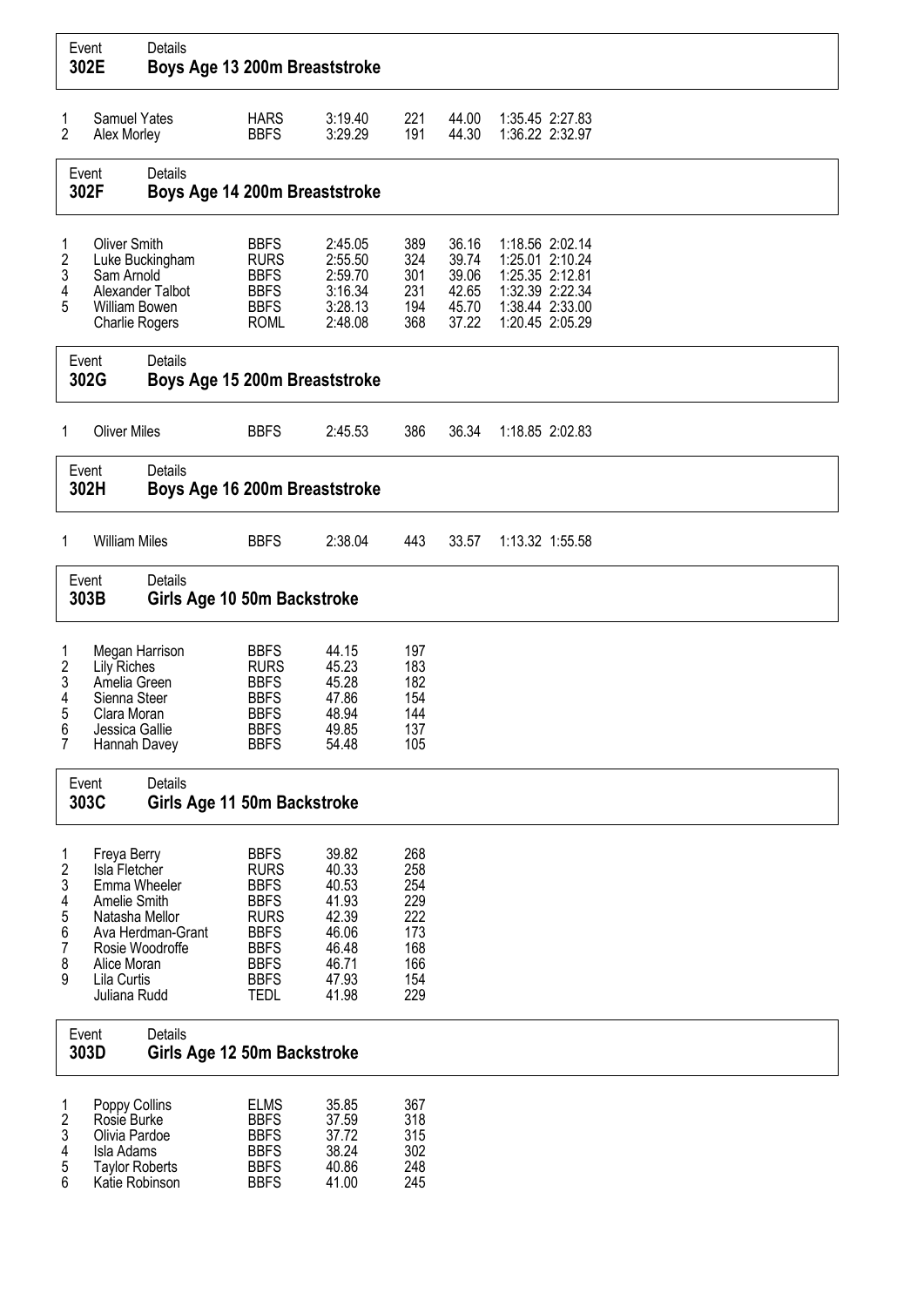|                                                                         | Event<br>303D                                                                                                                                                                | Details<br>Girls Age 12 50m Backstroke                                             |                                                                                                                                                                                                                |                                                                                                                            |                                                                                                | <b>Continued</b>                                   |
|-------------------------------------------------------------------------|------------------------------------------------------------------------------------------------------------------------------------------------------------------------------|------------------------------------------------------------------------------------|----------------------------------------------------------------------------------------------------------------------------------------------------------------------------------------------------------------|----------------------------------------------------------------------------------------------------------------------------|------------------------------------------------------------------------------------------------|----------------------------------------------------|
| 7<br>8                                                                  | Nea Boghurst<br>Abigail Rogers                                                                                                                                               | Eloise Macoraghty-Mines RURS                                                       | <b>BBFS</b><br><b>ROML</b>                                                                                                                                                                                     | 46.07<br>48.06<br>38.26                                                                                                    | 173<br>152<br>302                                                                              |                                                    |
|                                                                         | Event<br>303E                                                                                                                                                                | <b>Details</b><br>Girls Age 13 50m Backstroke                                      |                                                                                                                                                                                                                |                                                                                                                            |                                                                                                |                                                    |
| 1<br>2<br>3<br>4<br>5<br>6<br>7<br>8<br>9<br>10<br>11<br>12<br>13<br>14 | Sophie Price<br>Natalie Barr<br>Olivia Arnold<br>Lydia Wright<br>Hannah Brown<br>Lucy Golding<br>Camilla Suggett<br>Juliet Stevens<br>Bethel Ogbaji<br><b>Brooke Seymour</b> | Xanthe Symington<br>Amy Charlesworth<br>Daria Galinskaya<br>Lily-Mae Lancaster Eva | <b>RURS</b><br><b>BBFS</b><br><b>BBFS</b><br><b>RURS</b><br><b>BBFS</b><br><b>BBFS</b><br><b>BBFS</b><br><b>BBFS</b><br><b>BBFS</b><br><b>BBFS</b><br><b>CIRW</b><br><b>BBFS</b><br><b>BBFS</b><br><b>BBFS</b> | 33.13<br>35.14<br>36.70<br>37.18<br>38.04<br>38.24<br>38.54<br>40.08<br>40.20<br>40.47<br>41.25<br>41.60<br>42.89<br>44.60 | 465<br>390<br>342<br>329<br>307<br>302<br>295<br>263<br>260<br>255<br>241<br>235<br>214<br>191 |                                                    |
|                                                                         | Event<br>303F                                                                                                                                                                | <b>Details</b><br>Girls Age 14 50m Backstroke                                      |                                                                                                                                                                                                                |                                                                                                                            |                                                                                                |                                                    |
| 1<br>2<br>3<br>4<br>5                                                   | Isla Lock<br>Emily Legge<br>Caitlin Fletcher<br>Adele Ellarby                                                                                                                | Sophie Lawrence<br>Hannah Dudman                                                   | <b>BBFS</b><br><b>RURS</b><br><b>RURS</b><br><b>BBFS</b><br><b>BBFS</b><br><b>BBFS</b>                                                                                                                         | 33.29<br>33.99<br>35.57<br>42.29<br>42.82                                                                                  | 458<br>431<br>376<br>224<br>215                                                                | DQ.Started before starting signal                  |
|                                                                         | Event<br>303G                                                                                                                                                                | Details<br>Girls Age 15 50m Backstroke                                             |                                                                                                                                                                                                                |                                                                                                                            |                                                                                                |                                                    |
| 1<br>$\overline{\mathbf{c}}$<br>3<br>4<br>5                             | Jody Williams<br>Ella Boghurst<br>Abby Godding                                                                                                                               | Charlotte Mahaffey<br>Arabella Newman                                              | <b>BBFS</b><br><b>BBFS</b><br><b>RURS</b><br><b>BBFS</b><br><b>BBFS</b>                                                                                                                                        | 34.78<br>35.35<br>35.99<br>41.71<br>42.18                                                                                  | 402<br>383<br>363<br>233<br>225                                                                |                                                    |
|                                                                         | Event<br>304B                                                                                                                                                                | Details<br>Boys Age 10 50m Butterfly                                               |                                                                                                                                                                                                                |                                                                                                                            |                                                                                                |                                                    |
| 1<br>2<br>3                                                             | <b>Tristan Fisher</b><br>James Wright<br>Daniel Stevens                                                                                                                      | Harrison Spencer-smith                                                             | <b>BBFS</b><br><b>BBFS</b><br><b>BBFS</b><br><b>BBFS</b>                                                                                                                                                       | 41.37<br>49.47<br>50.20                                                                                                    | 146<br>86<br>82                                                                                | DQ.Arms not brought forward simultaneously on leng |
|                                                                         | Event<br>304C                                                                                                                                                                | <b>Details</b><br>Boys Age 11 50m Butterfly                                        |                                                                                                                                                                                                                |                                                                                                                            |                                                                                                |                                                    |
| 1<br>2<br>3                                                             | Henry Arnold<br>Sunny Shea<br>Sullivan Cook<br><b>Oliver Berry</b>                                                                                                           |                                                                                    | <b>BBFS</b><br><b>BBFS</b><br><b>BBFS</b><br><b>BBFS</b>                                                                                                                                                       | 39.92<br>49.98<br>59.08                                                                                                    | 163<br>83<br>50                                                                                | DQ.Arms not brought forward simultaneously on leng |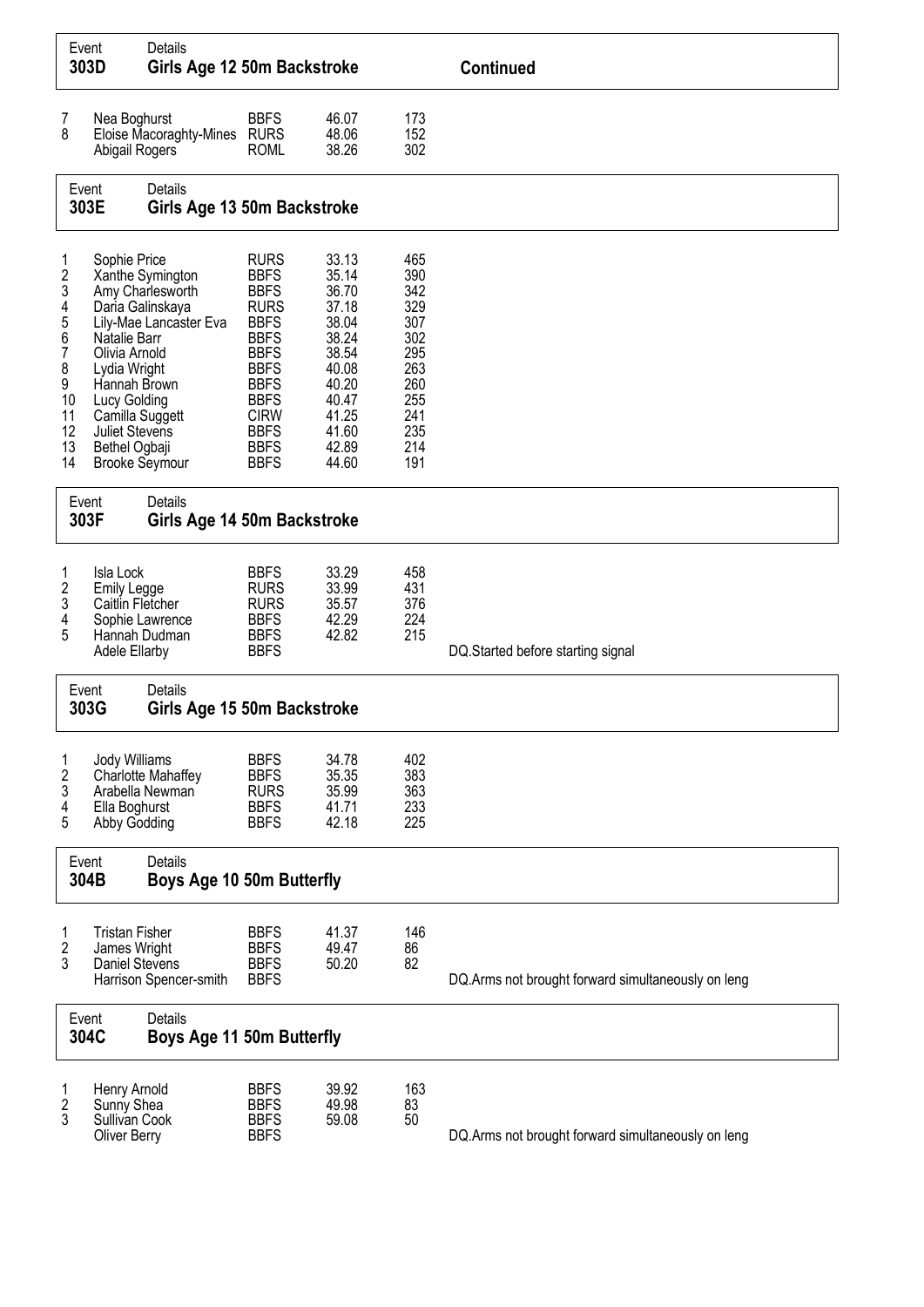| Event<br>304D                               |                                                                                                                            | Details<br>Boys Age 12 50m Butterfly   |                                                                                                                      |                                                                      |                                                      |                                           |  |  |  |
|---------------------------------------------|----------------------------------------------------------------------------------------------------------------------------|----------------------------------------|----------------------------------------------------------------------------------------------------------------------|----------------------------------------------------------------------|------------------------------------------------------|-------------------------------------------|--|--|--|
| 1<br>$\frac{2}{3}$<br>4<br>5                | Archie Turner<br>Rhys Kapri<br>Piaras Donnelly                                                                             | Jay Austin-Burrows<br>Nicholas Workman | <b>BBFS</b><br><b>RURS</b><br><b>RURS</b><br><b>BBFS</b><br><b>BBFS</b>                                              | 33.99<br>34.15<br>34.60<br>38.25<br>39.15                            | 264<br>260<br>250<br>185<br>173                      |                                           |  |  |  |
|                                             | Event<br>304E                                                                                                              | Details<br>Boys Age 13 50m Butterfly   |                                                                                                                      |                                                                      |                                                      |                                           |  |  |  |
| 1<br>$\boldsymbol{2}$<br>3<br>4<br>5        | Michael Byrne<br>Lucas King<br>Daniil Stevens<br>Alex Morley                                                               | Cameron Robinson                       | <b>BBFS</b><br><b>BBFS</b><br><b>BBFS</b><br><b>RURS</b><br><b>BBFS</b>                                              | 33.50<br>36.45<br>37.50<br>38.20<br>44.18                            | 276<br>214<br>196<br>186<br>120                      |                                           |  |  |  |
|                                             | Event<br>304F                                                                                                              | Details<br>Boys Age 14 50m Butterfly   |                                                                                                                      |                                                                      |                                                      |                                           |  |  |  |
| 1<br>$\frac{2}{3}$<br>4<br>5<br>6<br>7      | <b>Oliver Smith</b><br><b>Bradley Harper</b><br>Sam Arnold<br><b>Andrew Botros</b><br>William Bowen<br><b>Tobias Staff</b> | Cayden Channing<br>Alexander Talbot    | <b>BBFS</b><br><b>BBFS</b><br><b>HARS</b><br><b>BBFS</b><br><b>BBFS</b><br><b>RURS</b><br><b>BBFS</b><br><b>HARS</b> | 30.02<br>33.44<br>33.79<br>34.51<br>39.23<br>40.07<br>41.22<br>33.04 | 383<br>277<br>269<br>252<br>172<br>161<br>148<br>287 |                                           |  |  |  |
|                                             | Event<br>304G                                                                                                              | Details<br>Boys Age 15 50m Butterfly   |                                                                                                                      |                                                                      |                                                      |                                           |  |  |  |
| 1                                           | Ollie Mellor                                                                                                               |                                        | <b>RURS</b>                                                                                                          | 33.19                                                                | 283                                                  |                                           |  |  |  |
|                                             | Event<br>304H                                                                                                              | Details<br>Boys Age 16 50m Butterfly   |                                                                                                                      |                                                                      |                                                      |                                           |  |  |  |
| 1                                           | Josh Parker                                                                                                                |                                        | <b>BBFS</b>                                                                                                          | 28.54                                                                | 446                                                  |                                           |  |  |  |
|                                             | Event<br>305C                                                                                                              | Details<br>Girls Age 11 100m Butterfly |                                                                                                                      |                                                                      |                                                      |                                           |  |  |  |
| 1<br>$\overline{\mathbf{c}}$<br>3<br>4<br>5 | Josie Hanson<br>Emma Wheeler<br>Aime Bellamy<br>Alice Moran                                                                | Jemma Johnston                         | <b>DURW</b><br><b>BBFS</b><br><b>RURS</b><br><b>BBFS</b><br><b>BBFS</b>                                              | 1:34.92<br>1:35.95<br>1:37.14<br>1:38.82<br>1:44.63                  | 190<br>184<br>178<br>169<br>142                      | 42.83<br>44.64<br>45.59<br>46.99<br>47.67 |  |  |  |
|                                             | Event<br>305D                                                                                                              | Details<br>Girls Age 12 100m Butterfly |                                                                                                                      |                                                                      |                                                      |                                           |  |  |  |
| 1<br>$\sqrt{2}$<br>3                        | Poppy Collins<br>Molly McGregor<br>Abigail Rogers                                                                          | Ella May Maguire                       | <b>ELMS</b><br><b>RURS</b><br><b>BBFS</b><br><b>ROML</b>                                                             | 1:20.67<br>1:22.65<br>1:25.96<br>1:24.73                             | 310<br>288<br>256<br>268                             | 36.04<br>37.25<br>38.88<br>38.57          |  |  |  |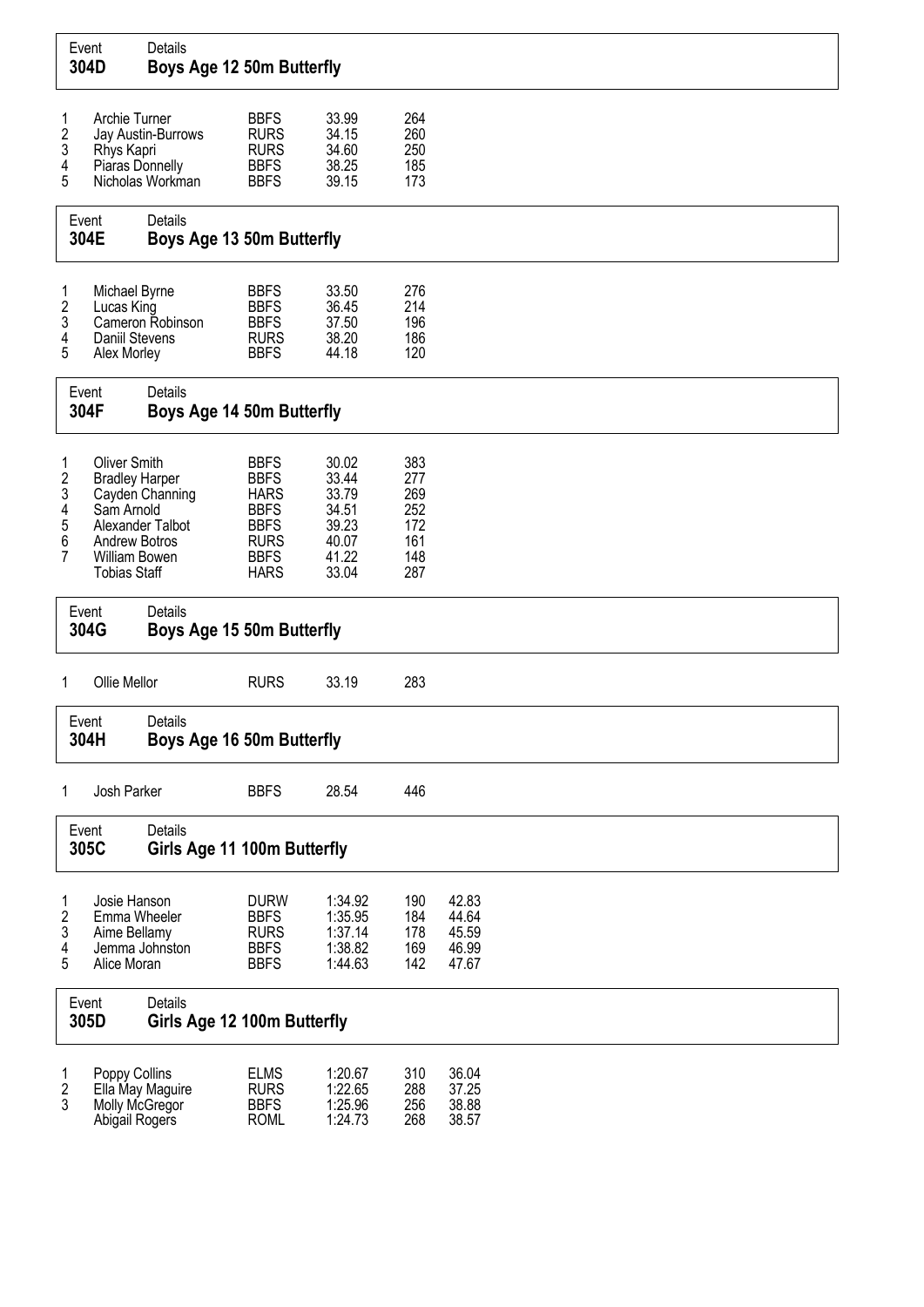| Event<br>305E                                     |                                                                                            | Details<br>Girls Age 13 100m Butterfly  |                                                                                                       |                                                                           |                                               |                                                             |
|---------------------------------------------------|--------------------------------------------------------------------------------------------|-----------------------------------------|-------------------------------------------------------------------------------------------------------|---------------------------------------------------------------------------|-----------------------------------------------|-------------------------------------------------------------|
| 1<br>2                                            | Camilla Suggett                                                                            | Rebecca Johnston                        | <b>BBFS</b><br><b>CIRW</b>                                                                            | 1:28.98<br>1:34.09                                                        | 231<br>196                                    | 40.25                                                       |
| 3                                                 | <b>Brooke Seymour</b>                                                                      | Daria Galinskaya                        | <b>BBFS</b><br><b>RURS</b>                                                                            | 1:38.98                                                                   | 168                                           | 44.72<br>DQ.Started before starting signal                  |
|                                                   | Event<br>305F                                                                              | Details<br>Girls Age 14 100m Butterfly  |                                                                                                       |                                                                           |                                               |                                                             |
| 1<br>$\overline{c}$<br>3                          | Isla Lock<br>Laila Richardson<br>Caitlin Fletcher<br><b>Tilly Bunn</b>                     |                                         | <b>BBFS</b><br><b>BBFS</b><br><b>RURS</b><br><b>ROML</b>                                              | 1:14.11<br>1:15.36<br>1:16.49<br>1:16.72                                  | 400<br>381<br>364<br>361                      | 33.01<br>34.49<br>34.96<br>35.50                            |
|                                                   | Event<br>305G                                                                              | Details<br>Girls Age 15 100m Butterfly  |                                                                                                       |                                                                           |                                               |                                                             |
| 1<br>$\overline{\mathbf{c}}$<br>3                 | Jody Williams                                                                              | Paige Austin-burrows<br>Arabella Newman | <b>RURS</b><br><b>RURS</b><br><b>BBFS</b>                                                             | 1:07.83<br>1:17.26<br>1:19.31                                             | 522<br>353<br>326                             | 31.57<br>34.59<br>35.77                                     |
|                                                   | Event<br>305H                                                                              | Details<br>Girls Age 16 100m Butterfly  |                                                                                                       |                                                                           |                                               |                                                             |
| 1                                                 | Hannah Batten                                                                              |                                         | <b>BBFS</b>                                                                                           | 1:26.68                                                                   | 250                                           | 39.68                                                       |
|                                                   | Event<br>306B                                                                              | Details<br>Boys Age 10 100m Freestyle   |                                                                                                       |                                                                           |                                               |                                                             |
| 1<br>2<br>3                                       | <b>Tristan Fisher</b><br>James Wright<br>Daniel Stevens                                    |                                         | <b>BBFS</b><br><b>BBFS</b><br><b>BBFS</b>                                                             | 1:23.85<br>1:26.95<br>1:27.82                                             | 154<br>138<br>134                             | 39.98<br>41.55<br>42.22                                     |
|                                                   | Event<br>306C                                                                              | Details<br>Boys Age 11 100m Freestyle   |                                                                                                       |                                                                           |                                               |                                                             |
| 1<br>$\overline{\mathbf{c}}$<br>3<br>4<br>5       | Owen Channing<br>Henry Arnold<br><b>Travis Moore</b><br>Sunny Shea                         | Cameron Masson                          | <b>HARS</b><br><b>BBFS</b><br><b>BBFS</b><br><b>BBFS</b><br><b>BBFS</b>                               | 1:22.40<br>1:25.23<br>1:26.80<br>1:33.40<br>1:35.94                       | 162<br>147<br>139<br>111<br>103               | 39.24<br>40.81<br>40.81<br>45.75<br>44.82                   |
|                                                   | Event<br>306D                                                                              | Details<br>Boys Age 12 100m Freestyle   |                                                                                                       |                                                                           |                                               |                                                             |
| 1<br>$\sqrt{2}$<br>$\sqrt{3}$<br>4<br>5<br>6<br>7 | Archie Turner<br>Oliver Pedra<br>Piaras Donnelly<br>Matthew Davey<br><b>Edward Hartley</b> | Jay Austin-Burrows<br>Nicholas Workman  | <b>RURS</b><br><b>BBFS</b><br><b>BBFS</b><br><b>BBFS</b><br><b>BBFS</b><br><b>BBFS</b><br><b>BBFS</b> | 1:04.81<br>1:05.76<br>1:12.07<br>1:12.67<br>1:17.88<br>1:19.90<br>1:23.11 | 333<br>319<br>242<br>237<br>192<br>178<br>158 | 31.88<br>31.29<br>33.30<br>33.77<br>37.83<br>37.99<br>38.84 |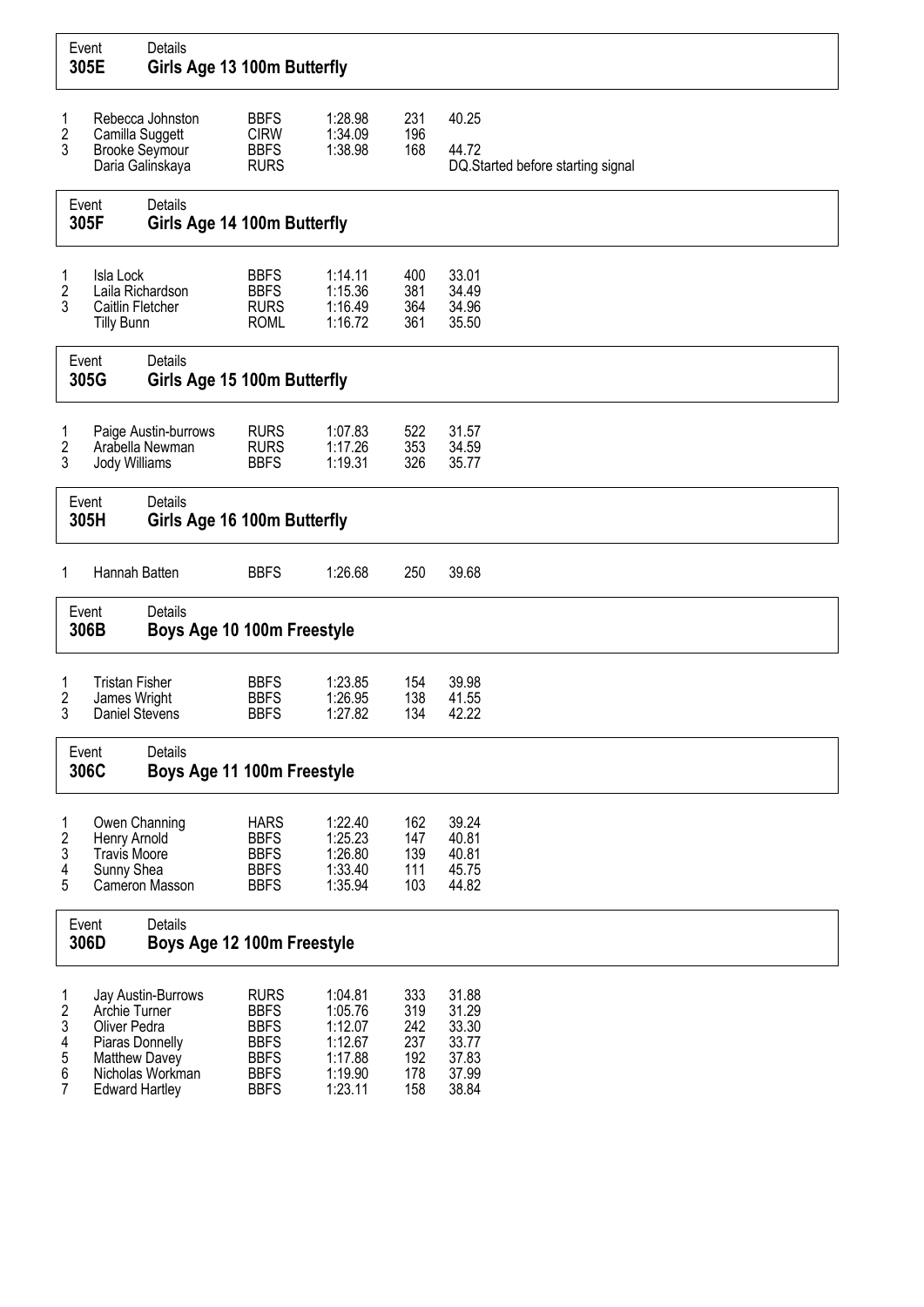| Event<br>306E                                                                                            |                                                                                                  | Details<br>Boys Age 13 100m Freestyle                  |                                                                                                                      |                                                                                      |                                                      |                                                                      |                                                                                                                                   |
|----------------------------------------------------------------------------------------------------------|--------------------------------------------------------------------------------------------------|--------------------------------------------------------|----------------------------------------------------------------------------------------------------------------------|--------------------------------------------------------------------------------------|------------------------------------------------------|----------------------------------------------------------------------|-----------------------------------------------------------------------------------------------------------------------------------|
| 1<br>$\boldsymbol{2}$<br>3<br>4<br>5<br>6                                                                | <b>Samuel Yates</b><br>Lucas King<br>Michael Byrne<br>Daniil Stevens<br>Alex Morley              | Cameron Robinson                                       | <b>HARS</b><br><b>BBFS</b><br><b>BBFS</b><br><b>BBFS</b><br><b>RURS</b><br><b>BBFS</b>                               | 1:06.98<br>1:08.09<br>1:09.15<br>1:11.90<br>1:12.03<br>1:19.40                       | 302<br>288<br>274<br>244<br>243<br>181               | 32.37<br>32.56<br>33.40<br>34.13<br>33.81<br>37.97                   |                                                                                                                                   |
|                                                                                                          | Event<br>306F                                                                                    | Details<br>Boys Age 14 100m Freestyle                  |                                                                                                                      |                                                                                      |                                                      |                                                                      |                                                                                                                                   |
| 1<br>$\boldsymbol{2}$<br>3<br>4<br>5<br>6<br>$\overline{7}$                                              | Evyn Perry<br><b>Bradley Harper</b><br>Sam Arnold<br><b>William Bowen</b><br><b>Tobias Staff</b> | Cayden Channing<br>Luke Buckingham<br>Alexander Talbot | <b>CHIS</b><br><b>BBFS</b><br><b>BBFS</b><br><b>HARS</b><br><b>RURS</b><br><b>BBFS</b><br><b>BBFS</b><br><b>HARS</b> | 1:02.73<br>1:03.21<br>1:03.97<br>1:05.22<br>1:05.54<br>1:15.77<br>1:17.45<br>1:07.19 | 368<br>359<br>347<br>327<br>322<br>209<br>195<br>299 | 29.58<br>30.25<br>30.48<br>31.69<br>31.43<br>35.63<br>36.47<br>31.80 |                                                                                                                                   |
|                                                                                                          | Event<br>306G                                                                                    | Details<br>Boys Age 15 100m Freestyle                  |                                                                                                                      |                                                                                      |                                                      |                                                                      |                                                                                                                                   |
| 1<br>2                                                                                                   | <b>Oliver Miles</b><br>Ollie Mellor                                                              |                                                        | <b>BBFS</b><br><b>RURS</b>                                                                                           | 57.24<br>1:03.05                                                                     | 484<br>362                                           | 27.74<br>29.79                                                       |                                                                                                                                   |
|                                                                                                          | Event<br>306H                                                                                    | Details<br>Boys Age 16 100m Freestyle                  |                                                                                                                      |                                                                                      |                                                      |                                                                      |                                                                                                                                   |
| 1<br>2                                                                                                   | Josh Parker<br><b>William Miles</b>                                                              |                                                        | <b>BBFS</b><br><b>BBFS</b>                                                                                           | 57.06<br>57.51                                                                       | 489<br>477                                           | 27.38<br>27.00                                                       |                                                                                                                                   |
|                                                                                                          | Event<br>307B                                                                                    | Details<br>Girls Age 10 200m Ind Medley                |                                                                                                                      |                                                                                      |                                                      |                                                                      |                                                                                                                                   |
| 1<br>$\overline{c}$<br>3                                                                                 | Megan Harrison<br>Amelia Green<br>Jessica Gallie                                                 |                                                        | <b>BBFS</b><br><b>BBFS</b><br><b>BBFS</b>                                                                            | 3:23.14<br>3:43.40<br>3:58.03                                                        | 216<br>162<br>134                                    | 56.61<br>58.31                                                       | 1:40.13 2:38.67<br>1:52.30 2:56.28<br>1:58.44 3:05.84                                                                             |
|                                                                                                          | Event<br>307C                                                                                    | Details<br>Girls Age 11 200m Ind Medley                |                                                                                                                      |                                                                                      |                                                      |                                                                      |                                                                                                                                   |
| $\mathbf{1}$<br>2<br>3<br>4<br>5<br>6<br>7                                                               | Darcey Arnold<br>Amelie Smith<br>Aime Bellamy<br>Alice Moran                                     | Jemma Johnston<br>Rosie Woodroffe<br>Ava Herdman-Grant | <b>ELMS</b><br><b>BBFS</b><br><b>RURS</b><br><b>BBFS</b><br><b>BBFS</b><br><b>BBFS</b><br><b>BBFS</b>                | 2:44.09<br>3:13.70<br>3:17.06<br>3:17.95<br>3:25.33<br>3:26.83<br>3:39.53            | 410<br>249<br>236<br>233<br>209<br>205<br>171        | 36.03<br>44.12<br>44.81<br>48.40<br>50.80<br>48.63<br>53.57          | 1:16.89 2:06.56<br>1:33.90 2:28.75<br>1:33.94 2:34.78<br>1:39.89 2:36.77<br>1:41.97 2:39.04<br>1:41.14 2:41.67<br>1:50.49 2:52.00 |
|                                                                                                          | Event<br>307D                                                                                    | Details<br>Girls Age 12 200m Ind Medley                |                                                                                                                      |                                                                                      |                                                      |                                                                      |                                                                                                                                   |
| 1<br>Isla Adams<br>$\overline{\mathbf{c}}$<br>3<br>Lucy Agnew<br>4<br>Alexis Hornsby<br>5<br>Rosie Burke |                                                                                                  | Ella May Maguire                                       | <b>BBFS</b><br><b>RURS</b><br><b>ELMS</b><br><b>BBFS</b><br><b>BBFS</b>                                              | 2:47.74<br>2:51.88<br>2:54.61<br>2:54.79<br>2:54.85                                  | 383<br>356<br>340<br>339<br>339                      | 37.60<br>36.42<br>39.40<br>40.41<br>37.01                            | 1:21.10 2:08.50<br>1:19.92 2:11.87<br>1:24.11 2:15.54<br>1:25.77 2:19.35<br>1:22.23 2:15.68                                       |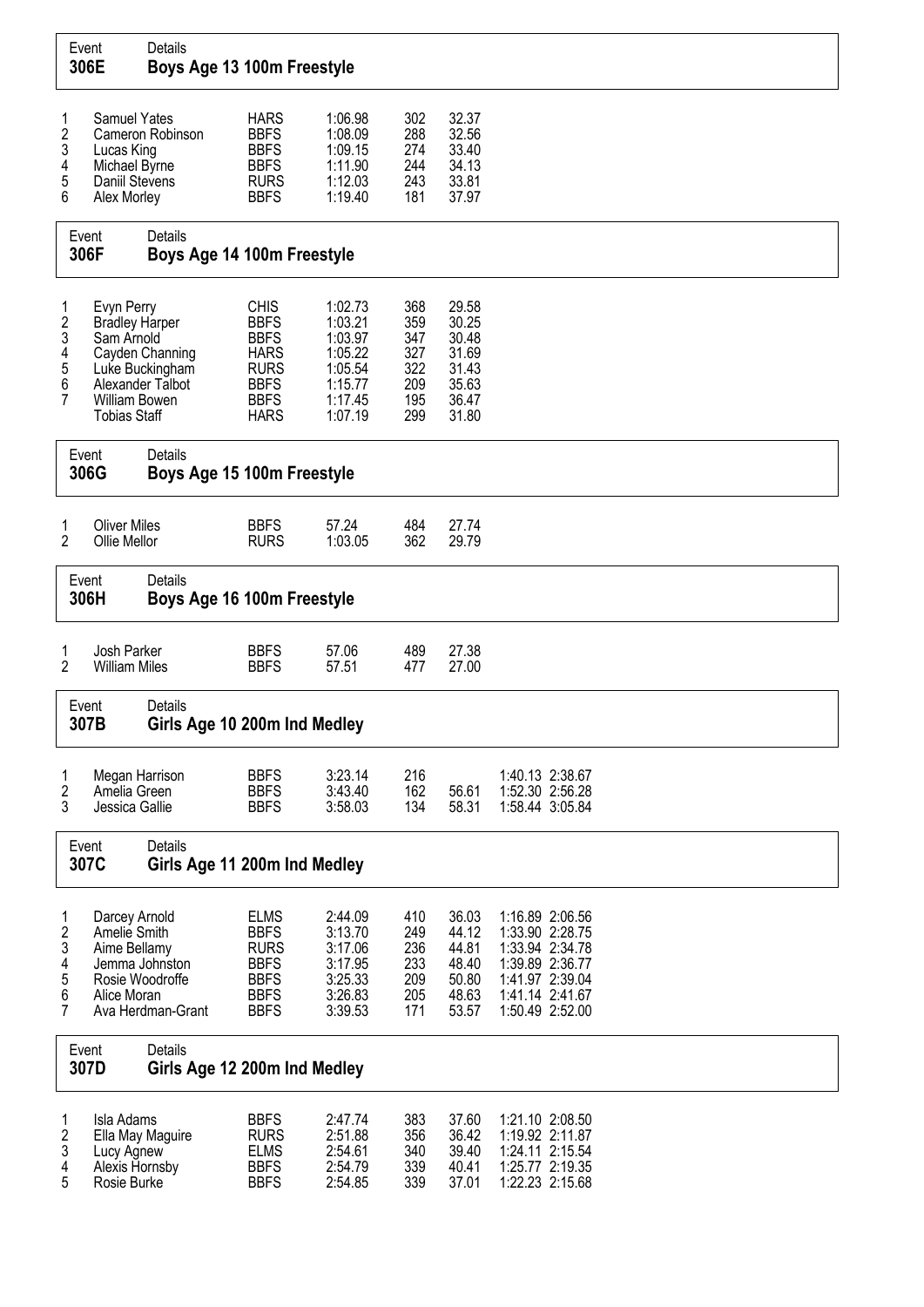| Event<br>307D                                                             |                                                                                            | Details<br>Girls Age 12 200m Ind Medley                                                                                              |                                                                                                                                                                   |                                                                                                                       |                                                                           |                                                                                                 | <b>Continued</b>                                                                                                                                                                                              |
|---------------------------------------------------------------------------|--------------------------------------------------------------------------------------------|--------------------------------------------------------------------------------------------------------------------------------------|-------------------------------------------------------------------------------------------------------------------------------------------------------------------|-----------------------------------------------------------------------------------------------------------------------|---------------------------------------------------------------------------|-------------------------------------------------------------------------------------------------|---------------------------------------------------------------------------------------------------------------------------------------------------------------------------------------------------------------|
| 6<br>7<br>8<br>9                                                          | Olivia Pardoe<br>Molly McGregor<br>Katie Robinson<br>Nea Boghurst                          | <b>BBFS</b><br>3:03.36<br><b>BBFS</b><br>3:09.29<br><b>BBFS</b><br>3:19.77<br><b>BBFS</b><br>3:27.78<br>Eloise Macoraghty-Mines RURS |                                                                                                                                                                   |                                                                                                                       | 294<br>267<br>227<br>202                                                  | 39.46<br>40.26<br>45.41<br>46.91                                                                | 1:26.20 2:19.51<br>1:26.24 2:30.46<br>1:33.19 2:36.73<br>1:39.57 2:42.99<br>DQ. Fly. Movement of legs not simultaneous at turn                                                                                |
| Event<br>307E                                                             |                                                                                            | Details<br>Girls Age 13 200m Ind Medley                                                                                              |                                                                                                                                                                   |                                                                                                                       |                                                                           |                                                                                                 |                                                                                                                                                                                                               |
| 1<br>$\frac{2}{3}$<br>4<br>5<br>6<br>$\overline{7}$<br>8<br>9<br>10<br>11 | Hannah Brown<br>Olivia Arnold<br><b>Juliet Stevens</b><br>Camilla Suggett<br>Lucy Golding  | Amy Charlesworth<br>Xanthe Symington<br>Daria Galinskaya<br>Lily-Mae Lancaster Eva<br>Rebecca Johnston<br><b>Brooke Seymour</b>      | <b>BBFS</b><br><b>BBFS</b><br><b>RURS</b><br><b>BBFS</b><br><b>BBFS</b><br><b>BBFS</b><br><b>BBFS</b><br><b>BBFS</b><br><b>CIRW</b><br><b>BBFS</b><br><b>BBFS</b> | 2:47.50<br>2:52.59<br>2:55.60<br>2:58.63<br>2:59.31<br>3:00.30<br>3:03.75<br>3:07.36<br>3:09.70<br>3:11.86<br>3:25.59 | 385<br>352<br>334<br>317<br>314<br>309<br>292<br>275<br>265<br>256<br>208 | 37.27<br>36.43<br>37.01<br>41.19<br>38.71<br>40.04<br>40.81<br>40.41<br>45.79<br>45.44<br>46.56 | 1:21.28 2:10.63<br>1:22.70 2:15.37<br>1:20.54 2:18.25<br>1:24.89 2:19.19<br>1:26.99 2:19.47<br>1:24.89 2:19.82<br>1:27.47 2:23.69<br>1:28.32 2:23.03<br>1:31.89 2:27.91<br>1:34.82 2:30.43<br>1:38.24 2:41.43 |
|                                                                           | Event<br>307F                                                                              | Details<br>Girls Age 14 200m Ind Medley                                                                                              |                                                                                                                                                                   |                                                                                                                       |                                                                           |                                                                                                 |                                                                                                                                                                                                               |
| 1<br>2<br>3<br>4<br>5<br>6<br>7                                           | <b>Isabel Powell</b><br>Zoe Falconer<br>Isla Lock<br>Caitlin Fletcher<br><b>Tilly Bunn</b> | Skye Austin-Burrows<br>Sophie Lawrence<br>Hannah Dudman                                                                              | <b>RURS</b><br><b>BBFS</b><br><b>RURS</b><br><b>BBFS</b><br><b>RURS</b><br><b>BBFS</b><br><b>BBFS</b><br><b>ROML</b>                                              | 2:35.96<br>2:38.36<br>2:38.44<br>2:43.10<br>2:45.35<br>3:12.36<br>3:17.91<br>2:48.87                                  | 477<br>456<br>455<br>417<br>400<br>254<br>233<br>376                      | 32.60<br>34.17<br>33.38<br>35.34<br>43.73<br>35.48                                              | 1:17.25 2:02.61<br>1:15.46 2:03.82<br>1:14.25 2:00.75<br>1:13.84 2:04.91<br>1:18.22 2:06.52<br>1:35.54 2:27.33<br>1:34.41 2:34.11<br>1:21.69 2:11.60                                                          |
|                                                                           | Event<br>307G                                                                              | <b>Details</b><br>Girls Age 15 200m Ind Medley                                                                                       |                                                                                                                                                                   |                                                                                                                       |                                                                           |                                                                                                 |                                                                                                                                                                                                               |
| 1<br>2<br>3<br>4<br>5<br>6                                                | Evie Woodroffe<br>Vanda Topolska<br>Ella Boghurst                                          | Paige Austin-burrows<br>Arabella Newman<br>Charlotte Mahaffey                                                                        | <b>RURS</b><br><b>BBFS</b><br><b>RURS</b><br><b>RURS</b><br><b>BBFS</b><br><b>BBFS</b>                                                                            | 2:31.05<br>2:37.39<br>2:47.81<br>2:54.00<br>2:55.18<br>3:14.97                                                        | 525<br>464<br>383<br>344<br>337<br>244                                    | 32.25<br>35.07<br>34.03<br>39.60<br>35.60<br>45.13                                              | 1:10.82 1:55.02<br>1:14.64 2:00.57<br>1:16.52 2:07.06<br>1:24.68 2:14.40<br>1:17.43 2:12.00<br>1:32.29 2:33.09                                                                                                |
|                                                                           | Event<br>307H                                                                              | Details<br>Girls Age 16 200m Ind Medley                                                                                              |                                                                                                                                                                   |                                                                                                                       |                                                                           |                                                                                                 |                                                                                                                                                                                                               |
| 1<br>2<br>3                                                               | Grace Cox<br><b>Emily Price</b><br>Hannah Batten                                           |                                                                                                                                      | <b>BBFS</b><br><b>RURS</b><br><b>BBFS</b>                                                                                                                         | 2:38.59<br>2:38.93<br>3:08.87                                                                                         | 454<br>451<br>269                                                         | 34.40<br>35.16<br>41.83                                                                         | 1:17.17 2:01.05<br>1:15.08 2:00.48<br>1:30.74 2:28.76                                                                                                                                                         |
|                                                                           | Event<br>308D                                                                              | Details<br>Boys Age 12 400m Ind Medley                                                                                               |                                                                                                                                                                   |                                                                                                                       |                                                                           |                                                                                                 |                                                                                                                                                                                                               |
| 1                                                                         | Rhys Kapri                                                                                 |                                                                                                                                      | <b>RURS</b>                                                                                                                                                       | 6:00.51                                                                                                               | 279                                                                       | 36.63                                                                                           | 1:22.47 2:08.56 2:54.90 3:46.80 4:39.81 5:21.06                                                                                                                                                               |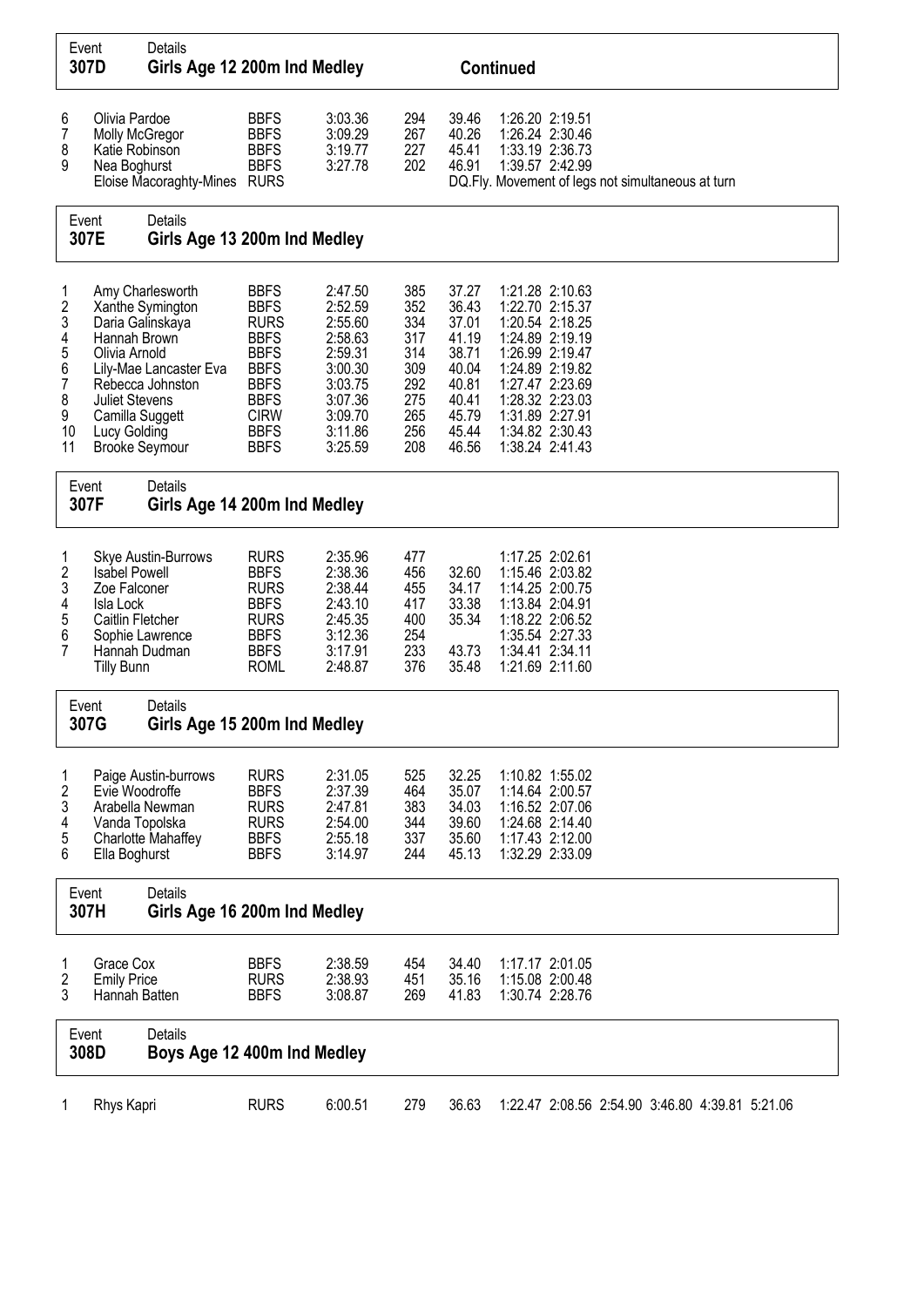|             | Event<br>308E                                                 | <b>Details</b><br>Boys Age 13 400m Ind Medley |                                                          |                                          |                          |                                  |                                                                          |
|-------------|---------------------------------------------------------------|-----------------------------------------------|----------------------------------------------------------|------------------------------------------|--------------------------|----------------------------------|--------------------------------------------------------------------------|
| 1           | <b>Samuel Yates</b>                                           |                                               | <b>HARS</b>                                              | 6:00.74                                  | 278                      | 40.32                            | 1:28.98 2:15.88 3:01.52 3:52.40 4:45.31 5:25.28                          |
|             | Event<br>308F                                                 | <b>Details</b><br>Boys Age 14 400m Ind Medley |                                                          |                                          |                          |                                  |                                                                          |
|             | <b>Charlie Rogers</b>                                         |                                               | <b>ROML</b>                                              | 5:25.74                                  | 378                      | 33.46                            | 1:12.93 1:58.56 2:43.30 3:25.01 4:09.11 4:48.87                          |
|             | <b>Details</b><br>Event<br>401B                               |                                               | Girls Age 10 200m Butterfly                              |                                          |                          |                                  |                                                                          |
|             | Cara Mccavish                                                 |                                               | <b>GUIS</b>                                              | 3:10.71                                  | 247                      | 43.51                            | 1:33.94 2:24.24                                                          |
|             | Event<br>401C                                                 | <b>Details</b><br>Girls Age 11 200m Butterfly |                                                          |                                          |                          |                                  |                                                                          |
| 1           | Alice Moran                                                   |                                               | <b>BBFS</b>                                              | 3:48.43                                  | 144                      | 47.69                            | 1:45.82 2:47.85                                                          |
|             | Event<br>401D                                                 | Details<br>Girls Age 12 200m Butterfly        |                                                          |                                          |                          |                                  |                                                                          |
| 1<br>2      | Abigail Rogers                                                | Ella May Maguire<br>Molly McGregor            | <b>RURS</b><br><b>BBFS</b><br><b>ROML</b>                | 3:06.89<br>3:15.07<br>3:07.49            | 262<br>231<br>260        | 39.38<br>43.95<br>38.66          | 1:27.55 2:18.16<br>1:33.55 2:26.45<br>1:25.88 2:16.97                    |
|             | Event<br>401E                                                 | Details<br>Girls Age 13 200m Butterfly        |                                                          |                                          |                          |                                  |                                                                          |
|             | Olivia Arnold                                                 |                                               | <b>BBFS</b>                                              |                                          |                          |                                  | DQ.Head did not break surface by 15m                                     |
|             | Event<br>401F                                                 | Details<br>Girls Age 14 200m Butterfly        |                                                          |                                          |                          |                                  |                                                                          |
| 1<br>2<br>3 | <b>Isabel Powell</b><br>Caitlin Fletcher<br><b>Tilly Bunn</b> | Laila Richardson                              | <b>BBFS</b><br><b>BBFS</b><br><b>RURS</b><br><b>ROML</b> | 2:40.67<br>2:50.65<br>2:50.67<br>2:51.78 | 413<br>344<br>344<br>338 | 34.25<br>35.92<br>35.97<br>35.85 | 1:14.58 1:56.92<br>1:17.83 2:03.95<br>1:18.50 2:06.47<br>1:20.24 2:08.57 |
|             | Event<br>401G                                                 | Details<br>Girls Age 15 200m Butterfly        |                                                          |                                          |                          |                                  |                                                                          |
| 1<br>2      | <b>Hollie Atton</b>                                           | Paige Austin-burrows                          | <b>BBFS</b><br><b>RURS</b>                               | 2:31.35<br>2:36.59                       | 494<br>446               | 33.28<br>33.47                   | 1:11.08 1:50.72<br>1:12.72 1:54.49                                       |
|             | Event<br>401H                                                 | Details<br>Girls Age 16 200m Butterfly        |                                                          |                                          |                          |                                  |                                                                          |
| 1<br>2      | Hannah Batten                                                 | Hannah Richardson                             | <b>RURS</b><br><b>BBFS</b>                               | 2:45.04<br>3:18.04                       | 381<br>220               | 35.43<br>42.31                   | 1:16.17 2:00.14<br>1:31.93 2:25.55                                       |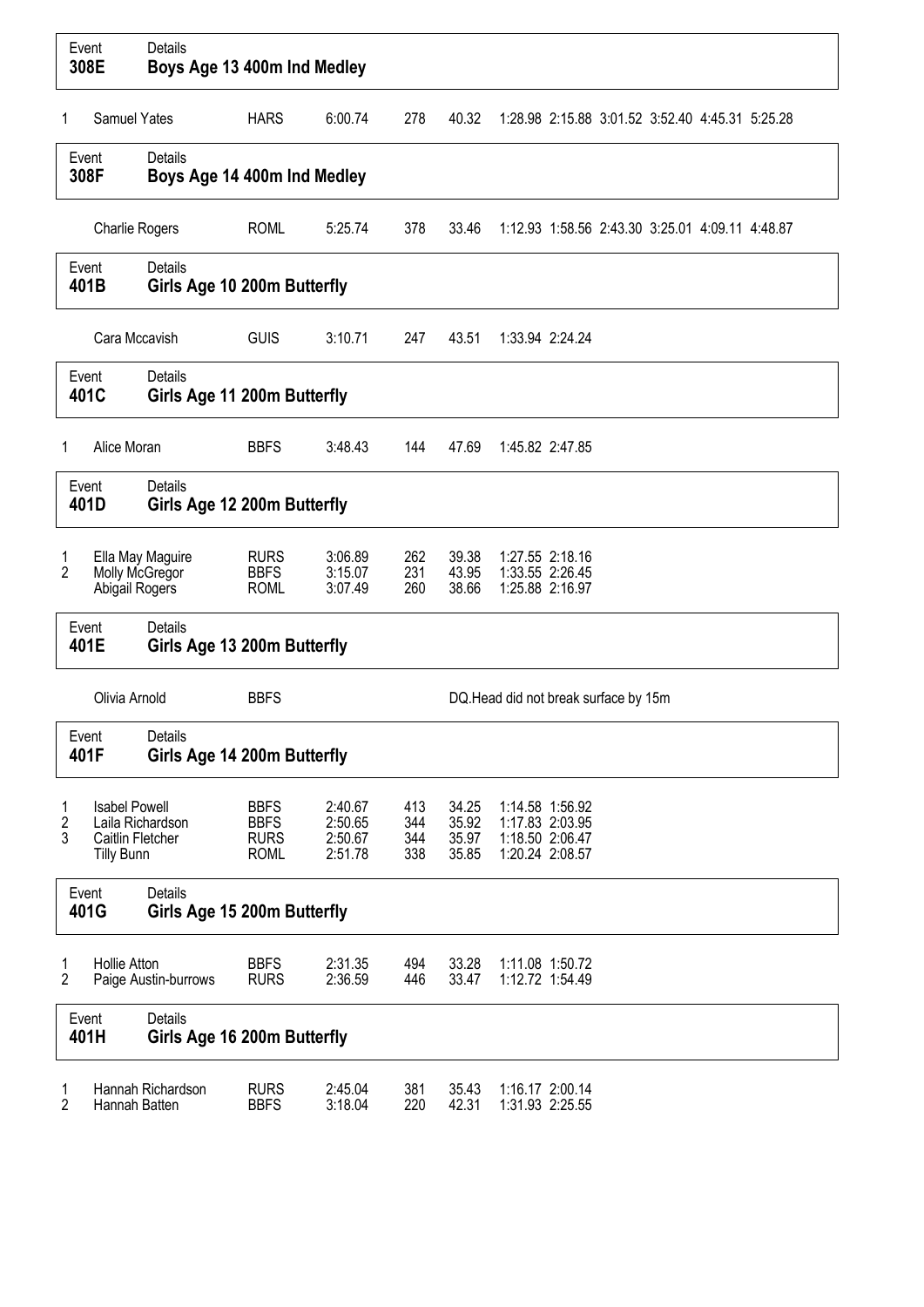|                                        | Event<br>402B                                                                                                 | <b>Details</b><br>Boys Age 10 200m Backstroke |                                                                                                                                     |                                                                      |                                                      |                         |                                                       |                                        |
|----------------------------------------|---------------------------------------------------------------------------------------------------------------|-----------------------------------------------|-------------------------------------------------------------------------------------------------------------------------------------|----------------------------------------------------------------------|------------------------------------------------------|-------------------------|-------------------------------------------------------|----------------------------------------|
| 1                                      | <b>Tristan Fisher</b>                                                                                         |                                               | <b>BBFS</b>                                                                                                                         | 3:20.17                                                              | 149                                                  | 49.20                   | 1:42.76 2:33.55                                       |                                        |
|                                        | Event<br>402C                                                                                                 | Details<br>Boys Age 11 200m Backstroke        |                                                                                                                                     |                                                                      |                                                      |                         |                                                       |                                        |
| 1                                      | Henry Arnold                                                                                                  |                                               | <b>BBFS</b>                                                                                                                         | 3:21.42                                                              | 146                                                  | 49.94                   | 1:43.70 2:34.56                                       |                                        |
|                                        | Event<br>402D                                                                                                 | <b>Details</b><br>Boys Age 12 200m Backstroke |                                                                                                                                     |                                                                      |                                                      |                         |                                                       |                                        |
| 1<br>2<br>3                            | <b>Archie Turner</b><br><b>Oliver Pedra</b><br><b>Edward Hartley</b>                                          |                                               | <b>BBFS</b><br><b>BBFS</b><br><b>BBFS</b>                                                                                           | 2:37.70<br>2:42.15<br>3:35.96                                        | 305<br>280<br>119                                    | 38.15<br>38.25<br>50.93 | 1:18.81 1:58.93<br>1:19.86 2:01.94<br>1:46.16 2:42.07 |                                        |
|                                        | Event<br>402E                                                                                                 | <b>Details</b><br>Boys Age 13 200m Backstroke |                                                                                                                                     |                                                                      |                                                      |                         |                                                       |                                        |
| 1                                      |                                                                                                               | Cameron Robinson                              | <b>BBFS</b>                                                                                                                         | 2:43.57                                                              | 273                                                  | 39.35                   | 1:21.29 2:03.13                                       |                                        |
|                                        | Event<br>402F                                                                                                 | Details<br>Boys Age 14 200m Backstroke        |                                                                                                                                     |                                                                      |                                                      |                         |                                                       |                                        |
| 1                                      | William Bowen                                                                                                 |                                               | <b>BBFS</b>                                                                                                                         | 40.94                                                                | 17411 40.94                                          |                         | 1:26.20 2:12.52                                       |                                        |
|                                        | Event<br>402H                                                                                                 | Details<br>Boys Age 16 200m Backstroke        |                                                                                                                                     |                                                                      |                                                      |                         |                                                       |                                        |
| 1                                      | Samuel Bourns                                                                                                 |                                               | <b>BBFS</b>                                                                                                                         | 2:21.29                                                              | 424                                                  | 32.17                   | 1:07.65 1:44.89                                       |                                        |
|                                        | Event<br>403B                                                                                                 | Details<br>Girls Age 10 50m Breaststroke      |                                                                                                                                     |                                                                      |                                                      |                         |                                                       |                                        |
| 1<br>$\overline{\mathbf{c}}$<br>3<br>4 | <b>Lily Riches</b><br>Jessica Gallie<br>Clara Moran<br>Zara Bibby<br>Cara Mccavish                            |                                               | <b>RURS</b><br><b>BBFS</b><br><b>BBFS</b><br><b>BBFS</b><br><b>GUIS</b>                                                             | 51.34<br>56.62<br>59.50<br>1:03.84<br>45.93                          | 177<br>132<br>113<br>92<br>247                       |                         |                                                       |                                        |
|                                        | Event<br>403C                                                                                                 | Details<br>Girls Age 11 50m Breaststroke      |                                                                                                                                     |                                                                      |                                                      |                         |                                                       |                                        |
| 1<br>2<br>3<br>4<br>5<br>6<br>7<br>8   | Emma Wheeler<br>Amelie Smith<br>Isla Fletcher<br>Rosie Woodroffe<br>Alice Moran<br>Freya Berry<br>Lila Curtis | Jemma Johnston<br>Ava Herdman-Grant           | <b>BBFS</b><br><b>BBFS</b><br><b>BBFS</b><br><b>RURS</b><br><b>BBFS</b><br><b>BBFS</b><br><b>BBFS</b><br><b>BBFS</b><br><b>BBFS</b> | 45.15<br>47.29<br>48.34<br>48.36<br>48.55<br>50.93<br>51.77<br>54.35 | 260<br>226<br>211<br>211<br>209<br>181<br>172<br>149 |                         |                                                       | DQ.Multiple butterfly kicks after turn |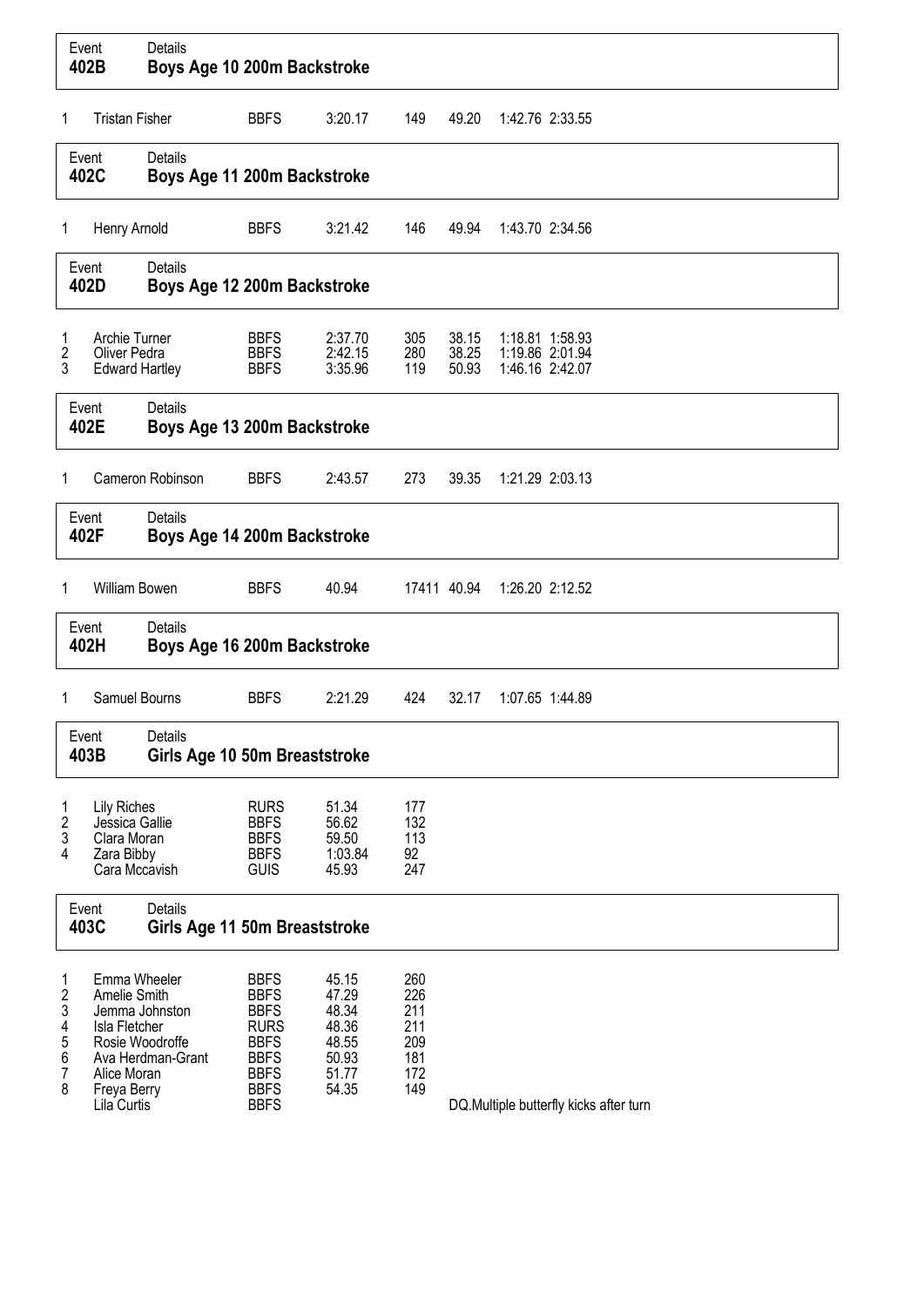## Event Details<br>403D Girls Girls Age 12 50m Breaststroke

| $\mathbf{1}$   | Isla Adams              | <b>BBFS</b> | 40.86 | 350 |
|----------------|-------------------------|-------------|-------|-----|
| $\overline{2}$ | Lucy Agnew              | <b>ELMS</b> | 42.58 | 309 |
| $\mathfrak{z}$ | Olivia Pardoe           | <b>BBFS</b> | 44.79 | 266 |
| $\overline{4}$ | Alexis Hornsby          | <b>BBFS</b> | 45.08 | 261 |
| 5              | Poppy Collins           | <b>ELMS</b> | 45.76 | 249 |
| 6              | Eden Donnelly           | <b>RURS</b> | 50.22 | 189 |
| 7              | Orla Donnelly           | <b>RURS</b> | 51.07 | 179 |
| 8              | Katie Robinson          | <b>BBFS</b> | 53.26 | 158 |
| 9              | Nea Boghurst            | <b>BBFS</b> | 54.07 | 151 |
| 10             | <b>Taylor Roberts</b>   | <b>BBFS</b> | 54.54 | 147 |
| 11             | Eloise Macoraghty-Mines | <b>RURS</b> | 57.33 | 127 |

| Event<br>403E                                                                        | Details                                                                                                                                                                                              | Girls Age 13 50m Breaststroke                                                                                                                      |                                                                                        |                                                                    |  |  |  |  |  |  |
|--------------------------------------------------------------------------------------|------------------------------------------------------------------------------------------------------------------------------------------------------------------------------------------------------|----------------------------------------------------------------------------------------------------------------------------------------------------|----------------------------------------------------------------------------------------|--------------------------------------------------------------------|--|--|--|--|--|--|
| 1<br>$\frac{2}{3}$<br>$\overline{\mathcal{A}}$<br>5<br>6<br>$\overline{7}$<br>8<br>9 | Amy Charlesworth<br>Olivia Arnold<br>Lydia Wright<br><b>Juliet Stevens</b><br>Lucy Golding<br>Lily-Mae Lancaster Eva<br>Rebecca Johnston<br>Camilla Suggett<br><b>Brooke Seymour</b><br>Sophie Price | <b>BBFS</b><br><b>BBFS</b><br><b>BBFS</b><br><b>BBFS</b><br><b>BBFS</b><br><b>BBFS</b><br><b>BBFS</b><br><b>CIRW</b><br><b>BBFS</b><br><b>RURS</b> | 38.60<br>42.12<br>42.17<br>44.31<br>45.03<br>45.79<br>46.49<br>47.84<br>49.75<br>38.81 | 415<br>320<br>319<br>275<br>262<br>249<br>238<br>218<br>194<br>409 |  |  |  |  |  |  |

| Event<br>403F |                                   | Details<br>Girls Age 14 50m Breaststroke                                                                                    |                                                                                                       |                                                             |                                               |
|---------------|-----------------------------------|-----------------------------------------------------------------------------------------------------------------------------|-------------------------------------------------------------------------------------------------------|-------------------------------------------------------------|-----------------------------------------------|
|               | $\frac{2}{3}$<br>4<br>5<br>6<br>7 | Caitlin Fletcher<br>Skye Austin-Burrows<br>Emily Legge<br>Laila Richardson<br>Isla Lock<br>Sophie Lawrence<br>Hannah Dudman | <b>RURS</b><br><b>RURS</b><br><b>RURS</b><br><b>BBFS</b><br><b>BBFS</b><br><b>BBFS</b><br><b>BBFS</b> | 36.89<br>37.36<br>39.54<br>40.62<br>40.68<br>45.54<br>48.28 | 476<br>458<br>386<br>356<br>355<br>253<br>212 |

## Event Details 403G Girls Age 15 50m Breaststroke

| 2  | Evie Woodroffe<br>Paige Austin-burrows | <b>BBFS</b><br><b>RURS</b> | 36.11<br>36.74 | 507<br>482 |
|----|----------------------------------------|----------------------------|----------------|------------|
| 3  | Hollie Atton                           | <b>BBFS</b>                | 38.05          | 434        |
| 4  | Vanda Topolska                         | <b>RURS</b>                | 41 47          | 335        |
| -5 | Abby Godding                           | <b>BBFS</b>                | 49.01          | 203        |

| Event | <b>Details</b>                |
|-------|-------------------------------|
| 403H  | Girls Age 16 50m Breaststroke |
|       |                               |

| Grace Cox           | <b>BBFS</b> | 36.05 | 510 |
|---------------------|-------------|-------|-----|
| Jessica Bettesworth | <b>BBFS</b> | 39.30 | 394 |
| Hannah Batten       | <b>BBFS</b> | 47.75 | 219 |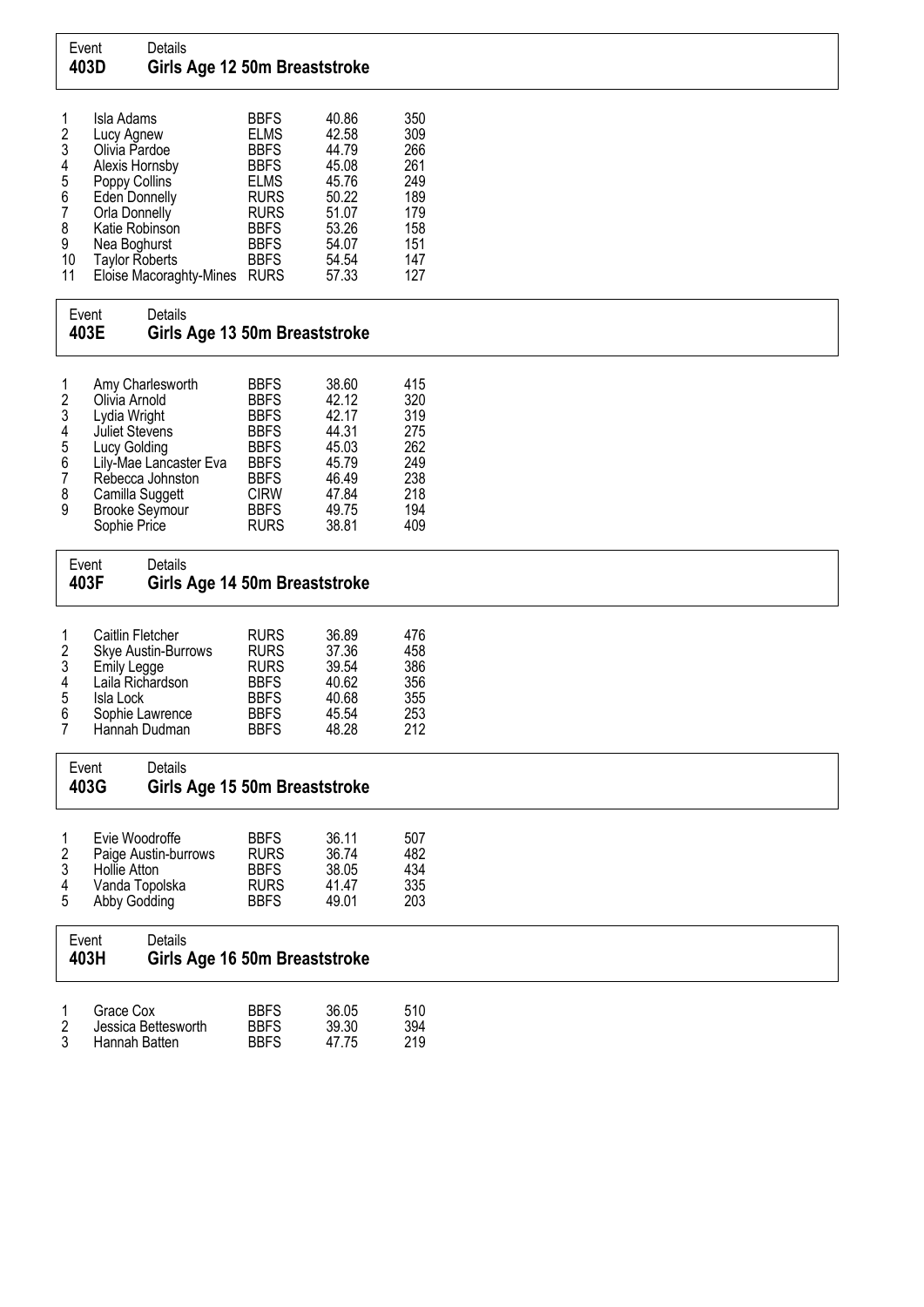| Event<br>404B                                                     |                                                                                                                                                                | Details<br>Boys Age 10 50m Freestyle   |                                                                                                                                                    |                                                                                        |                                                                    |                                   |
|-------------------------------------------------------------------|----------------------------------------------------------------------------------------------------------------------------------------------------------------|----------------------------------------|----------------------------------------------------------------------------------------------------------------------------------------------------|----------------------------------------------------------------------------------------|--------------------------------------------------------------------|-----------------------------------|
| 1<br>2<br>3<br>4                                                  | <b>Tristan Fisher</b><br>Daniel Stevens<br>James Wright                                                                                                        | Harrison Spencer-smith                 | <b>BBFS</b><br><b>BBFS</b><br><b>BBFS</b><br><b>BBFS</b>                                                                                           | 37.25<br>37.70<br>38.53<br>45.68                                                       | 161<br>155<br>145<br>87                                            |                                   |
| Event<br>404C                                                     |                                                                                                                                                                | Details<br>Boys Age 11 50m Freestyle   |                                                                                                                                                    |                                                                                        |                                                                    |                                   |
| 1<br>2<br>3<br>4                                                  | Henry Arnold<br><b>Travis Moore</b><br>Sullivan Cook<br>Owen Channing                                                                                          | Cameron Masson                         | <b>BBFS</b><br><b>BBFS</b><br><b>BBFS</b><br><b>BBFS</b><br><b>HARS</b>                                                                            | 36.27<br>38.24<br>42.71<br>43.38                                                       | 174<br>149<br>107<br>102                                           | DQ.Started before starting signal |
| Event<br>404D                                                     |                                                                                                                                                                | Details<br>Boys Age 12 50m Freestyle   |                                                                                                                                                    |                                                                                        |                                                                    |                                   |
| 1<br>$\overline{\mathbf{c}}$<br>3<br>4<br>5<br>6<br>7<br>8        | Ollie Murray<br>Archie Turner<br>Rhys Kapri<br>Oliver Pedra<br>Piaras Donnelly<br><b>Edward Hartley</b>                                                        | Jay Austin-Burrows<br>Nicholas Workman | <b>BBFS</b><br><b>RURS</b><br><b>BBFS</b><br><b>RURS</b><br><b>BBFS</b><br><b>BBFS</b><br><b>BBFS</b><br><b>BBFS</b>                               | 29.57<br>30.03<br>30.25<br>30.76<br>31.78<br>32.10<br>35.44<br>37.66                   | 322<br>307<br>300<br>286<br>259<br>251<br>187<br>156               |                                   |
| Event<br>404E                                                     |                                                                                                                                                                | Details<br>Boys Age 13 50m Freestyle   |                                                                                                                                                    |                                                                                        |                                                                    |                                   |
| 1<br>2<br>3<br>4                                                  | Lucas King<br>Michael Byrne<br>Alex Morley                                                                                                                     | Cameron Robinson                       | <b>BBFS</b><br><b>BBFS</b><br><b>BBFS</b><br><b>BBFS</b>                                                                                           | 31.23<br>31.48<br>31.88<br>34.03                                                       | 273<br>267<br>257<br>211                                           |                                   |
| Event<br>404F                                                     |                                                                                                                                                                | Details<br>Boys Age 14 50m Freestyle   |                                                                                                                                                    |                                                                                        |                                                                    |                                   |
| $\mathbf{1}$<br>2<br>3<br>4<br>5<br>6<br>$\overline{7}$<br>8<br>9 | <b>Oliver Smith</b><br><b>Bradley Harper</b><br>Evyn Perry<br>Sam Arnold<br>Alexander Talbot<br><b>Andrew Botros</b><br>William Bowen<br><b>Charlie Rogers</b> | Cayden Channing<br>Luke Buckingham     | <b>BBFS</b><br><b>HARS</b><br><b>BBFS</b><br><b>CHIS</b><br><b>BBFS</b><br><b>RURS</b><br><b>BBFS</b><br><b>RURS</b><br><b>BBFS</b><br><b>ROML</b> | 27.91<br>28.04<br>28.68<br>28.92<br>28.93<br>30.17<br>32.90<br>33.72<br>34.21<br>30.69 | 383<br>377<br>353<br>344<br>343<br>303<br>234<br>217<br>208<br>288 |                                   |
| Event<br>404G                                                     |                                                                                                                                                                | Details<br>Boys Age 15 50m Freestyle   |                                                                                                                                                    |                                                                                        |                                                                    |                                   |
| 1<br>$\boldsymbol{2}$<br>3                                        | <b>Oliver Miles</b><br>Ollie Mellor<br>Freddie Figg<br>Flynn Holt                                                                                              |                                        | <b>BBFS</b><br><b>RURS</b><br><b>RURS</b><br><b>TEDL</b>                                                                                           | 26.60<br>28.25<br>28.55<br>31.41                                                       | 442<br>369<br>357<br>268                                           |                                   |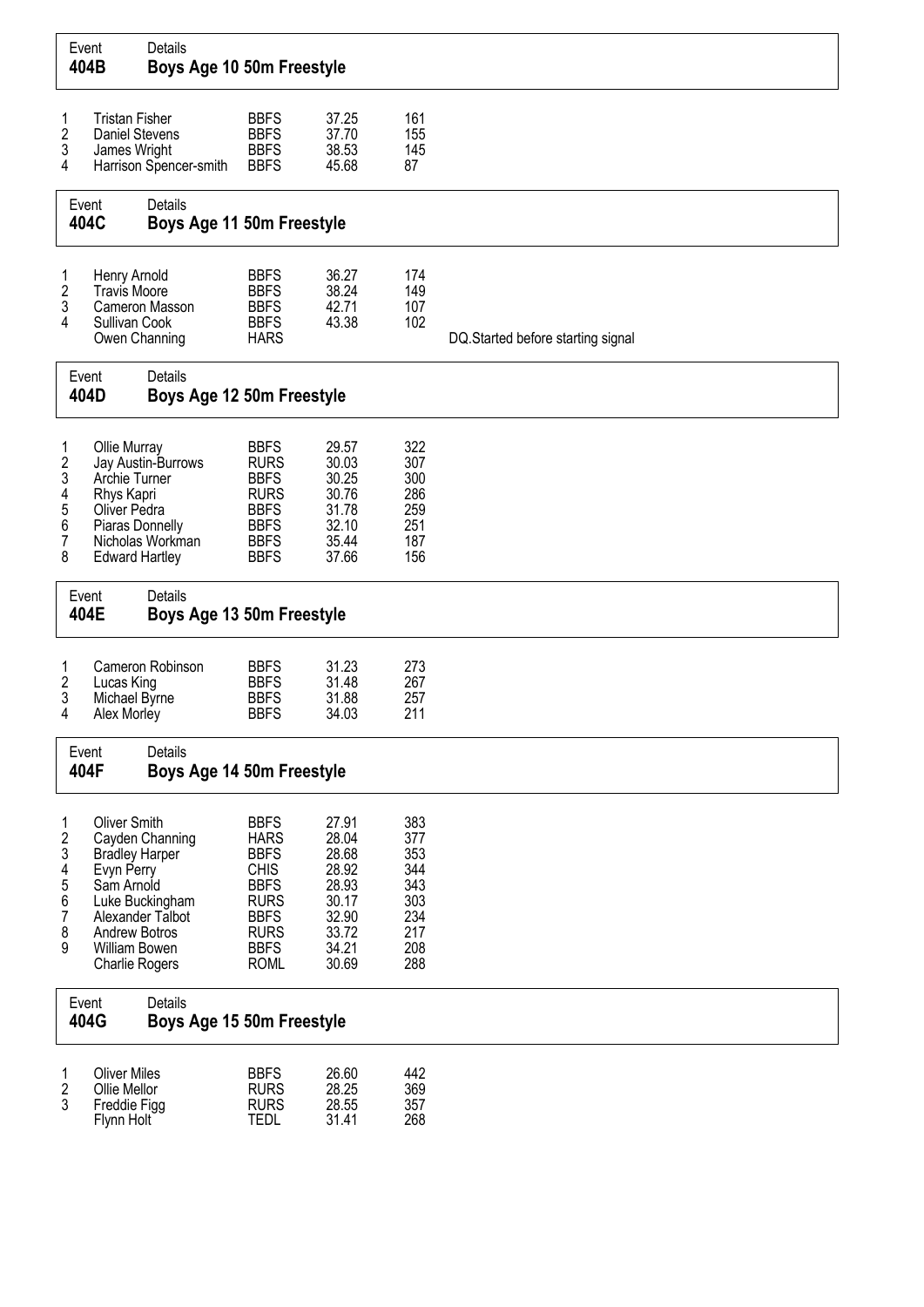| Event                                                                        | 404H                                                                                                                                    | Details<br>Boys Age 16 50m Freestyle             |                                                                                                                                     |                                                                                                 |                                                             |                                                                                                                                      |
|------------------------------------------------------------------------------|-----------------------------------------------------------------------------------------------------------------------------------------|--------------------------------------------------|-------------------------------------------------------------------------------------------------------------------------------------|-------------------------------------------------------------------------------------------------|-------------------------------------------------------------|--------------------------------------------------------------------------------------------------------------------------------------|
| 1<br>$\overline{c}$<br>3                                                     | <b>William Miles</b><br>Josh Parker<br>Samuel Bourns                                                                                    |                                                  | <b>BBFS</b><br><b>BBFS</b><br><b>BBFS</b>                                                                                           | 25.63<br>25.79<br>27.03                                                                         | 494<br>485<br>421                                           |                                                                                                                                      |
| Event                                                                        | 405B                                                                                                                                    | Details<br>Girls Age 10 100m Backstroke          |                                                                                                                                     |                                                                                                 |                                                             |                                                                                                                                      |
| $\begin{array}{c} 1 \\ 2 \end{array}$                                        | <b>Lily Riches</b><br>Amelia Green<br>Jessica Gallie<br>Zara Bibby                                                                      |                                                  | <b>RURS</b><br><b>BBFS</b><br><b>BBFS</b><br><b>BBFS</b>                                                                            | 1:34.39<br>1:37.61                                                                              | 198<br>179                                                  | 47.05<br>47.36<br>DQ. Turn not performed immediately at turn 2<br>DQ. More than one single or double simultaneous arm                |
| Event                                                                        | 405C                                                                                                                                    | Details<br>Girls Age 11 100m Backstroke          |                                                                                                                                     |                                                                                                 |                                                             |                                                                                                                                      |
| 1<br>$\overline{\mathbf{c}}$<br>$\mathfrak z$<br>4<br>5                      | Emma Wheeler<br>Natasha Mellor<br>Freya Berry<br>Amelie Smith<br>Rosie Woodroffe<br>Juliana Rudd<br>Isla Fletcher                       |                                                  | <b>BBFS</b><br><b>RURS</b><br><b>BBFS</b><br><b>BBFS</b><br><b>BBFS</b><br><b>TEDL</b><br><b>RURS</b>                               | 1:28.93<br>1:30.94<br>1:31.91<br>1:36.16<br>1:37.26<br>1:27.82<br>1:28.29                       | 237<br>222<br>215<br>187<br>181<br>246<br>242               | 43.85<br>45.86<br>43.87<br>46.07<br>47.70<br>43.36<br>43.05                                                                          |
| Event                                                                        | 405D                                                                                                                                    | Details<br>Girls Age 12 100m Backstroke          |                                                                                                                                     |                                                                                                 |                                                             |                                                                                                                                      |
| 1<br>$\overline{\mathbf{c}}$<br>3<br>4<br>5<br>6<br>$\overline{7}$<br>8<br>9 | Poppy Collins<br>Isla Adams<br>Olivia Pardoe<br>Rosie Burke<br>Katie Robinson<br><b>Taylor Roberts</b><br>Nea Boghurst<br>Orla Donnelly | Ella May Maguire<br>Eloise Macoraghty-Mines RURS | <b>ELMS</b><br><b>RURS</b><br><b>BBFS</b><br><b>BBFS</b><br><b>BBFS</b><br><b>BBFS</b><br><b>BBFS</b><br><b>BBFS</b><br><b>RURS</b> | 1:19.44<br>1:19.47<br>1:20.46<br>1:22.11<br>1:24.04<br>1:30.48<br>1:32.36<br>1:40.98<br>1:48.18 | 332<br>332<br>320<br>301<br>281<br>225<br>212<br>162<br>132 | 38.43<br>38.32<br>40.12<br>40.12<br>40.47<br>44.80<br>44.75<br>49.34<br>52.46<br>DQ. More than one single or double simultaneous arm |
| Event                                                                        | 405E                                                                                                                                    | Details<br>Girls Age 13 100m Backstroke          |                                                                                                                                     |                                                                                                 |                                                             |                                                                                                                                      |
| 1<br>$\boldsymbol{2}$<br>3<br>4<br>5<br>6                                    | Natalie Barr<br>Lucy Golding<br>Juliet Stevens<br><b>Brooke Seymour</b>                                                                 | Xanthe Symington<br>Lily-Mae Lancaster Eva       | <b>BBFS</b><br><b>BBFS</b><br><b>BBFS</b><br><b>BBFS</b><br><b>BBFS</b><br><b>BBFS</b>                                              | 1:17.76<br>1:21.71<br>1:25.32<br>1:28.73<br>1:32.73<br>1:36.55                                  | 354<br>305<br>268<br>239<br>209<br>185                      | 37.19<br>39.45<br>41.09<br>41.70<br>45.81<br>47.07                                                                                   |
| Event                                                                        | 405F                                                                                                                                    | Details<br>Girls Age 14 100m Backstroke          |                                                                                                                                     |                                                                                                 |                                                             |                                                                                                                                      |
| 1<br>$\overline{\mathbf{c}}$<br>3<br>4<br>5<br>6                             | Isla Lock<br><b>Emily Legge</b><br>Caitlin Fletcher<br>Adele Ellarby                                                                    | Hannah Dudman<br>Sophie Lawrence                 | <b>BBFS</b><br><b>RURS</b><br><b>RURS</b><br><b>BBFS</b><br><b>BBFS</b><br><b>BBFS</b>                                              | 1:11.46<br>1:14.09<br>1:17.21<br>1:31.13<br>1:33.00<br>1:55.57                                  | 457<br>410<br>362<br>220<br>207<br>108                      | 34.13<br>35.65<br>37.32<br>44.40<br>44.00<br>1:37.51                                                                                 |

 $\Gamma$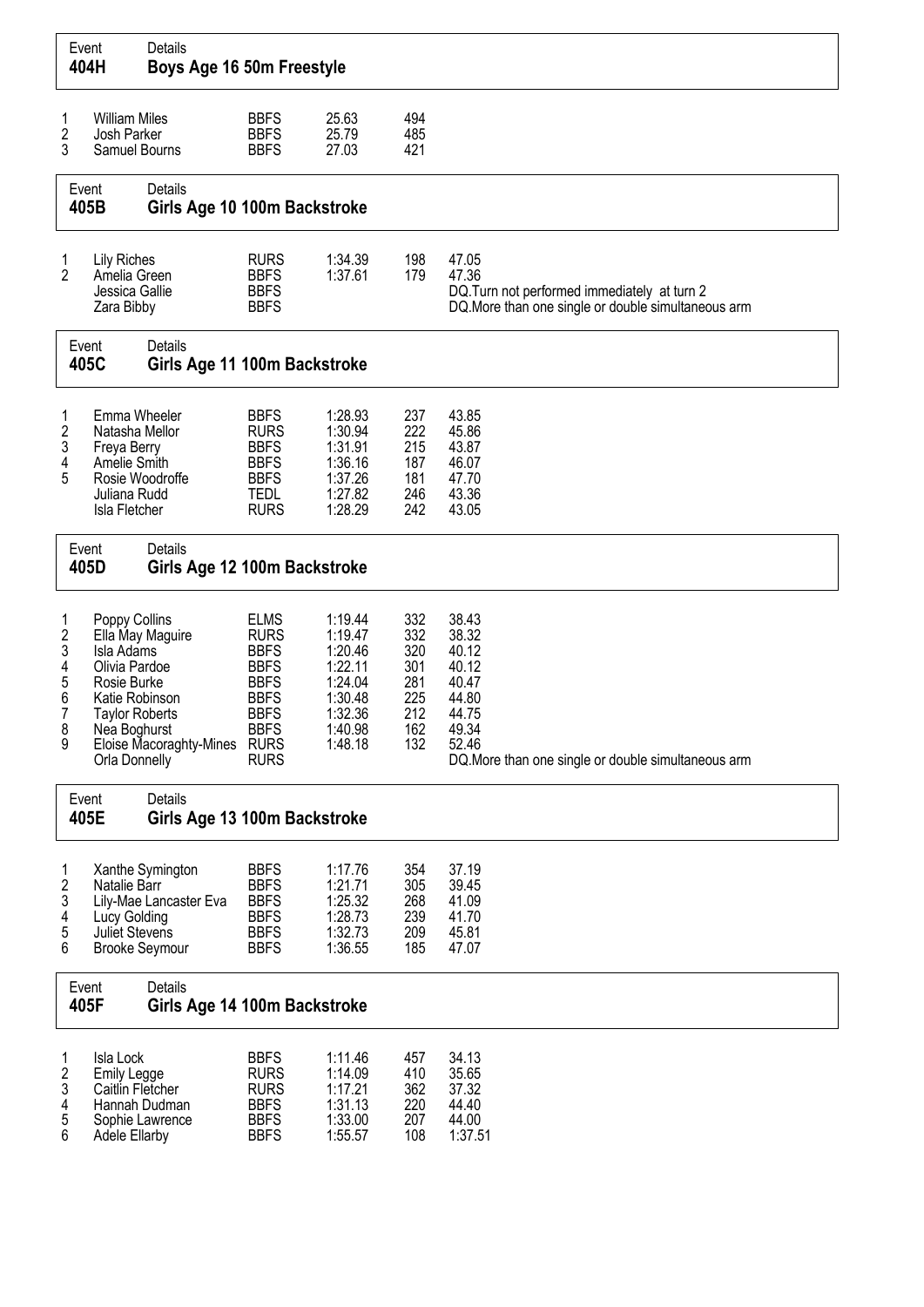|                                                       | Event<br>405G                                                                              | Details<br>Girls Age 15 100m Backstroke           |                                                                                                       |                                                                           |                                               |                                                                     |
|-------------------------------------------------------|--------------------------------------------------------------------------------------------|---------------------------------------------------|-------------------------------------------------------------------------------------------------------|---------------------------------------------------------------------------|-----------------------------------------------|---------------------------------------------------------------------|
| 1<br>$\overline{\mathbf{c}}$<br>3<br>4                | Jody Williams<br>Abby Godding                                                              | Paige Austin-burrows<br><b>Charlotte Mahaffey</b> | <b>RURS</b><br><b>BBFS</b><br><b>BBFS</b><br><b>BBFS</b>                                              | 1:10.04<br>1:14.05<br>1:16.88<br>1:36.39                                  | 485<br>410<br>367<br>186                      | 33.87<br>35.74<br>36.87<br>45.32                                    |
|                                                       | Event<br>405H                                                                              | Details<br>Girls Age 16 100m Backstroke           |                                                                                                       |                                                                           |                                               |                                                                     |
| 1<br>$\overline{2}$                                   | Megan Atton                                                                                | Hannah Richardson                                 | <b>BBFS</b><br><b>RURS</b>                                                                            | 1:07.77<br>1:17.30                                                        | 535<br>361                                    | 32.40<br>37.21                                                      |
|                                                       | Event<br>406B                                                                              | Details<br>Boys Age 10 100m Breaststroke          |                                                                                                       |                                                                           |                                               |                                                                     |
| 1                                                     | James Wright<br>Daniel Stevens                                                             |                                                   | <b>BBFS</b><br><b>BBFS</b>                                                                            | 2:03.60                                                                   | 91                                            | 1:00.90<br>DQ. Touch not simultaneous at turn at turn 1             |
|                                                       | Event<br>406C                                                                              | Details<br>Boys Age 11 100m Breaststroke          |                                                                                                       |                                                                           |                                               |                                                                     |
| 1<br>$\overline{2}$                                   | Owen Channing<br>Sullivan Cook                                                             | Cameron Masson                                    | <b>HARS</b><br><b>BBFS</b><br><b>BBFS</b>                                                             | 1:50.11<br>2:03.40                                                        | 129<br>92                                     | 51.08<br>59.56<br>DQ. Multiple butterfly kicks after turn at turn 2 |
|                                                       | Event<br>406D                                                                              | Details<br>Boys Age 12 100m Breaststroke          |                                                                                                       |                                                                           |                                               |                                                                     |
| 1<br>$\overline{\mathbf{c}}$<br>3<br>4<br>5<br>6<br>7 | Archie Turner<br>Ollie Murray<br>Piaras Donnelly<br>Matthew Davey<br><b>Edward Hartley</b> | Jay Austin-Burrows<br>Nicholas Workman            | <b>BBFS</b><br><b>BBFS</b><br><b>BBFS</b><br><b>RURS</b><br><b>BBFS</b><br><b>BBFS</b><br><b>BBFS</b> | 1:28.26<br>1:28.77<br>1:29.45<br>1:32.22<br>1:42.68<br>1:42.94<br>1:52.85 | 250<br>246<br>240<br>219<br>159<br>158<br>120 | 42.06<br>42.04<br>41.96<br>44.01<br>49.94<br>49.67<br>52.72         |
|                                                       | Event<br>406E                                                                              | <b>Details</b><br>Boys Age 13 100m Breaststroke   |                                                                                                       |                                                                           |                                               |                                                                     |
| 1<br>$\overline{2}$                                   | Alex Morley<br>Michael Byrne                                                               |                                                   | <b>BBFS</b><br><b>BBFS</b>                                                                            | 1:36.29<br>1:38.10                                                        | 193<br>182                                    | 43.88<br>46.60                                                      |
|                                                       | Event<br>406F                                                                              | Details<br>Boys Age 14 100m Breaststroke          |                                                                                                       |                                                                           |                                               |                                                                     |
| 1<br>$\overline{\mathbf{c}}$<br>3<br>4<br>5<br>6      | <b>Oliver Smith</b><br>Sam Arnold<br><b>Andrew Botros</b><br>William Bowen                 | Luke Buckingham<br>Alexander Talbot               | <b>BBFS</b><br><b>RURS</b><br><b>BBFS</b><br><b>BBFS</b><br><b>RURS</b><br><b>BBFS</b>                | 1:16.61<br>1:20.10<br>1:23.62<br>1:31.74<br>1:35.59<br>1:37.25            | 382<br>335<br>294<br>223<br>197<br>187        | 43.61<br>42.04<br>42.06<br>43.61<br>46.00<br>45.50                  |

 $\Gamma$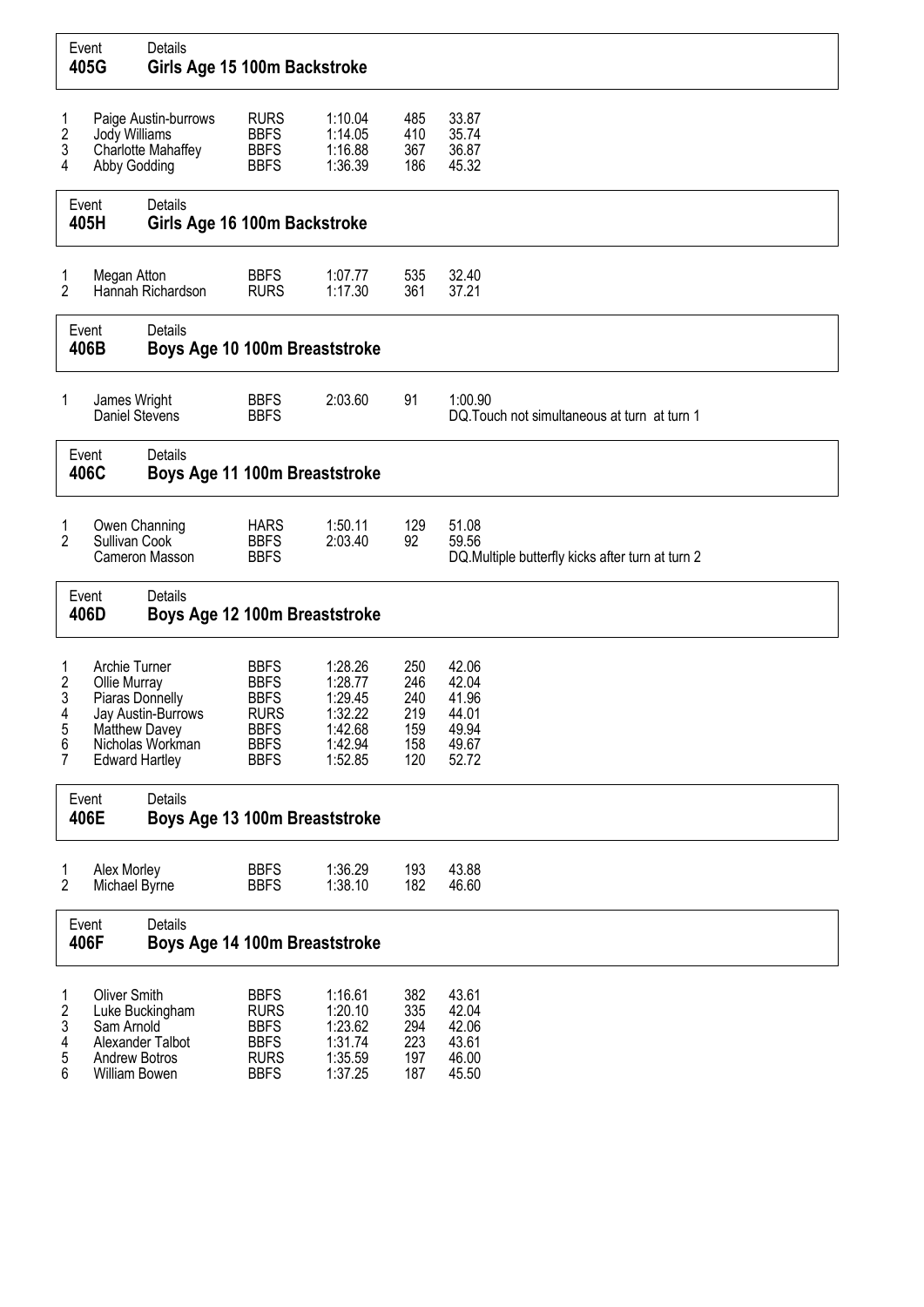|                                              | Event<br>406G                                                | Details<br>Boys Age 15 100m Breaststroke                                                         |                                                                                                                      |                                                                                      |                                                      |                                                                      |         |         |                                                                                                                                                                                                                                                                                                                                                                   |         |  |
|----------------------------------------------|--------------------------------------------------------------|--------------------------------------------------------------------------------------------------|----------------------------------------------------------------------------------------------------------------------|--------------------------------------------------------------------------------------|------------------------------------------------------|----------------------------------------------------------------------|---------|---------|-------------------------------------------------------------------------------------------------------------------------------------------------------------------------------------------------------------------------------------------------------------------------------------------------------------------------------------------------------------------|---------|--|
| 1<br>2                                       | <b>Oliver Miles</b><br>Freddie Figg<br>Flynn Holt            |                                                                                                  | <b>BBFS</b><br><b>RURS</b><br><b>TEDL</b>                                                                            | 1:14.99<br>1:21.08<br>1:23.76                                                        | 408<br>323<br>293                                    | 38.14<br>38.14<br>41.96                                              |         |         |                                                                                                                                                                                                                                                                                                                                                                   |         |  |
|                                              | Event<br>406H                                                | Details<br>Boys Age 16 100m Breaststroke                                                         |                                                                                                                      |                                                                                      |                                                      |                                                                      |         |         |                                                                                                                                                                                                                                                                                                                                                                   |         |  |
| 1                                            | <b>William Miles</b>                                         |                                                                                                  | <b>BBFS</b>                                                                                                          | 1:10.59                                                                              | 489                                                  | 44.01                                                                |         |         |                                                                                                                                                                                                                                                                                                                                                                   |         |  |
|                                              | Event<br>407B                                                | Details<br>Girls Age 10 400m Freestyle                                                           |                                                                                                                      |                                                                                      |                                                      |                                                                      |         |         |                                                                                                                                                                                                                                                                                                                                                                   |         |  |
| 1                                            | Amelia Green                                                 |                                                                                                  | <b>BBFS</b>                                                                                                          | 6:37.51                                                                              | 205                                                  | 46.44                                                                |         |         | 1:35.87 2:27.83 3:20.44 4:10.71 5:01.54 5:51.89                                                                                                                                                                                                                                                                                                                   |         |  |
|                                              | Event<br>407C                                                | Details<br>Girls Age 11 400m Freestyle                                                           |                                                                                                                      |                                                                                      |                                                      |                                                                      |         |         |                                                                                                                                                                                                                                                                                                                                                                   |         |  |
| 1<br>$\overline{2}$<br>3<br>4<br>5<br>6<br>7 | Darcey Arnold<br>Amelie Smith<br>Alice Moran<br>Juliana Rudd | Emma Wheeler<br>Jemma Johnston<br>Rosie Woodroffe<br>Ava Herdman-Grant                           | <b>ELMS</b><br><b>BBFS</b><br><b>BBFS</b><br><b>BBFS</b><br><b>BBFS</b><br><b>BBFS</b><br><b>BBFS</b><br><b>TEDL</b> | 5:03.94<br>5:42.91<br>6:05.74<br>6:14.03<br>6:18.87<br>6:20.92<br>6:26.98<br>6:07.17 | 459<br>320<br>264<br>247<br>237<br>233<br>223<br>261 | 34.07<br>40.16<br>42.31<br>41.32<br>43.15<br>41.99<br>44.79<br>41.70 | 1:27.68 | 3:52.98 | 1:12.24 1:51.34 2:30.82 3:09.40 3:48.26 4:26.80<br>1:24.09 2:08.48 2:52.44 3:36.33 4:20.04<br>1:29.85 2:17.45 3:04.27 3:50.64 4:36.03 5:20.38<br>1:31.71 2:19.43 3:08.46 3:56.09 4:44.25 5:32.11<br>1:29.97 2:18.66 3:06.85 3:55.91 4:44.79 5:34.08<br>1:33.55 2:24.70 3:15.38 4:03.81 4:51.64<br>1:27.55 2:14.53 3:02.01 3:49.67 4:36.42 5:21.71                 | 5:26.70 |  |
|                                              | Event<br>407D                                                | Details<br>Girls Age 12 400m Freestyle                                                           |                                                                                                                      |                                                                                      |                                                      |                                                                      |         |         |                                                                                                                                                                                                                                                                                                                                                                   |         |  |
| 2<br>3<br>4<br>5                             | Alexis Hornsby<br>Rosie Burke<br>Eden Donnelly               | Ella May Maguire<br>Molly McGregor                                                               | <b>BBFS</b><br><b>RURS</b><br><b>BBFS</b><br><b>BBFS</b><br><b>RURS</b>                                              | 5:06.56<br>5:17.75<br>5:26.25<br>5:49.56<br>5:59.11                                  | 448<br>402<br>371<br>302<br>279                      | 33.49<br>34.89<br>35.84<br>38.83<br>38.31                            |         |         | 1:11.87 1:51.72 2:31.87 3:11.58 3:51.53 4:30.11<br>1:14.73 1:54.56 2:35.77 3:16.27 3:56.94 4:37.88<br>1:16.95 1:59.41 2:40.51 3:23.02 4:05.00 4:46.31<br>1:21.92 2:06.11 2:51.02 3:36.55 4:21.89 5:07.28<br>1:22.40 2:08.79 2:55.00 3:41.57 4:29.05 5:16.15                                                                                                       |         |  |
|                                              | Event<br>407E                                                | <b>Details</b><br>Girls Age 13 400m Freestyle                                                    |                                                                                                                      |                                                                                      |                                                      |                                                                      |         |         |                                                                                                                                                                                                                                                                                                                                                                   |         |  |
| 1<br>2<br>3<br>4<br>5<br>6                   | Lydia Wright<br>Lucy Golding                                 | Elizabeth Dudman<br>Amy Charlesworth<br>Xanthe Symington<br>Rebecca Johnston<br>Thea Wiseman Lee | <b>BBFS</b><br><b>BBFS</b><br><b>BBFS</b><br><b>BBFS</b><br><b>BBFS</b><br><b>BBFS</b><br><b>TEDL</b>                | 4:58.04<br>5:06.55<br>5:14.81<br>5:16.08<br>5:20.32<br>5:49.13<br>5:12.62            | 487<br>448<br>413<br>408<br>392<br>303<br>422        | 33.71<br>34.13<br>34.27<br>35.57<br>35.50<br>37.36<br>35.84          |         |         | 1:09.70 1:47.77 2:25.84 3:04.45 3:43.15 4:22.19<br>1:13.80 1:53.53 2:33.33 3:13.02 3:52.01 4:30.61<br>1:13.59 1:54.51 2:35.15 3:15.72 3:56.31 4:36.83<br>1:15.13 1:55.09 2:35.10 3:14.89 3:55.41 4:36.48<br>1:16.22 1:58.10 2:40.35 3:21.68 4:03.10 4:43.25<br>1:21.16 2:05.22 2:50.05 3:35.26 4:20.42 5:05.57<br>1:15.92 1:56.53 2:36.77 3:16.68 3:56.91 4:35.58 |         |  |
|                                              | Event<br>407F                                                | Details<br>Girls Age 14 400m Freestyle                                                           |                                                                                                                      |                                                                                      |                                                      |                                                                      |         |         |                                                                                                                                                                                                                                                                                                                                                                   |         |  |
| 1<br>2                                       | <b>Isabel Powell</b>                                         | Skye Austin-Burrows                                                                              | <b>RURS</b><br><b>BBFS</b>                                                                                           | 4:34.75<br>5:02.75                                                                   | 622<br>465                                           | 30.08<br>32.66                                                       |         |         | 1:03.51 1:38.62 2:14.03 2:49.99 3:25.96 4:02.06<br>1:10.00 1:48.28 2:26.89 3:05.84 3:45.26 4:24.58                                                                                                                                                                                                                                                                |         |  |